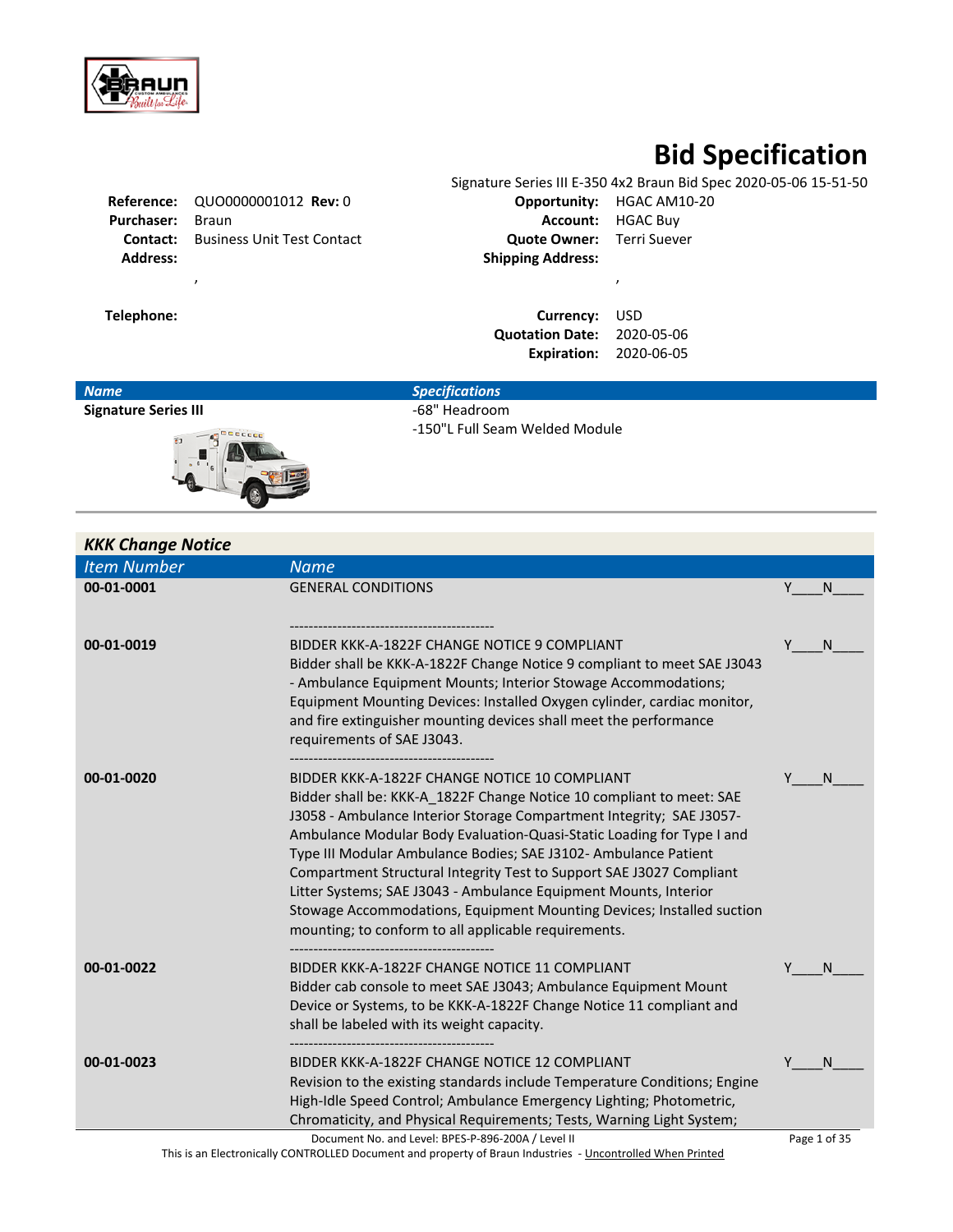

|                    | Flood and Loading Light (Exterior); Bumpers and Steps; Doors; Equipment<br>Mounting Devices; Oxygen Main Supply and Installation; Ventilation<br>Criteria; Siren - Public Address System; and Test Criteria.                                                                                                                                                                                                                                    |                   |
|--------------------|-------------------------------------------------------------------------------------------------------------------------------------------------------------------------------------------------------------------------------------------------------------------------------------------------------------------------------------------------------------------------------------------------------------------------------------------------|-------------------|
| 00-01-0029         | NO STS, HGAC, FSA, SOURCEWELL OR GPO CONTRACT REQUIRED                                                                                                                                                                                                                                                                                                                                                                                          | N.<br>Y           |
| 80-10-0000         | KKK-A-1822F COMPLIANCE PACKAGE<br>A KKK-A-1822F compliance sticker, electrical load analysis sticker, and<br>payload sticker shall be installed in the oxygen compartment. Any<br>deviations from KKK-A-1822F shall be listed in the vehicle delivery packet<br>with a notation on the-compliance sticker.<br>-----------------------------------                                                                                               | N                 |
| 00-01-0018         | BIDDER KKK-A-1822F CHANGE NOTICE 8 COMPLIANT<br>Bidder shall be KKK-A-1822F Change Notice 8 compliant to meet SAE J3026<br>- Ambulance Patient Compartment Seating Integrity and Occupant<br>Restraint Standards, and SAE J3027 - Ambulance Litter Integrity, Retention,<br>and Patient Restraint Standards.                                                                                                                                    | N                 |
| <b>Chassis</b>     |                                                                                                                                                                                                                                                                                                                                                                                                                                                 |                   |
| <b>Item Number</b> | <b>Name</b>                                                                                                                                                                                                                                                                                                                                                                                                                                     |                   |
| 00-01-0006         | DYNAMIC SIDE IMPACT & ROLLOVER TESTS<br>Bidder shall perform Dynamic Side Impact & Rollover Tests with same<br>module that was involved in side impact crash test. This module must be<br>the same brand, make, and model for both tests. Video documentation to<br>be provided to the Purchaser upon request. Crash test shall be performed<br>within a controlled and repeatable environment, validated by a third party<br>testing facility. | Y<br><sub>N</sub> |
| 01-03-0055         | TYPE III - AMBULANCE - SIGNATURE SERIES - 68 INCH INTERIOR<br><b>HEADROOM</b><br>SPECIFICATION INTENT: Type III, 150-inch module, constructed with not<br>less than 68-inches interior module height, an overall length of 253.75-<br>inches, an overall width of 95-inches and an overall height not to exceed<br>100.25-inches.                                                                                                               | N                 |
| 15-00-0010         | <b>FUEL TANK - FULL UPON FACTORY RELEASE</b><br>The chassis fuel tank of the completed unit shall be full at time of release<br>from the ambulance manufacturer's facility.                                                                                                                                                                                                                                                                     | N                 |
| 19E2350S           | CHASSIS FORD E350 138" WB 4X2 DRW (80 C.A.) GAS ENGINE<br>E3F 2021 FORD E350 CUTAWAY CHASSIS, 138" WB 4X2 DRW (80 C.A.)<br><b>GAS ENGINE</b><br><b>POWERTRAIN</b><br>7.3L V8 Premium Engine (99N)<br>$\bullet$<br>Transmission-6 Speed O/D (44P)<br><b>EXTERIOR</b>                                                                                                                                                                             | Y<br>N.           |
|                    | <b>Auxiliary Fuel Port (945)</b>                                                                                                                                                                                                                                                                                                                                                                                                                |                   |
|                    | <b>Auxiliary Transmission Oil Cooler</b>                                                                                                                                                                                                                                                                                                                                                                                                        |                   |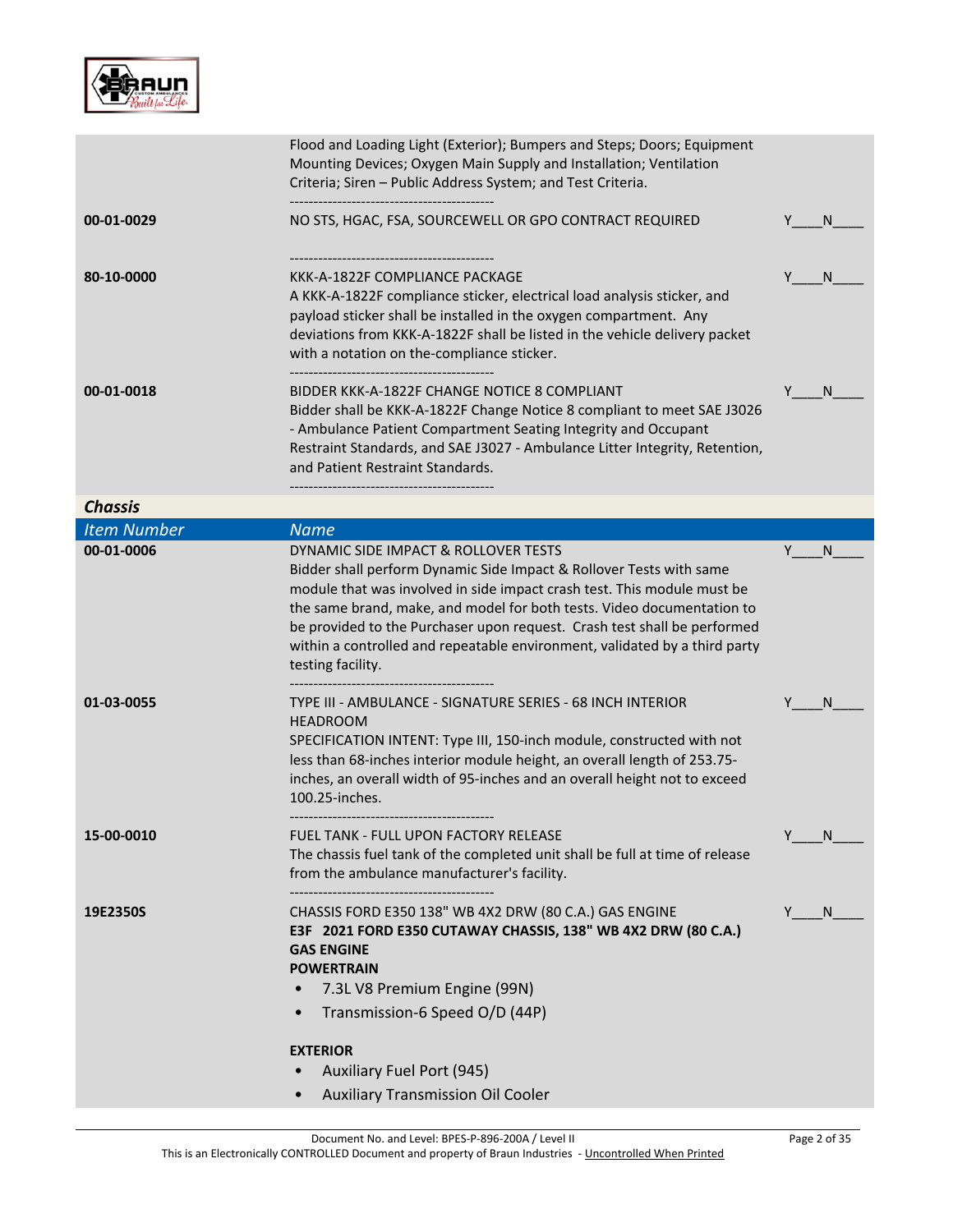

- Glass Solar
- Bumper Chrome, Front
- Grille Chrome
- Daytime Running Lights
- Headlamps with Autolamp Dual Sealed Beam W/Fixed Lens
- Fuel Tank 40 Gallon (657)
- Mirrors, Telescopic Trailer Tow Mirrors Power Adjust Flat Lens (54E)
- Tires, LT225/75R x 16E BSW A/S (T68)
- Spare Tire Wheel (51A)
- Steel Valve Stems
- Wheels 16" x 6" Painted White Steel (646)
- High Series Exterior Upgrade Package (18A)
- Insulation Package (552)
- License Plate Bracket

# **INTERIOR**

- Dash Sound Absorber
- Floor Covering Front, Vinyl (162)
- Glove Box w/Auxiliary 12V Power Point
- Key In Ignition Warning Chime
- Mirror Interior Day/Night Rearview Mirror (625)
- Seats Dual High-Back Cloth Captain Chairs Medium Flint (21A)
- Step Well Pads Black Plastic
- Sun Visors Cloth
- Courtesy Light Switch Front Door
- Front Dome Light
- Steering Wheel Tilt Telescoping
- Driver Passenger A-Pillar Grab Handle
- B-Pillar Trim Kit Full LH/RH B-Pillar Trim (92B)
- Driver Passenger Black Cowl Trim Panels
- Headliner Front, Cloth
- Instrument Panel Medium Flint
- Medium Flint with Single Stowage Area Door Trim Panels
- Dual USB Ports in Instrument Panel
- Cruise Control (525)
- Interior Upgrade Package (18C)

# **FUNCTIONAL**

- Alternator Dual-240 Amp / 157 Amp (63N)
- Axle Rear, Limited Slip (4.10 Ratio)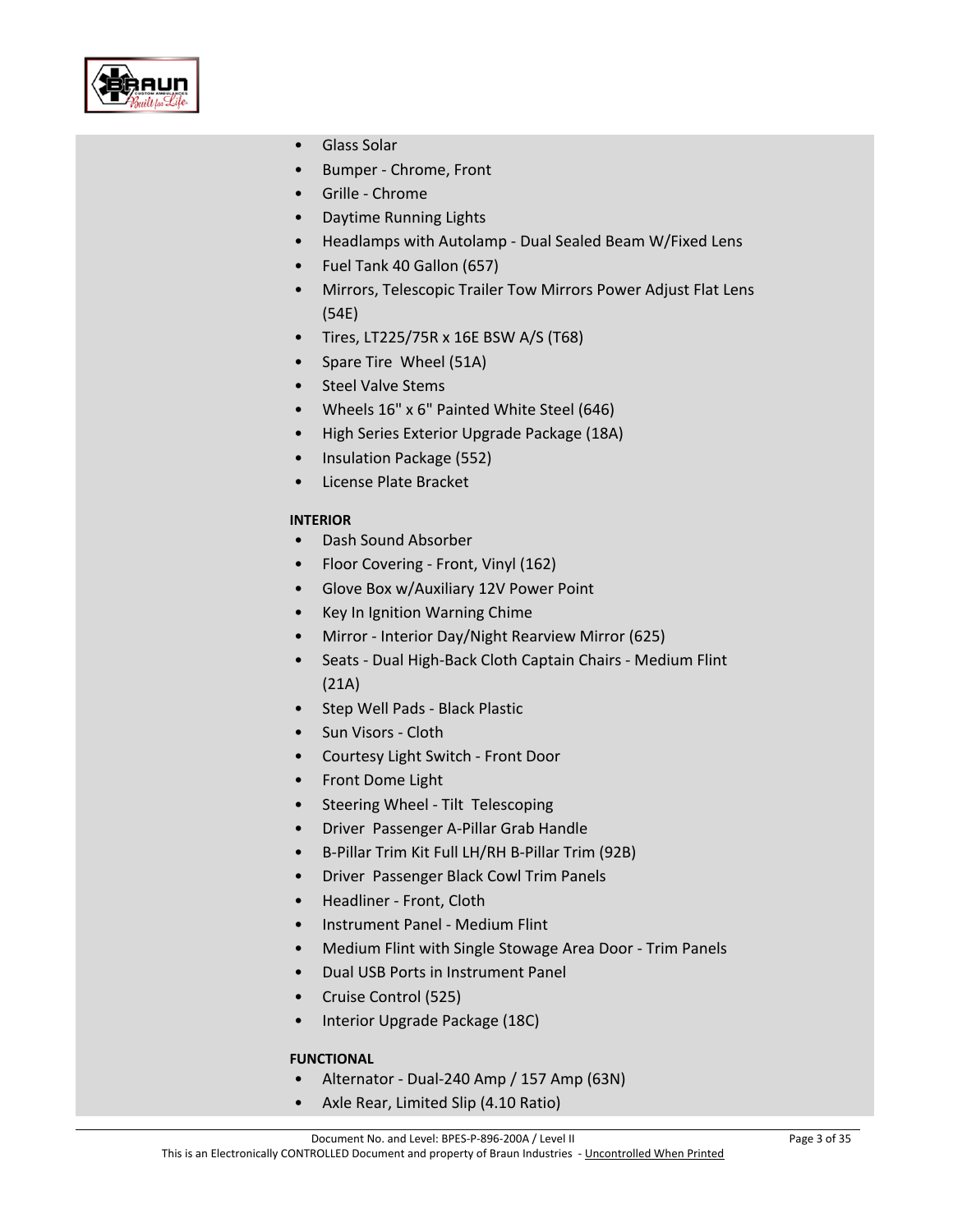

- Batteries Dual 78 Amp Hr Heavy Duty (634)
- Brakes 4 Wheel Disc Brakes with Traction Control
- Horn Dual Note
- Shock Absorbers Heavy Duty
- Steering Power
- Steering Gear Heavy Duty
- Tachometer
- Windshield Wipers Interval
- Air Conditioning
- Audio Bluetooth Capable AM/FM Stereo / Clock / USB Input (587)
- Front, Twin I Beam
- Stabilizer Bar Front Stabilizer Bar
- Engine Block Heater (41H)
- Instrument Panel Electronic MEssage Center UPgraded (60J)
- Power Windows and Locks Incl. 1-Touch Down Power Driver Window (903)
- Remote Keyless Entry (948)
- Frame Pucks (559)

# **SAFETY / SECURITY**

- Dual Airbags Second Generation
- Electronic Stability Control (ESC)
- Safety Belts Medium Flint w/Height Adjustable D-Ring
- Traction Control
- Passenger Airbag Cutoff Switch (62C)

# **DRIVER ASSIST FEATURES**

- Hill Start Assist
- Driver Assist Technology Package (526)

# **WEIGHT RATINGS**

- Front Gross Axle Weight Rating 4,600
- Rear Gross Axle Weight Rating 7,800
- Gross Vehicle Weight Rating 11,500

# **ADDITIONAL OPTIONS**

- YZ Oxford White Clear Coat
- ME Medium Flint
- 780A Preferred Equipment Package
- 47H Ambulance Prep Package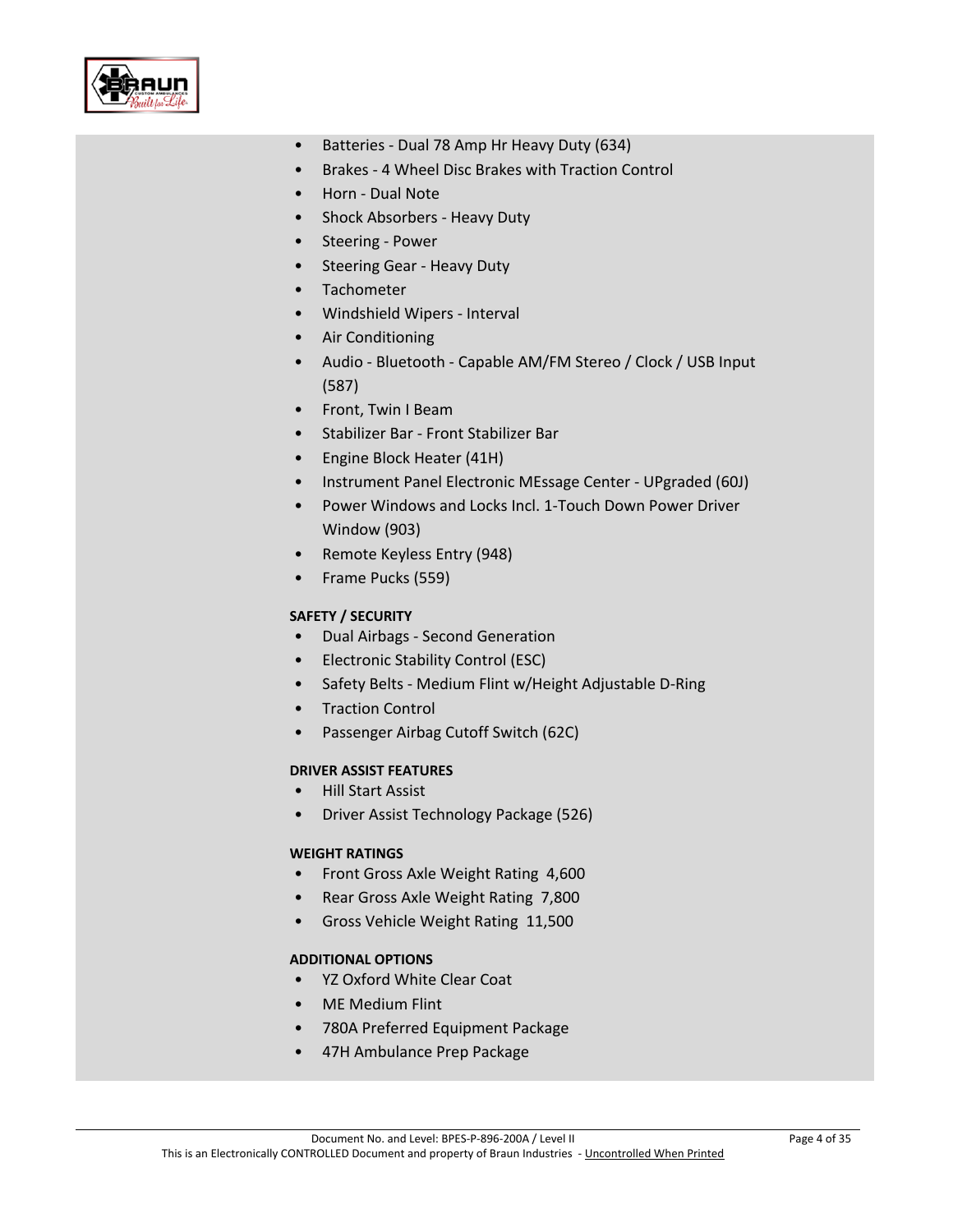

| 20-10-0119 | SUSPENSION LEAF SPRING, ADDITIONAL<br>An additional Leaf Spring Kit shall be installed on rear axle of chassis in<br>addition OEM standard.                                                                                                                                                                                                                                                                                                                                                                                                                                                                                                                                                                                                                                                           | Y | N            |
|------------|-------------------------------------------------------------------------------------------------------------------------------------------------------------------------------------------------------------------------------------------------------------------------------------------------------------------------------------------------------------------------------------------------------------------------------------------------------------------------------------------------------------------------------------------------------------------------------------------------------------------------------------------------------------------------------------------------------------------------------------------------------------------------------------------------------|---|--------------|
| 20-10-0203 | BATTERY - TWO SYSTEM - E SERIES GAS CHASSIS<br>The vehicle shall have a two (2) battery, 12-volt system rated at 1500 cold<br>cranking amps (CCA). One battery will be securely installed in a slide out<br>drawer, located on the lower right front of the module. The second battery<br>shall be installed under the chassis hood.<br>-----------------------------------                                                                                                                                                                                                                                                                                                                                                                                                                           | Y | N            |
| 20-10-0603 | <b>ENGINE BLOCK HEATER - OEM PLUG</b><br>An engine block heater shall be included in the chassis with the 125 VAC<br>power cord, located under the hood.                                                                                                                                                                                                                                                                                                                                                                                                                                                                                                                                                                                                                                              | Y | N            |
| 20-20-0114 | CONSOLE MASTER CONTROL ABS 2 PIECE FLOOR MOUNT - E-SERIES<br>A two (2) piece black vacuum formed ABS Master Control Console (MCC)<br>shall be installed in the cab. The upper piece shall be installed over the dog<br>house, it shall be angled and contain the Weldon Vista display as well as<br>the siren with additional room to accommodate a radio. The lower piece<br>shall be installed on the floor between the cab seats; it shall contain a<br>recessed storage well for maps and reports, two (2) drink holders, and a<br>flat surface which can accommodate additional sirens or radios (arm rests<br>not available w/ ABS console). The Console System is to be SAE J3043<br>Ambulance Equipment Mount Device or Systems compliant and shall be<br>labeled with its weighted capacity. |   | N            |
| 20-20-0252 | <b>HEAT SHIELDS, PROTECTIVE</b><br>Three (3) aluminized steel protective heat shields shall be installed to the<br>upper laterals above the exhaust system to help protect the module from<br>the chassis exhaust system heat. This shall meet OEM guidelines for heat<br>shields.                                                                                                                                                                                                                                                                                                                                                                                                                                                                                                                    | Y | N            |
| 20-20-0277 | HIGH IDLE SYSTEM, AUTOMATIC<br>An aftermarket auto high-idle system shall be provided on the chassis. The<br>high-idle shall be programmed to activate when the transmission is placed<br>in the park position and the parking brake is activated. The system will<br>automatically go to high idle, but will adjust itself as needed for higher or<br>lower idle. If the module heat or a/c is activated the high idle will be over<br>ridden to 1500 rpm                                                                                                                                                                                                                                                                                                                                            | Y | N            |
| 20-30-0201 | MIRRORS, EXTERIOR OEM MANUAL TELESCOPING- REMOTE WITH/CONVEX Y ___ N<br>The chassis shall have OEM telescopic trailer tow mirrors with power<br>adjustable flat glass and manual adjustable convex glass.                                                                                                                                                                                                                                                                                                                                                                                                                                                                                                                                                                                             |   |              |
| 20-30-0804 | RUNNING BOARDS - STAR PUNCHED DIAMOND PLATE<br>Flared aluminum diamond plate running boards with a star punched non-<br>skid surface shall be provided onthe cab. The running boards shall be<br>wider toward the rear extending out towards the corners of<br>themodule. The running boards shall be bright dip anodized after they are<br>formed to retain finish and increasecorrosion resistance.                                                                                                                                                                                                                                                                                                                                                                                                 | Y | <sub>N</sub> |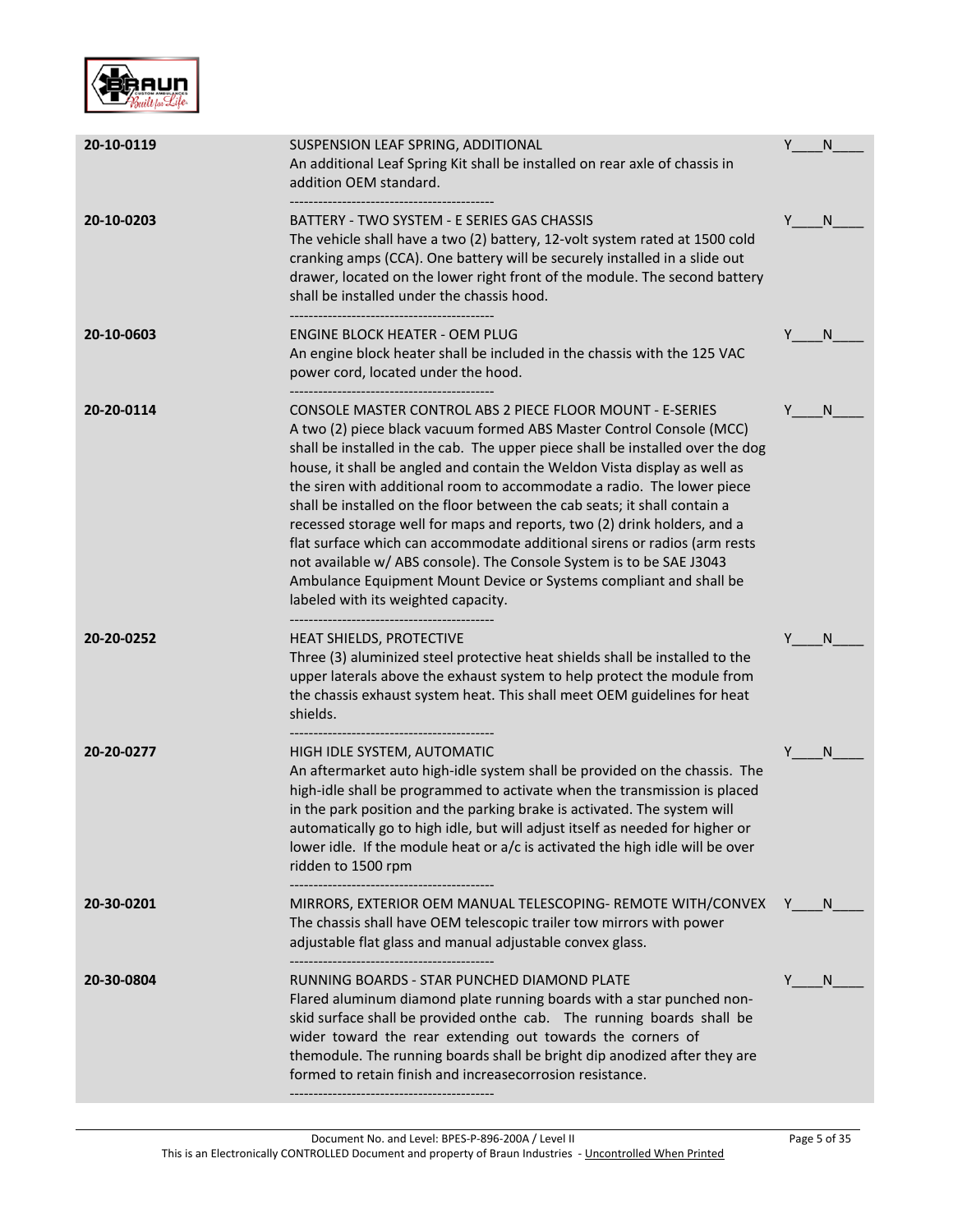

| 20-40-0206-10            | WHEEL SIMS - STAINLESS WITH VALVE STEM EXTENSIONS - E SERIES<br><b>CHASSIS</b><br>Stainless steel full wheel simulators shall be provided for the front and the<br>outside rear wheels. Air Max valve extensions shall be provided to properly<br>inflate the inner dual rear tires.                                                                                                                                                                                                                                                                                                                                                                                                                                                                                                                                                                                                                                                                                                                                                                                                                                                                                                                                                                                                                                                                                   |   | N            |
|--------------------------|------------------------------------------------------------------------------------------------------------------------------------------------------------------------------------------------------------------------------------------------------------------------------------------------------------------------------------------------------------------------------------------------------------------------------------------------------------------------------------------------------------------------------------------------------------------------------------------------------------------------------------------------------------------------------------------------------------------------------------------------------------------------------------------------------------------------------------------------------------------------------------------------------------------------------------------------------------------------------------------------------------------------------------------------------------------------------------------------------------------------------------------------------------------------------------------------------------------------------------------------------------------------------------------------------------------------------------------------------------------------|---|--------------|
| 30-10-0030               | <b>BACKUP ALARM</b><br>An (OSHA approved) back up alarm shall be installed with a disable control<br>for silent backing. The disable control shall be located on the MCC (master<br>control console). The back up alarm system shall automatically reset to the<br>"on" mode when the transmission is taken out of reverse.                                                                                                                                                                                                                                                                                                                                                                                                                                                                                                                                                                                                                                                                                                                                                                                                                                                                                                                                                                                                                                            | Y | N            |
| 30-10-0753<br>30-10-0809 | SIREN, WHELEN 295-HFSA7-REMOTE WITH MICROPHONE (Meets CA Title<br>13)<br>A Whelen 295-HFSA7 remote dualsiren amplifier shall be flush-<br>mounted in the master control console located inthe cab. The siren<br>shall be capable ofhands-free operation and shall be equipped with a<br>noise cancelingmicrophone.<br>Note - Meets CA Title 13. Some<br>features of this sireninclude:<br>DUAL 200 WATT, FLUSH MOUNT SIRENwith REMOTE SIREN<br><b>AMPLIFIER</b><br>• Six function siren plus radiorepeat and public address.<br>• Operates two 100-watt speakers.<br>• Operates in dual (outputs 2 independentsiren tones creating rich<br>harmonic dual tone sound) or mono sound modes.<br>• External dip switch programmablesiren tones.<br>• PTT (push to talk) switch onmicrophone overrides all siren<br>functions.<br>• Removable unidirectionalmicrophone with adjustable microphone<br>volume adjustable preset radiorepeat volume.<br>• SI TEST®, silent diagnostic test.<br>• Quick disconnect plug for ease ofservice or replacement.<br><b>12 Siren Tones</b><br>• Air horn • Wail • Yelp • Piercer• Manual Coast to Stop<br>• Manual • Mechanical Coast to Stop• Hi/Low • Yelp 249<br>• Warble • Whoop • Mechanical Tone<br>SIREN SPEAKERS, WHELEN SA315 - BEHIND THE GRILLE<br>Whelen dual 100 watt siren speakers shall be installed behind the grille | Y | N.<br>N.     |
| <b>Electrical</b>        | area.                                                                                                                                                                                                                                                                                                                                                                                                                                                                                                                                                                                                                                                                                                                                                                                                                                                                                                                                                                                                                                                                                                                                                                                                                                                                                                                                                                  |   |              |
| <b>Item Number</b>       | <b>Name</b>                                                                                                                                                                                                                                                                                                                                                                                                                                                                                                                                                                                                                                                                                                                                                                                                                                                                                                                                                                                                                                                                                                                                                                                                                                                                                                                                                            |   |              |
| 125AA101                 | OUTLET, 125VAC - ONE (1) INTERIOR DUPLEX - LEFT WALL ACTION AREA<br>One (1) 2-wire +plus ground 125 VAC hospital grade duplex outlet shall be<br>installed in the street side wall in the primary action area, with wiring<br>connected to the shoreline. An indicator lamp shall be located within the<br>125 VAC outlet as a line monitor to indicate a live circuit. The outlet shall<br>be labeled, "125 VAC".                                                                                                                                                                                                                                                                                                                                                                                                                                                                                                                                                                                                                                                                                                                                                                                                                                                                                                                                                     | Y | - N          |
| 125AA201                 | OUTLET, 125VAC - ONE (1) INTERIOR DUPLEX - LEFT WALL REAR ACTION<br><b>AREA</b><br>One (1) 2-wire +plus ground 125 VAC hospital grade duplex outlet shall be<br>installed in the street side wall in the rear action area, with wiring                                                                                                                                                                                                                                                                                                                                                                                                                                                                                                                                                                                                                                                                                                                                                                                                                                                                                                                                                                                                                                                                                                                                 |   | N.           |
|                          | Document No. and Level: BPES-P-896-200A / Level II                                                                                                                                                                                                                                                                                                                                                                                                                                                                                                                                                                                                                                                                                                                                                                                                                                                                                                                                                                                                                                                                                                                                                                                                                                                                                                                     |   | Page 6 of 35 |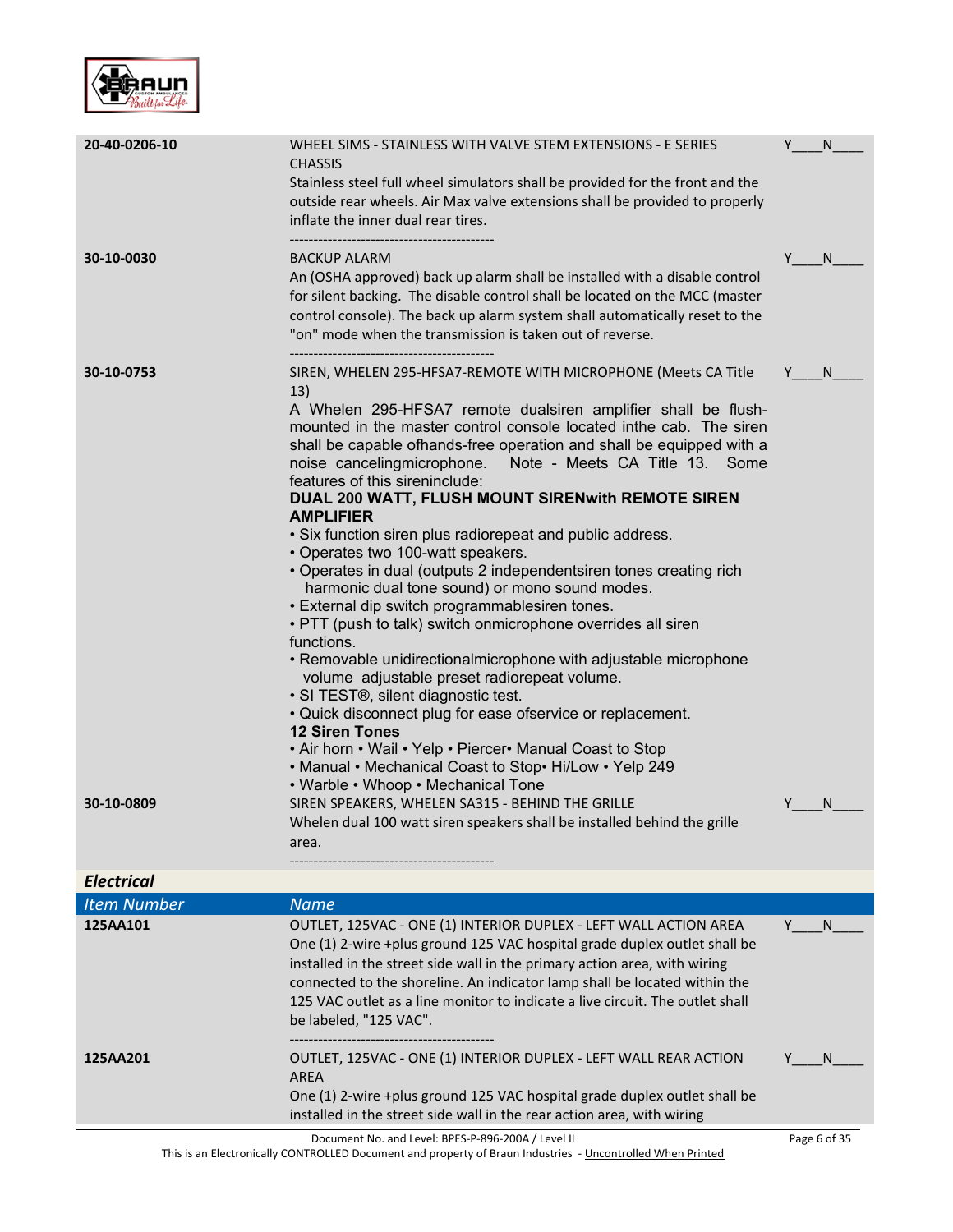

|                 | connected to the shoreline. An indicator lamp shall be located within the<br>125 VAC outlet as a line monitor to indicate a live circuit. The outlet shall<br>be labeled, "125 VAC".                                                                                                                                                                                                                                                                                                                                                                                                                                                                                                                                                                                                                                                                                                                                                                                                                                                                                                                                                                                                                                                                                                             |              |
|-----------------|--------------------------------------------------------------------------------------------------------------------------------------------------------------------------------------------------------------------------------------------------------------------------------------------------------------------------------------------------------------------------------------------------------------------------------------------------------------------------------------------------------------------------------------------------------------------------------------------------------------------------------------------------------------------------------------------------------------------------------------------------------------------------------------------------------------------------------------------------------------------------------------------------------------------------------------------------------------------------------------------------------------------------------------------------------------------------------------------------------------------------------------------------------------------------------------------------------------------------------------------------------------------------------------------------|--------------|
| <b>125IF201</b> | OUTLET, 125VAC - ONE (1) INTERIOR DUPLEX - FRONT WALL CABINET<br>One (1) 2-wire +plus ground 125 VAC hospital grade duplex outlet shall be<br>installed in the mid front wall cabinet, with wiring connected to the<br>shoreline. An indicator lamp shall be located within the 125 VAC outlet as<br>a line monitor to indicate a live circuit. The outlet shall be labeled, "125<br>VAC".                                                                                                                                                                                                                                                                                                                                                                                                                                                                                                                                                                                                                                                                                                                                                                                                                                                                                                       | Y<br>N       |
| 12VAA101        | OUTLET, 12VDC - ONE (1) - LEFT WALL ACTION AREA<br>One (1) 12 VDC power point outlet shall be installed in the street side wall<br>in the primary action area. The outlet shall be labeled, "12 VDC". A<br>Schottky diode medical isolator shall be provided to protect the 12 VDC<br>outlet.                                                                                                                                                                                                                                                                                                                                                                                                                                                                                                                                                                                                                                                                                                                                                                                                                                                                                                                                                                                                    | Y<br>N       |
| <b>12VIF201</b> | OUTLET, 12VDC - ONE (1) FRONT WALL - CABINET<br>One (1) 12 VDC power point outlet shall be installed in the patient<br>compartment, in the front wall equipment area. The outlet shall be<br>labeled, "12 VDC". A Schottky diode medical isolator shall be provided to<br>protect the 12 VDC outlet.                                                                                                                                                                                                                                                                                                                                                                                                                                                                                                                                                                                                                                                                                                                                                                                                                                                                                                                                                                                             | N            |
| 30-06-0004      | ELECTRICAL SYSTEM - WELDON V-MUX, MICRO PROCESSOR BASED<br>A Weldon V-MUX 100% solid state microprocessor based multiplex system<br>shall be installed to control the electrical functions. The system shall<br>include load management, load shedding, power modulation, load<br>sequencing capabilities and provide on-board diagnostics with real-time<br>status reporting. The system shall consist of one (1) color control console<br>(Vista) in the cab, one (1) color control console (Vista) in the patient<br>compartment, a total of three (3) control nodes: two (2) High Content<br>nodes and one (1) 8 X 16 node, and a module warning display with video<br>input and monoriting capabilities. The system must be a Weldon V-MUX.<br>No exception. Bidders who propose any other proprietary electrical<br>system shall be considered as non-compliant. Documentation required<br>with bid submission. Bidder must supply with his/her bid proposal, a listing<br>of not less than 500 ambulances produced with the Weldon V-MUX system<br>within the past 5 years. The documentation shall include a production<br>order number, the purchaser's agency name, and the date the ambulance<br>was delivered. Bids submitted without this documentation shall not be<br>considered. | N            |
| 30-06-0010      | VISTA IV MCC - PUSH BUTTON<br>A Weldon V-MUX Vista IV interface module / display screen shall be<br>provided and installed in the cab. The Vista module shall be operated<br>through the use of push buttons.                                                                                                                                                                                                                                                                                                                                                                                                                                                                                                                                                                                                                                                                                                                                                                                                                                                                                                                                                                                                                                                                                    | Y<br>N       |
| 30-06-0015      | VISTA IV ACP - PUSH BUTTON<br>A Weldon V-MUX Vista IV interface module / display screen shall be<br>provided and mounted on an angled flip - down panel with chrome lever<br>latches, in the patient compartment ACP area. The Vista module shall be<br>operated through the use of push buttons. A temperature sensor shall be                                                                                                                                                                                                                                                                                                                                                                                                                                                                                                                                                                                                                                                                                                                                                                                                                                                                                                                                                                  | N            |
|                 | Document No. and Level: BPES-P-896-200A / Level II                                                                                                                                                                                                                                                                                                                                                                                                                                                                                                                                                                                                                                                                                                                                                                                                                                                                                                                                                                                                                                                                                                                                                                                                                                               | Page 7 of 35 |

This is an Electronically CONTROLLED Document and property of Braun Industries - <u>Uncontrolled When Printed</u>

Page 7 of 35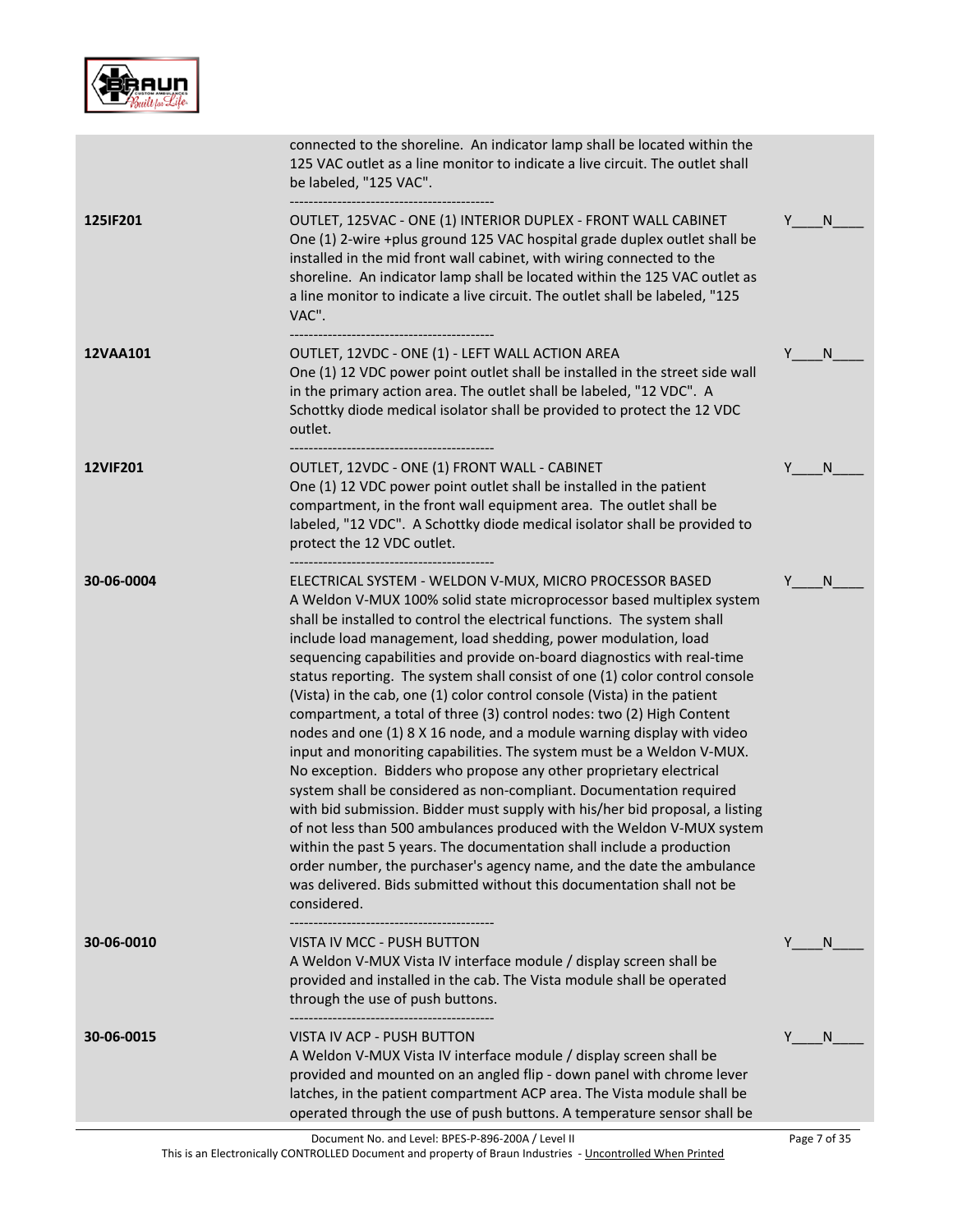

|            | mounted to the bottom of the ACP panel.                                                                                                                                                                                                                                                                                                                                                                                                                                                     |   |    |
|------------|---------------------------------------------------------------------------------------------------------------------------------------------------------------------------------------------------------------------------------------------------------------------------------------------------------------------------------------------------------------------------------------------------------------------------------------------------------------------------------------------|---|----|
| 30-06-0026 | WARNING DISPLAY - MULTIPLEX ELECTRICAL SYSTEM<br>A digital warning display shall beintegrated into the cab display console and<br>programmed through the multiplexsystem to provide visual and audible<br>indications for: Parking brake set condition, Parking brake release condition,<br>Patient status alarm (four colorwith reset capability), Individual outside<br>storagecompartment "door open" warnings in vehicle outline form, Low<br>voltage alarm, Low oxygen pressure alarm. | Y | N. |
| 30-06-0050 | DAYTIME RUNNING LAMPS - MULTIPLEX ELECTRICAL SYSTEM<br>The Headlights shall be activated at 30% intensity, for day time operation,<br>when transmission is placed in drive, as a feature of the multiplex system.<br>(if not standard on the chassis).                                                                                                                                                                                                                                      |   | N  |
| 30-06-0076 | MASTER CONTROL CONSOLE (MCC) - MULTIPLEX ELECTRICAL SYSTEM<br>A floor mounted Master Control Console (MCC) shall be located in the cab.<br>The console shall house the siren and the color microprocessor display<br>screen, which will control all the Emergency Warning functions as well as<br>also being able to control the Patient Compartment lighting and module<br>heat/ac functions.                                                                                              |   | N. |
| 30-06-0101 | ATTENDANT CONTROL PANEL (ACP) - MULTIPLEX ELECTRICAL SYSTEM<br>The Attendant Control Panel (ACP) shall contain a color micro processor<br>screen, which will control all equipment installed in the patient<br>compartment.                                                                                                                                                                                                                                                                 |   | N  |
| 30-06-0126 | ELECTRICAL COMPARTMENT (PDQ) - MULTIPLEX ELECTRICAL SYSTEM<br>The Power Distribution Quarters (PDQ) shall hold electrical components,<br>(i.e. power distribution nodes, circuit breakers, etc). The electrical<br>compartment shall have a hinged door with two (2) chrome locking lever<br>latches and be shall located on the partition wall behind the attendant<br>seat.                                                                                                               |   | N  |
| 30-06-0150 | SPARE CIRCUIT - MULTIPLEX ELECTRICAL SYSTEM<br>One (1) spare 15 amp circuit shall be provided.                                                                                                                                                                                                                                                                                                                                                                                              |   |    |
| 30-06-0175 | WIRING HARNESS CONNECTORS - MULTIPLEX ELECTRICAL SYSTEM<br>All wiring harnesses shall be connected via quick connect circular plug<br>connectors.                                                                                                                                                                                                                                                                                                                                           |   |    |
| 30-06-0201 | RADIO TIE-IN POINT - (1) 12V/40 AMP - CAB CONSOLE AREA<br>One (1) set of 12 volt/40 amp radio tie-in points shall be installed in the cab<br>console area of the unit. The set shall include one (1) "Battery Hot", one<br>(1) "Ignition Hot", and one (1) "Grounded" 250 amp junction stud.                                                                                                                                                                                                |   | N  |
| 30-06-0202 | RADIO TIE-IN POINT - (1) 12V/40 AMP - PATIENT COMPARTMENT<br>One (1) set of 12 volt/40 amp radio tie-in points shall be installed in the<br>patient compartment attendant control panel area of the unit. The set<br>shall include one (1) "Battery Hot", one (1) "Ignition Hot", and one (1)<br>"Grounded" 250 amp junction stud.                                                                                                                                                          |   | N  |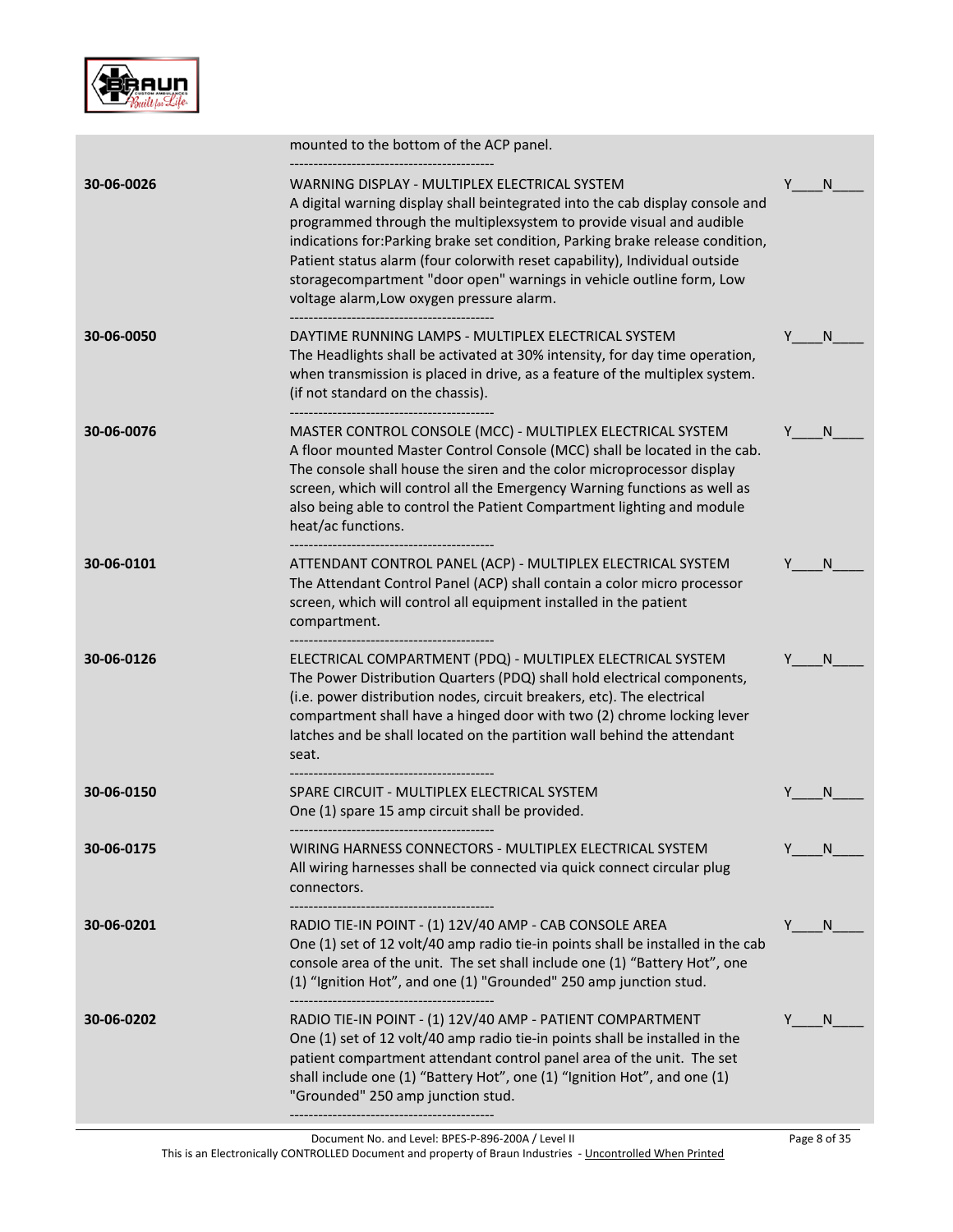

| 30-06-0203 | RADIO TIE-IN POINT - (1) 12V/40 AMP - PDQ<br>One (1) set of 12 volt/40 amp radio tie-in points shall be installed and<br>mounted in the PDQ of the unit. The set shall include one (1) "Battery<br>Hot", one (1) "Ignition Hot", and one (1) "Grounded" 250 amp junction<br>stud.                                                                                                                                                                                                                                                                                                                                                                                                                    | Y | N            |
|------------|------------------------------------------------------------------------------------------------------------------------------------------------------------------------------------------------------------------------------------------------------------------------------------------------------------------------------------------------------------------------------------------------------------------------------------------------------------------------------------------------------------------------------------------------------------------------------------------------------------------------------------------------------------------------------------------------------|---|--------------|
| 30-06-0225 | EMERGENCY MASTER SWITCH - MULTIPLEX ELECTRICAL SYSTEM<br>A single emergency master switch shall be supplied for activating all the<br>emergency warning lights and shall be provided on the master control<br>console screen. The emergency master switch will activate the module<br>power automatically. There shall also be an Emergency Master Menu<br>button which shall allow access to individual warning light functions.<br>-------------------------------------                                                                                                                                                                                                                           |   | <sub>N</sub> |
| 30-06-0250 | CONTROL PANEL SWITCHES - MULTIPLEX ELECTRICAL SYSTEM<br>The switches on the master control console and attendant control panel<br>screens shall have dimmable perimeter backlighting for easy identification.                                                                                                                                                                                                                                                                                                                                                                                                                                                                                        |   | N.           |
| 30-06-0275 | MODULE POWER SWITCH - MULTIPLEX ELECTRICAL SYSTEM<br>A module power switch for the electrical system shall be provided on both<br>the Master Control Console and the Attendant Control Panel screens.                                                                                                                                                                                                                                                                                                                                                                                                                                                                                                |   | <sub>N</sub> |
| 30-06-0285 | MODULE DISCONNECT - MULTIPLEX ELECTRICAL SYSTEM<br>An In-Power 15 minute, nonadjustable disconnect shall be installed to keep<br>the module power switch engaged, after the ignition is switched to the<br>"off" position. This disconnect can also be activated from the side and rear<br>doorways to turn on the check-out lights.                                                                                                                                                                                                                                                                                                                                                                 |   | <sub>N</sub> |
| 30-06-0300 | VOLTMETER - MULTIPLEX ELECTRICAL SYSTEM<br>One (1) digital voltmeter shall be provided on the master control console<br>screen.                                                                                                                                                                                                                                                                                                                                                                                                                                                                                                                                                                      |   | N            |
| 30-06-0325 | FLASHER - MULTIPLEX ELECTRICAL SYSTEM<br>The flasher shall be provided within and programmed by the multiplex<br>electrical system.                                                                                                                                                                                                                                                                                                                                                                                                                                                                                                                                                                  |   | N            |
| 30-06-0350 | FLASHING HEADLIGHTS - MULTIPLEX ELECTRICAL SYSTEM<br>The headlights (high beams) shall be programmed through the multiplex<br>system to alternate flash (wig-wag), activated by a switch on the master<br>control console screen labeled "Flashing Headlights", with the ignition on<br>and module power and emergency master switches enabled. The flashing<br>headlights are to be disabled when the low or high beams are activated.<br>They are also disabled when the transmission is placed in the neutral/park<br>position. The flashing headlights shall have the capability to be reactivated<br>with the "park override" switch in the "on" position if the low and high<br>beams are off. |   | N            |
| 30-06-0375 | PARK OVERRIDE - MULTIPLEX ELECTRICAL SYSTEM<br>A park override switch, located on the master control console screen, shall<br>reactivate all lights disabled when the transmission is placed in the<br>neutral/park position.                                                                                                                                                                                                                                                                                                                                                                                                                                                                        |   | <sub>N</sub> |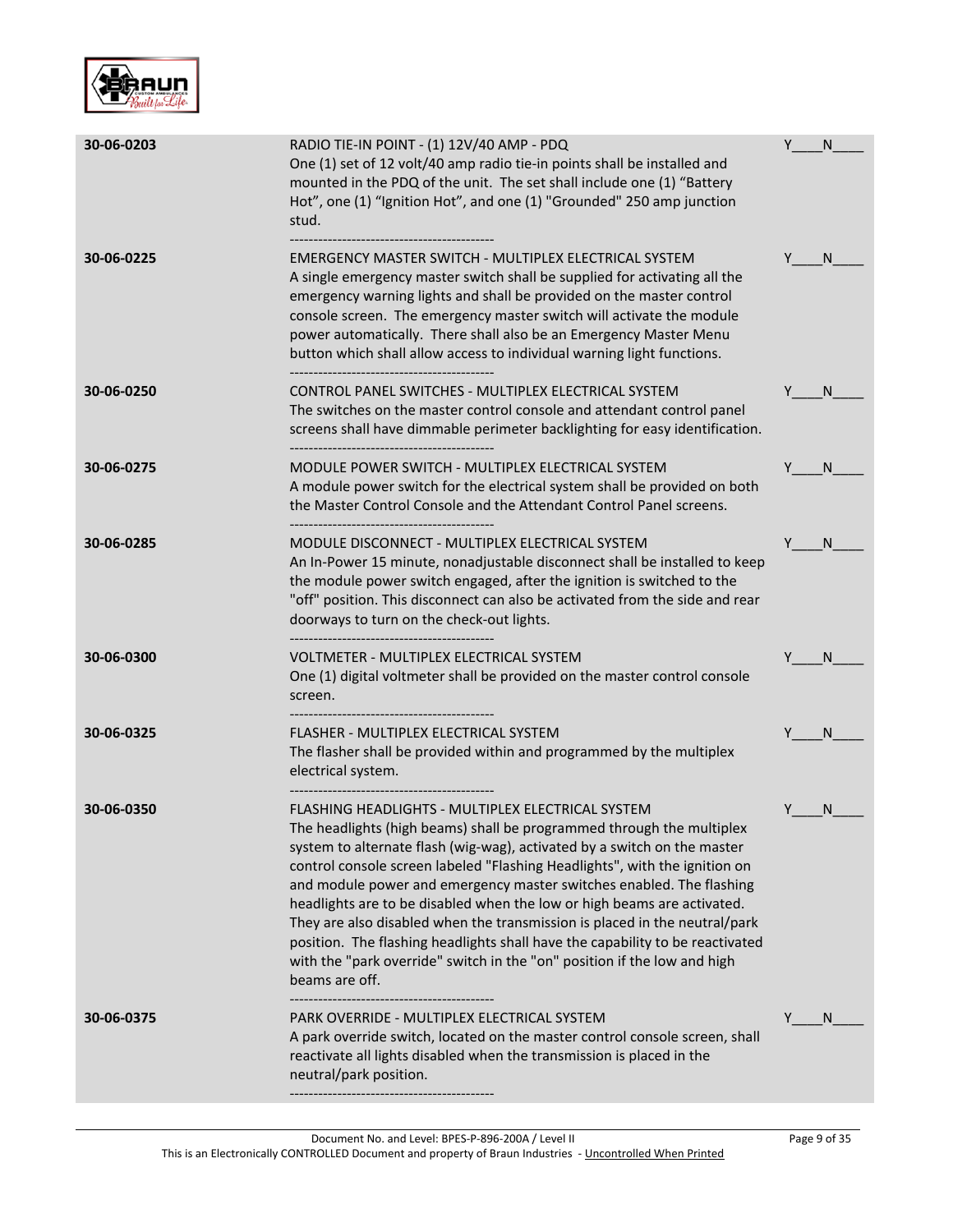

| 30-06-0400 | LOAD MANAGER-SEQUENTIAL SWITCHING SYSTEM - MULTIPLEX ELECTRIC<br><b>SYSTEM</b><br>The load manager-sequential switching system shall be controlled by the<br>microprocessor based electrical system. The emergency master button<br>shall control the sequential switching of the emergency lights and/or other<br>warning devices. The load manager shall automatically shed non-critical<br>electrical loads during low voltage conditions to help prevent electrical<br>system overload when the vehicle is stationary and the transmission is in<br>the park position.                                                                 | Y | N            |
|------------|--------------------------------------------------------------------------------------------------------------------------------------------------------------------------------------------------------------------------------------------------------------------------------------------------------------------------------------------------------------------------------------------------------------------------------------------------------------------------------------------------------------------------------------------------------------------------------------------------------------------------------------------|---|--------------|
| 30-06-0450 | FRONT CLEAR DISABLE SWITCH - MULTIPLEX ELECTRICAL SYSTEM<br>Activation of the switch on the master control console screen shall disable<br>all forward facing clear warning lights.                                                                                                                                                                                                                                                                                                                                                                                                                                                        |   | N            |
| 30-06-0475 | CURBSIDE SCENE LIGHTS ON WITH CURBSIDE DOOR<br>The Curbside scene lights shall be programmed to activate when the<br>Curbside door is in the open position.<br>------------------------------------                                                                                                                                                                                                                                                                                                                                                                                                                                        |   | N            |
| 30-06-0500 | REAR SCENE LIGHTS ON WITH REAR DOORS OPEN<br>The rear scene lights shall be programmed to activate when the rear doors<br>are in the open position.                                                                                                                                                                                                                                                                                                                                                                                                                                                                                        | Y | <sub>N</sub> |
| 30-06-0525 | DISABLE SWITCH FOR REAR SCENE LIGHTS - MULTIPLEX ELECTRICAL<br><b>SYSTEM</b><br>A disable switch shall be installed at the rear door area to disable the rear<br>scene lights.                                                                                                                                                                                                                                                                                                                                                                                                                                                             |   | N            |
| 30-06-0550 | DISABLE SWITCH FOR SIDE SCENE LIGHTS - MULTIPLEX ELECTRICAL SYSTEM<br>A disable switch shall be installed at the curbside door area to disable the<br>curbside scene lights.                                                                                                                                                                                                                                                                                                                                                                                                                                                               | Y | N.           |
| 30-06-0575 | REVERSE - TRANSMISSION- FUNCTIONS - MULTIPLEX ELECTRICAL SYSTEM<br>The system shall be programmed to provide activation for the rear<br>outboard warning lights, the rear side warning lights, the rear scene lights,<br>and the rear side scene lights, when the transmission selector lever is<br>placed into "reverse" position.                                                                                                                                                                                                                                                                                                        |   | N.           |
| 30-10-0050 | BATTERY CONVERTER - CHARGER<br>A Progressive Dynamics #PD9245C, 45 amp, 125 VAC to 13.6 VDC converter<br>shall be connected to the shoreline inlet and be capable of maintaining the<br>batteries when plugged in.                                                                                                                                                                                                                                                                                                                                                                                                                         | Y | N.           |
| 30-10-0110 | ELECTRICAL CIRCUITS<br>All electrical circuits shall have wiring and circuit protection suitable to the<br>demand and must meet the national electric code (NEC) wiring<br>requirements. All added on wiring (18 GA through 10 GA) shall be color<br>coded and stamped with code numbers and functions every 4" for easy<br>identification (all other wiring shall be color coded). SLX high temperature<br>thermoplastic cross link wire shall be used. insulated cable shall be used for<br>all under hood / underbody battery and charging system cable. High<br>temperature (375° f)thermoplastic loom shall be used on all harnesses. | Y | N            |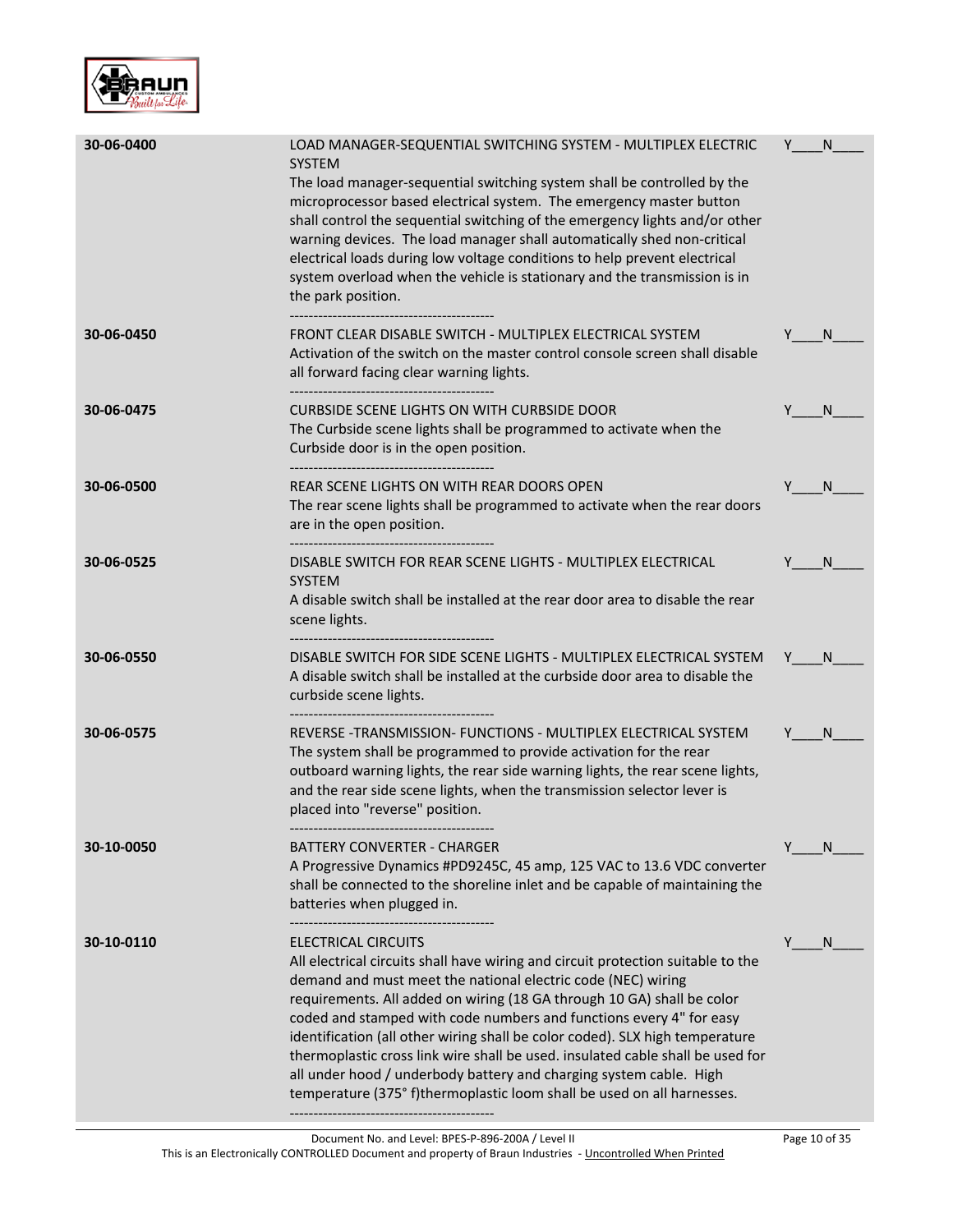

| 30-10-0190 | <b>GROUND FAULT CIRCUIT INTERRUPTER-GFCI</b><br>A 125 VAC, 20 AMP circuit breaker with ground fault circuit interrupter<br>(GFCI) electronic ground leakage detection shall be installed in the load<br>center for the shoreline circuit.                                                                                                                                                                                                                                                                                                                                                                                                                       | Y | N            |
|------------|-----------------------------------------------------------------------------------------------------------------------------------------------------------------------------------------------------------------------------------------------------------------------------------------------------------------------------------------------------------------------------------------------------------------------------------------------------------------------------------------------------------------------------------------------------------------------------------------------------------------------------------------------------------------|---|--------------|
| 30-10-0415 | LIGHTS, OSS COMPARTMENTS - INCANDESCENT<br>The outside storage compartments shall be equipped with Truck-Lite brand<br>incandescent lights, activatedby magnetic switches. (compartments #1,<br>#1A, #2, and #3, each contain one (1) clear 4" round light,<br>andcompartment #4 shall contain two (2) clear 2-1/2" round lights)                                                                                                                                                                                                                                                                                                                               |   | N.           |
| 30-10-0585 | USB - DUAL OUTLET, ONE (1) INTERIOR LOCATED ON CONSOLE<br>One (1) dual USB port outlet, 5 volt / 2.1 amp, shall be installed on the<br>Master Control Console in the cab. The outlet shall have power and ground<br>for charging equipment, such as cell phones, iPad, etc                                                                                                                                                                                                                                                                                                                                                                                      | Y | <sub>N</sub> |
| 30-10-0650 | RADIO ANTENNA BASES - ONE (1)<br>One (1) antenna base, with attached coax cable shall be installed on the<br>module roof. The coax cableshall terminate in the cab behind the driver<br>seat. Access to the antenna base shall be through an adjacentinterior<br>module dome light.                                                                                                                                                                                                                                                                                                                                                                             |   | N            |
| 30-10-0901 | SYSTEM ACTIVE AND CHECK OUT LIGHTS - 15 MINUTES<br>A switch shall be located at the curb and rear entry doors that will allow<br>activation of the V-MUX electrical system. There shall also be a check out<br>light switch located at the curb and rear doors that will allow activation of<br>the left LED angled lights prior to entering the module. The system shall be<br>programmed to shut down automatically after 15 minutes unless the<br>ignition is on. This shutdown delay shall be user adjustable.<br>----------------------------------                                                                                                        |   | N            |
| 30-10-1007 | <b>BRAKE OVERRIDE NOT REQUIRED</b><br>Brake override not required.                                                                                                                                                                                                                                                                                                                                                                                                                                                                                                                                                                                              |   | N            |
| 30-11-0106 | LIGHTS, DOME LED (8) WHELEN SUPER LED<br>Eight (8) Super LED dome lights, Whelen #80C0EHCR, shall be provided in<br>the patient compartment. Thedome lights shall be controlled by separate<br>switches for the left bank and right bank of lights. The domelights shall be<br>activated by switches on both the attendant control panel and the master<br>control console. The dome lights shall be illuminated at 50% power<br>whenever the patient compartment side or rear doorsare opened.                                                                                                                                                                 |   | N            |
| 30-12-0001 | RECEPTACLE SHORELINE INLET-SUPER 20 AMP, AUTO EJECT - YELLOW<br><b>COVER</b><br>A Kussmaul super auto eject shoreline inlet receptacle with yellow cover<br>shall be installed on the module exterior (forward Streetside) near the<br>driver's door. The receptacle shall be equipped with an integral dynamic<br>disconnect. The 125VAC, heavy duty 20-amp circuit breaker shall have<br>GFCI protection and shall be connected to the lighted 125VAC patient<br>compartment outlet(s) and to the engine block heater (with a block heater<br>circuit breaker in the load center). A mating connector shall be shipped<br>loose with the completed ambulance. |   | N.           |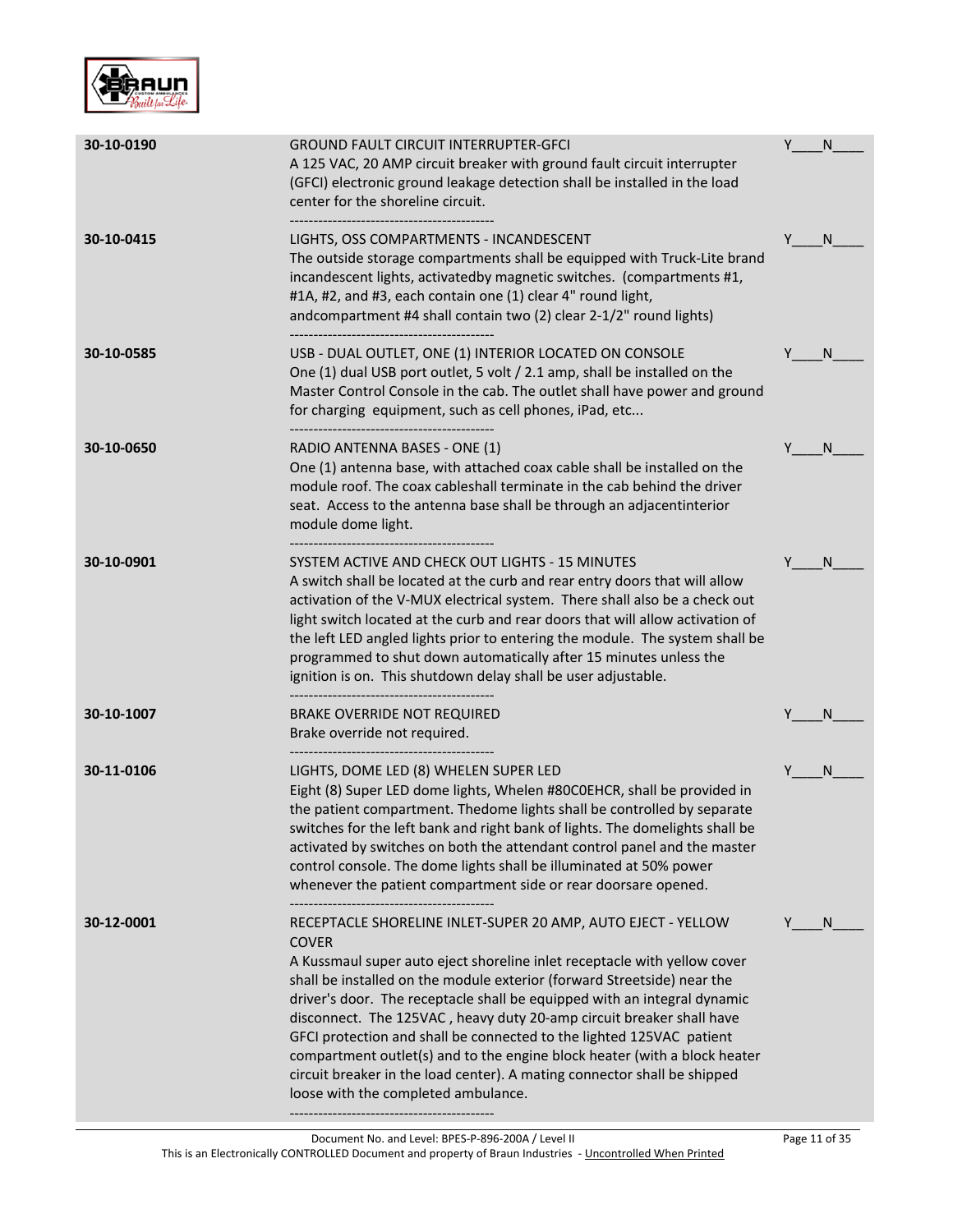

| <b>USBAA101</b>          | OUTLET, USB - ONE (1) DUAL - LEFT WALL ACTION AREA<br>One (1) dual USB port outlets, 5 volt / 2.1 amp, shall be installed in the<br>vehicle, located on the streetside main action area in the patient<br>compartment. The outlet shall have power and ground for charging<br>equipment, such as cell phones, iPad, etc                      | Υ | N  |
|--------------------------|----------------------------------------------------------------------------------------------------------------------------------------------------------------------------------------------------------------------------------------------------------------------------------------------------------------------------------------------|---|----|
| <b>Exterior Lighting</b> |                                                                                                                                                                                                                                                                                                                                              |   |    |
| <b>Item Number</b>       | <b>Name</b>                                                                                                                                                                                                                                                                                                                                  |   |    |
| 30-06-0410               | WARNING LIGHTS FLASH PATTERN SIGNAL ALERT 75 - MULTIPLEX<br><b>ELECTRICAL SYSTEM</b><br>The default flash pattern for the warning lights shall be Signal Alert 75.<br>These warning lights will be operated from a single button labeled<br>"flashers" via the Multiplex System on the master control console.<br>-------------------------- |   | N  |
| 30-25-0122               | LIGHTS, ICC / LED CLEARANCE - ON MODULE FRONT - TECNIQ<br>The vehicle shall have five (5) amber Tecniq LED (S33-AA00-1) clearance /<br>ICC lights on the front of the module near the roof line.                                                                                                                                             | Y | N  |
| 30-25-0123               | LIGHTS, ICC / LED CLEARANCE - ON MODULE REAR - TECNIQ<br>The vehicle shall have five (5) red TECNIQ LED (S33-RR00-1) clearance / ICC<br>lights on the rear of the module near the roof line.                                                                                                                                                 |   | N. |
| 30-26-3008               | LIGHTS, REAR TAIL - WHELEN 600 LED STOP, TURN, & MINIMUM INTENSITY<br><b>BACK-UP</b><br>One (1) pair each of Whelen 600 series LED stop/tail lights, turn lights, and<br>MINIMUM intensity LED back-up lights with chrome bezels shall be<br>installed on the rear of the module.                                                            |   | N. |
| 30-26-7002               | LIGHT, LICENSE PLATE LED - WHELEN OACOEDCR<br>One (1) Whelen OACOEDCR LED license plate light with 45 deg angled<br>chrome-plated bezel shall be installed on the rear of the module, lower left<br>side.                                                                                                                                    |   | N  |
| 30-27-1102               | LIGHTS, ICC / LED CLEARANCE - ON MODULE SIDE - TECNIQ<br>The vehicle shall have two (2) Tecniq (S330) red mini LED marker lights: one<br>(1) red on each side at the rear of the vehicle which will also flash with turn<br>signal.                                                                                                          |   | N  |
| <b>ClearLENS</b>         | <b>CLEAR LENSES ON ALL WARNING LIGHTS</b><br>All warning lights to have clear lenses                                                                                                                                                                                                                                                         | Y | N. |
| <b>FILO7F0002</b>        | LIGHTS FRONT INTERSECTION - 2 WHELEN 700 LED<br>NOTE: When vehicle is placed in park, the override switch must be on for<br>intersection light(s) to remain on.                                                                                                                                                                              | Y | N. |
| <b>FILCLR1R</b>          | <b>FRONT INTERSECTION LIGHT LOCATION 1 - RED</b><br>The warning light located on front of the chassis fender in location 1 shall<br>be red.                                                                                                                                                                                                  | Y | N. |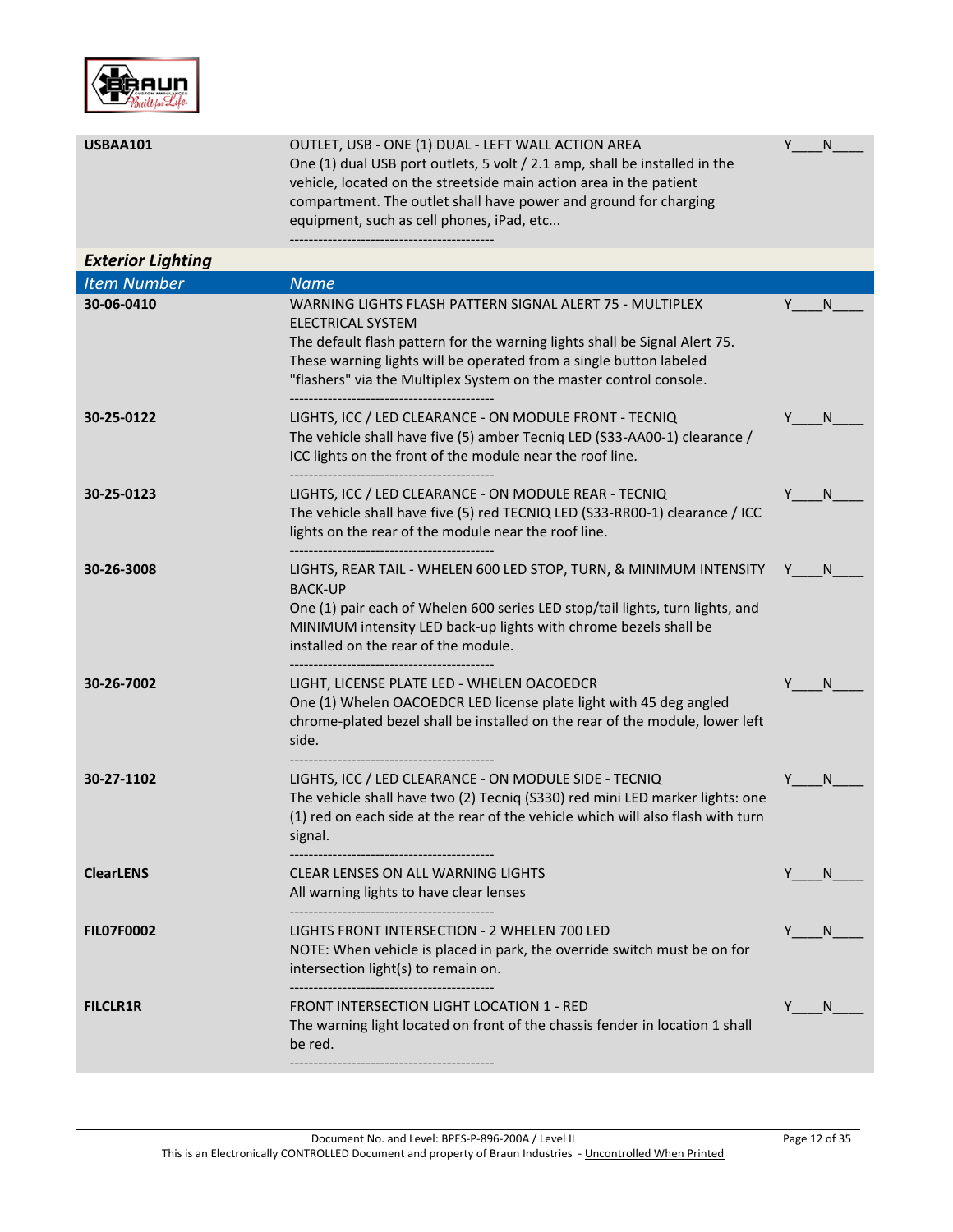

| <b>FILCLR2R</b>  | <b>FRONT INTERSECTION LIGHT LOCATION 2 - RED</b><br>The warning light located on front of the chassis fender in location 2 shall<br>be red.                                                                                                                                          | Y             | N  |
|------------------|--------------------------------------------------------------------------------------------------------------------------------------------------------------------------------------------------------------------------------------------------------------------------------------|---------------|----|
| <b>FWL060007</b> | LIGHTS FRONT MODULE - 7 WHELEN 600 SUPER LED<br>Seven (7) Whelen 600 series super LED warning lights with chrome bezels<br>shall be installed on the module front. The lights shall operate from a<br>switch on the master control console, labeled "Flashers".                      | Y N           |    |
| <b>FWLCLR1R</b>  | FRONT WARNING LIGHT LOCATION 1 - RED<br>The warning light located on the upper front of the module in location 1<br>shall be red.                                                                                                                                                    | Y             | N. |
| <b>FWLCLR2R</b>  | <b>FRONT WARNING LIGHT LOCATION 2 - RED</b><br>The warning light located on the upper front of the module in location 2<br>shall be red.                                                                                                                                             | Y.            | N. |
| <b>FWLCLR3R</b>  | <b>FRONT WARNING LIGHT LOCATION 3 - RED</b><br>The warning light located on the upper front of the module in location 3<br>shall be red.<br>------------------------------------                                                                                                     | Y<br><b>N</b> |    |
| <b>FWLCLR4W</b>  | <b>FRONT WARNING LIGHT LOCATION 4 - WHITE</b><br>The warning light located on the upper front of the module in location 4<br>shall be white.                                                                                                                                         | Y             | N. |
| <b>FWLCLR5R</b>  | <b>FRONT WARNING LIGHT LOCATION 5 - RED</b><br>The warning light located on the upper front of the module in location 5<br>shall be red.                                                                                                                                             | Y N           |    |
| <b>FWLCLR6R</b>  | <b>FRONT WARNING LIGHT LOCATION 6 - RED</b><br>The warning light located on the upper front of the module in location 6<br>shall be red.                                                                                                                                             | Y             | N  |
| <b>FWLCLR7R</b>  | FRONT WARNING LIGHT LOCATION 7 - RED<br>The warning light located on the upper front of the module in location 7<br>shall be red.                                                                                                                                                    | Y             | N. |
| GWL050002        | LIGHTS GRILLE - 2 WHELEN 500 SUPER LED<br>Two (2) Whelen 500 series super LED warning lights, with waterproof<br>connectors shall be installed the grille area of the chassis. The lights shall<br>operate from a switch on the master control console labeled "Flashers".           | Y             | N  |
| <b>GWLCLR1R</b>  | <b>GRILL WARNING LIGHT LOCATION 1 - RED</b><br>The warning light located on the grill in location 1 shall be red.                                                                                                                                                                    |               | N, |
| <b>GWLCLR2R</b>  | <b>GRILL WARNING LIGHT LOCATION 2 - RED</b><br>The warning light located on the grill in location 2 shall be red.                                                                                                                                                                    |               | N. |
| <b>RCL060001</b> | LIGHTS REAR MODULE, UPPER CENTER - 1 WHELEN 600 LED<br>One (1) Whelen 600 series super LED warning light with chrome bezels<br>shall be installed on the upper rear of the module, center location. The<br>lights shall operate from a switch on the master control console, labeled |               | N  |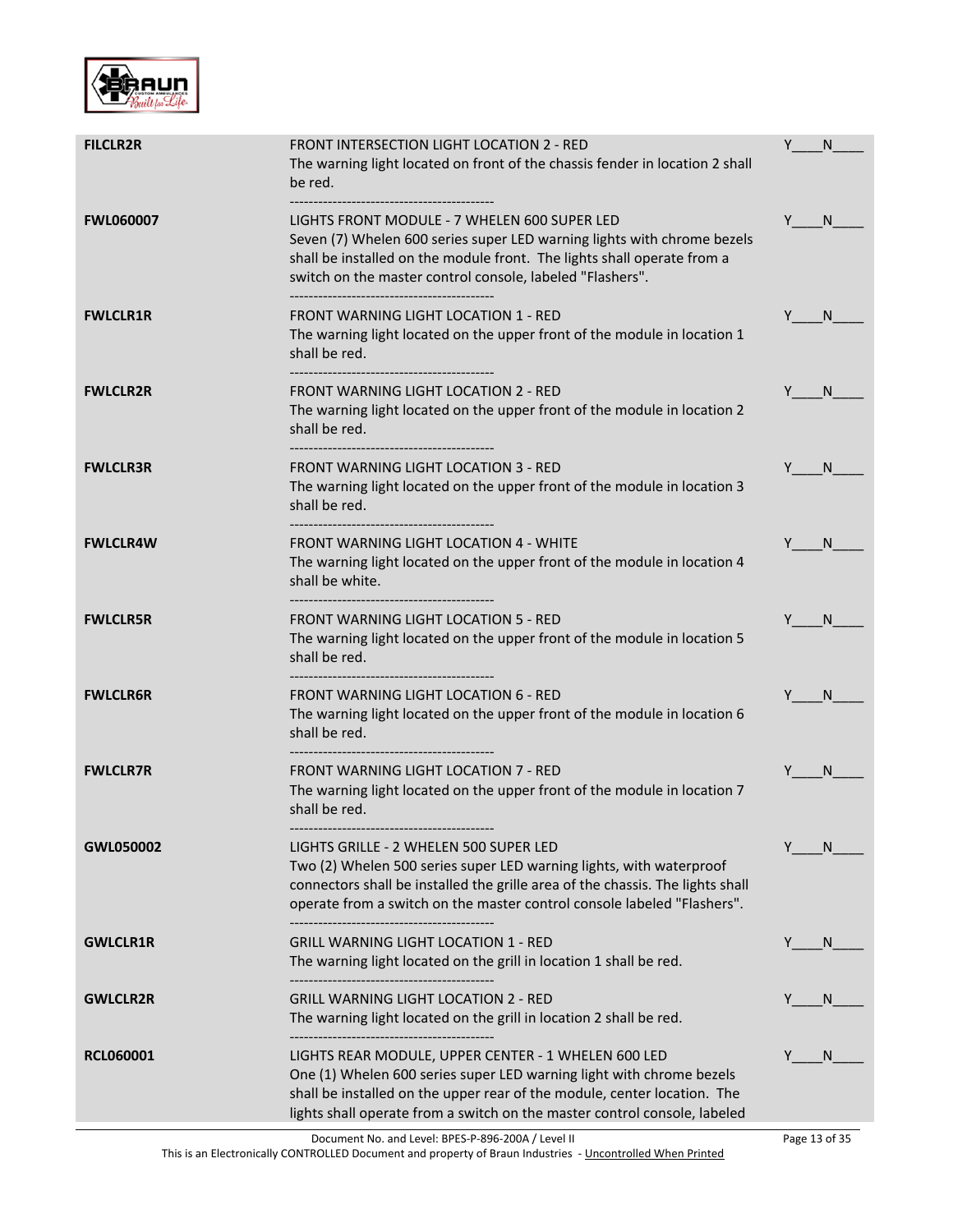

|                  | "Flashers".                                                                                                                                                                                                                                                                                                                                                                                                                                       |               |
|------------------|---------------------------------------------------------------------------------------------------------------------------------------------------------------------------------------------------------------------------------------------------------------------------------------------------------------------------------------------------------------------------------------------------------------------------------------------------|---------------|
| <b>RCLCLR1A</b>  | REAR CENTER MODULE LIGHT LOCATION 1-AMBER<br>The warning light located on upper rear of the module in the center<br>location shall be amber.                                                                                                                                                                                                                                                                                                      | N             |
| <b>RILO70002</b> | LIGHTS INTERSECTION REAR - 2 WHELEN 700 LED<br>Two (2) Whelen 700 series super LED warning lights with, chrome flanges<br>and water-proof connectors, shall be installed above the rear wheel wells,<br>one (1) on each side. These lights shall operate from a switch on the master<br>control console screen labeled "Flashers".NOTE: When vehicle is placed in<br>park, the override switch must be on for intersection light(s) to remain on. | Y N           |
| <b>RILCLR1R</b>  | REAR INTERSECTION LIGHT LOCATION 1 - RED<br>The warning light located on above the rear wheel well at location 1 shall<br>be red.                                                                                                                                                                                                                                                                                                                 | Y.<br>N.      |
| <b>RILCLR2R</b>  | REAR INTERSECTION LIGHT LOCATION 2 - RED<br>The warning light located on above the rear wheel well at location 2 shall<br>be red.                                                                                                                                                                                                                                                                                                                 | N<br>Y        |
| <b>ROL060004</b> | LIGHTS REAR MODULE, UPPER OUTER - 4 WHELEN 600 LED<br>Four (4) Whelen 600 series super LED warning light with chrome bezels<br>shall be installed on the upper rear of the module, in the outer locations.<br>The lights shall operate from a switch on the master control console,<br>labeled "Flashers".<br>--------------------------------------                                                                                              | Y<br>N.       |
| <b>ROLCLR1R</b>  | REAR OUTER MODULE LIGHT LOCATION 1 - RED<br>The warning light located on upper rear of the module, in outer location 1<br>shall be red.                                                                                                                                                                                                                                                                                                           | N             |
| <b>ROLCLR2R</b>  | REAR OUTER MODULE LIGHT LOCATION 2 - RED<br>The warning light located on upper rear of the module, in outer location 2<br>shall be red.<br>-----------------------------------                                                                                                                                                                                                                                                                    | N.<br>Y       |
| <b>ROLCLR3R</b>  | REAR OUTER MODULE LIGHT LOCATION 3 - RED<br>The warning light located on upper rear of the module, in outer location 3,<br>shall be red.                                                                                                                                                                                                                                                                                                          | N             |
| <b>ROLCLR4R</b>  | REAR OUTER MODULE LIGHT LOCATION 4 - RED<br>The warning light located on upper rear of the module, in outer location 4,<br>shall be red.                                                                                                                                                                                                                                                                                                          | N             |
| <b>RS060002</b>  | LIGHTS REAR SCENE - 2 WHELEN 600 LED<br>Two (2) Whelen 600 Series super LED scene/load lights with chrome bezels<br>shall be installed on the upper rear of the module. The lights shall operate<br>from a switch on the master control console, labeled "Rear Scene Lights".                                                                                                                                                                     | N             |
| SS090004         | LIGHTS SIDE SCENE - 4 WHELEN 900 24 DIODE LED<br>Four (4) Whelen 900 series 24 Diode LED scene lights with chrome flanges<br>shall be installed, two (2) each module side. Streetside shall have one (1)<br>scene light inboard of the module rear warning light, and one (1) scene                                                                                                                                                               | Y<br>N        |
|                  | Document No. and Level: BPES-P-896-200A / Level II                                                                                                                                                                                                                                                                                                                                                                                                | Page 14 of 35 |

This is an Electronically CONTROLLED Document and property of Braun Industries - <u>Uncontrolled When Printed</u>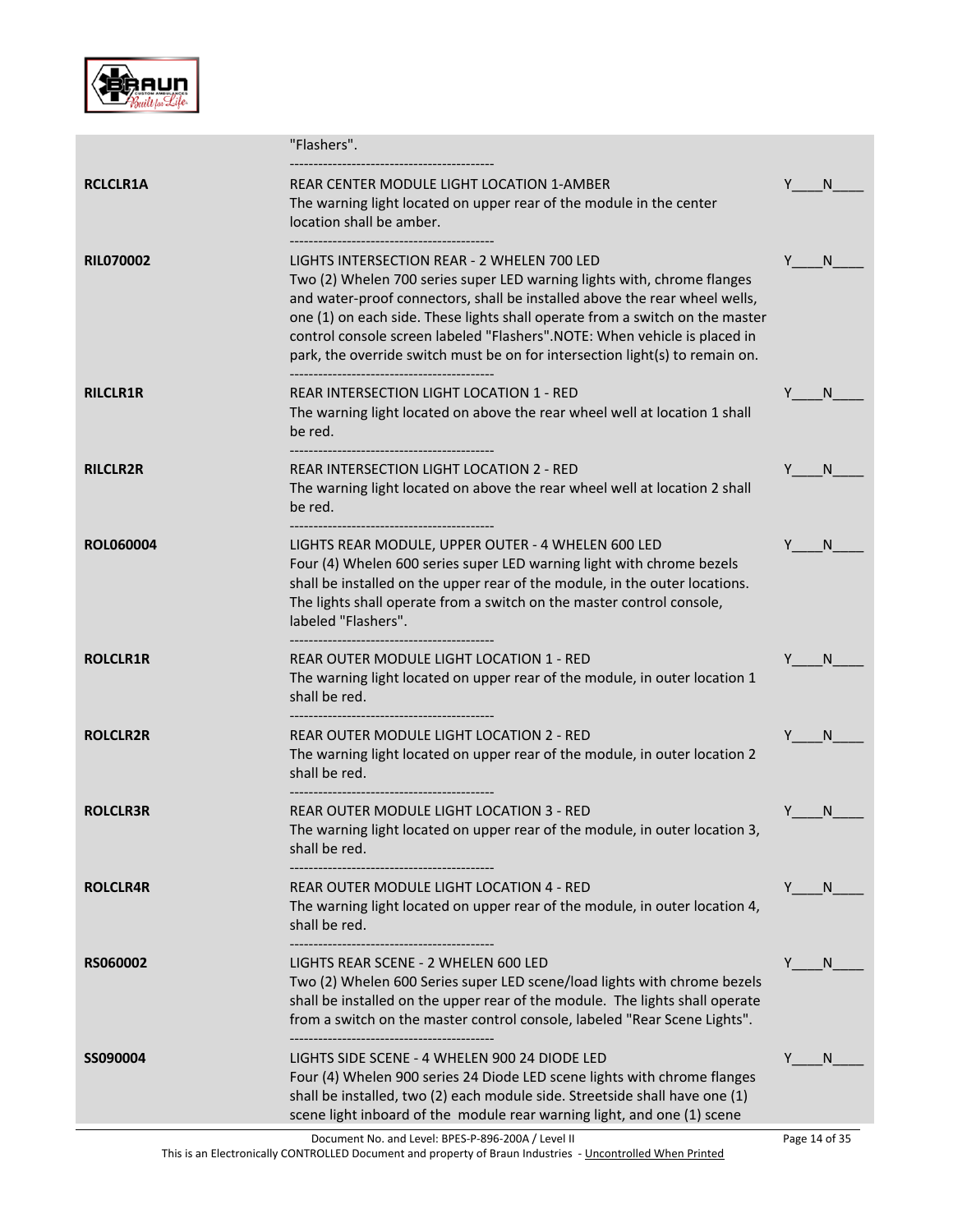

|                                   | light inboard of the module front warning light. Curbside shall have one (1)<br>scene light inboard of the module rear warning light, and one (1) scene<br>light below front warning light. These lights shall operate from switches on<br>the master control console labeled "Left Scene Light" and "Right Scene<br>Light".                                                                                                                                                                                                                                                                                    |         |
|-----------------------------------|-----------------------------------------------------------------------------------------------------------------------------------------------------------------------------------------------------------------------------------------------------------------------------------------------------------------------------------------------------------------------------------------------------------------------------------------------------------------------------------------------------------------------------------------------------------------------------------------------------------------|---------|
| <b>SWL090004</b>                  | LIGHTS SIDE WARNING - 4 WHELEN 900 SUPER LED<br>Four (4) Whelen 900 series super LED warning lights with chrome flanges<br>shall be installed, two (2) each module side. Streetside shall have one (1)<br>warning light outboard of the side module rear scene light, and one (1)<br>warning light outboard of the module front scene light. Curbside shall have<br>one (1) warning light outboard of the side module rear scene light, and one<br>(1) warning light outboard of the module front scene light. These lights<br>shall operate from a switch on the master control console labeled<br>"Flashers". | N<br>Y  |
| <b>SWLCLR1R</b>                   | SIDE WARNING LIGHT LOCATION 1 - RED<br>The warning light located on side of the module, in outer location 1 shall be<br>red.<br>----------------------------------                                                                                                                                                                                                                                                                                                                                                                                                                                              | Y<br>N  |
| <b>SWLCLR2R</b>                   | SIDE WARNING LIGHT LOCATION 2 - RED<br>The warning light located on side of the module, in outer location 2 shall be<br>red.                                                                                                                                                                                                                                                                                                                                                                                                                                                                                    | N       |
| <b>SWLCLR3R</b>                   | SIDE WARNING LIGHT LOCATION 3 - RED<br>The warning light located on side of the module, in outer location 3 shall be<br>red.                                                                                                                                                                                                                                                                                                                                                                                                                                                                                    | N       |
| <b>SWLCLR4R</b>                   | SIDE WARNING LIGHT LOCATION 4 - RED<br>The warning light located on side of the module, in outer location 4 shall be<br>red.                                                                                                                                                                                                                                                                                                                                                                                                                                                                                    | Y<br>N. |
| WL090002                          | LIGHTS REAR WINDOW - 2 WHELEN 900 SUPER LED<br>Two (2) Whelen 900 series super LED warning lights with chrome flanges<br>shall be installed on the rear of the module at window level, one (1) on<br>each side. These lights shall operate from a switch on the master control<br>console, labeled "Flashers".                                                                                                                                                                                                                                                                                                  | Y<br>N  |
| <b>WLCLR1R</b>                    | WINDOW LEVEL LIGHT LOCATION 1 - RED<br>The warning light located on rear of the module at window level, location 1<br>shall be red.                                                                                                                                                                                                                                                                                                                                                                                                                                                                             | Y<br>N. |
| <b>WLCLR2R</b>                    | WINDOW LEVEL LIGHT LOCATION 2 - RED<br>The warning light located on rear of the module at window level, location 2<br>shall be red.                                                                                                                                                                                                                                                                                                                                                                                                                                                                             | Y<br>N. |
| <b>Module Features / Exterior</b> |                                                                                                                                                                                                                                                                                                                                                                                                                                                                                                                                                                                                                 |         |
| <b>Item Number</b>                | <b>Name</b>                                                                                                                                                                                                                                                                                                                                                                                                                                                                                                                                                                                                     |         |
| 39-00-0001                        | <b>MODULE BODY CONSTRUCTION - SEAMLESS</b><br>The module shall be fabricated entirely of parts cut and formed from .125"<br>(minimum) thickness 5052-H32 flat aluminum sheet stock, using CNC                                                                                                                                                                                                                                                                                                                                                                                                                   | Y<br>N. |

Document No. and Level: BPES-P-896-200A / Level II This is an Electronically CONTROLLED Document and property of Braun Industries - <u>Uncontrolled When Printed</u>

machines capable of .0004" repeatability. This is the only alloy that may be

Page 15 of 35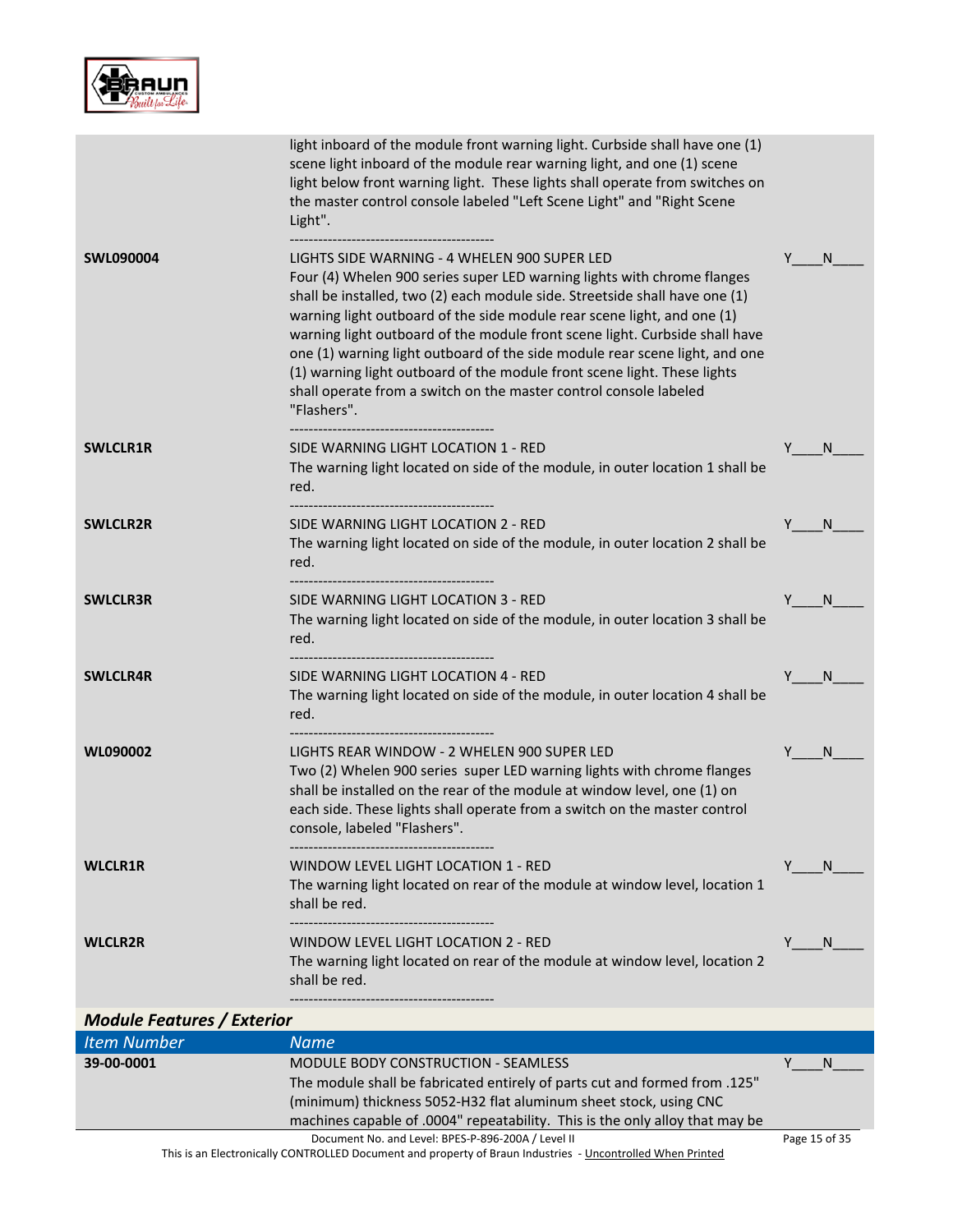

|            | used for body parts that are welded together.                                                                                                                                                                                                                                                                                                                                                                                                                                                                                                                                                                                                                                                                                                                                                   |    |              |
|------------|-------------------------------------------------------------------------------------------------------------------------------------------------------------------------------------------------------------------------------------------------------------------------------------------------------------------------------------------------------------------------------------------------------------------------------------------------------------------------------------------------------------------------------------------------------------------------------------------------------------------------------------------------------------------------------------------------------------------------------------------------------------------------------------------------|----|--------------|
|            | The roll-cage type interior super-structure, aluminum partition and module<br>shall all be welded together into a single unit to give optimum strength for<br>patient and attendant protection. The module roof shall be designed with<br>a minimum 1.5" crown to facilitate water run off.                                                                                                                                                                                                                                                                                                                                                                                                                                                                                                     |    |              |
|            | The floor, roof, sides, and all exterior doors shall be fabricated from .125"<br>(minimum) thick flat aluminum sheet stock. The exterior joints between<br>the roof and side components shall be continuous full seam welded the<br>entire length of the module. All exterior body panel joints shall be<br>continuous full seam welded.                                                                                                                                                                                                                                                                                                                                                                                                                                                        |    |              |
|            | No VHB bonding tape or other adhesives shall be used in the construction<br>of the ambulance module.                                                                                                                                                                                                                                                                                                                                                                                                                                                                                                                                                                                                                                                                                            |    |              |
| 39-00-0002 | SOLE SOURCE MODULE BODY CONSTRUCTION<br>It is required that the manufacturer of this vehicle have the ability to<br>manufacture a completed ambulance, with the exception of the chassis,<br>within their own manufacturing facility. The modular body must be built in<br>the manufacturer's facility and shall not be the product of a subcontractor<br>or any company other than the manufacturer.                                                                                                                                                                                                                                                                                                                                                                                           | Y  | <sub>N</sub> |
| 39-00-0005 | AWS ALUMINUM CERTIFIED WELDERS<br>AWS Aluminum Certified Welders shall construct the module.AWS<br>certificates shall be required to be part of the completed bid packet. Bids<br>without AWS certificates shall be considered non-compliant (no Exception).                                                                                                                                                                                                                                                                                                                                                                                                                                                                                                                                    | Y  | N            |
| 39-10-0005 | CONNECTIONS, CHASSIS TO MODULE<br>The module shall be bolted to the cab with (28) 5/16" grade 5 stainless<br>steel bolts and nylock nuts evenly spaced along the sides and roof of the<br>cab. A weather proof, double side adhesive foam tape seal shall be<br>installed between the module and cab. The module body shall be securely<br>fastened to the chassis frame rail with (10) 12 mm bolts through rubber<br>insulating spacers installed at ten (10) separate locations - (five each frame<br>rail) - providing noise insulation and easy module removal for chassis<br>replacement. The frame mounting bolts shall be properly torqued and<br>secured with locktite. The system used for fastening the module to the<br>chassis frame shall be approved by the chassis manufacturer. |    | N            |
| 40-00-0009 | ALUMINUM PARTS - MODULE EXTERIOR<br>All unpainted exterior aluminum parts shall be bright dip anodized after<br>fabrication to retain the finish and increase corrosion resistance.                                                                                                                                                                                                                                                                                                                                                                                                                                                                                                                                                                                                             | Y. | <sup>N</sup> |
| 40-00-0010 | <b>CORROSION MINIMIZATION - MODULE</b><br>All module contact with dissimilar metals shall be minimized with the use<br>of nylon screw-hole inserts to prevent fastener contact with the module<br>body, nylon hinge strips, ceramic coated stainless steel hinge bolts, and<br>ECK brand corrosion inhibitor spray.                                                                                                                                                                                                                                                                                                                                                                                                                                                                             | Y  | N.           |
|            |                                                                                                                                                                                                                                                                                                                                                                                                                                                                                                                                                                                                                                                                                                                                                                                                 |    |              |

Page 16 of 35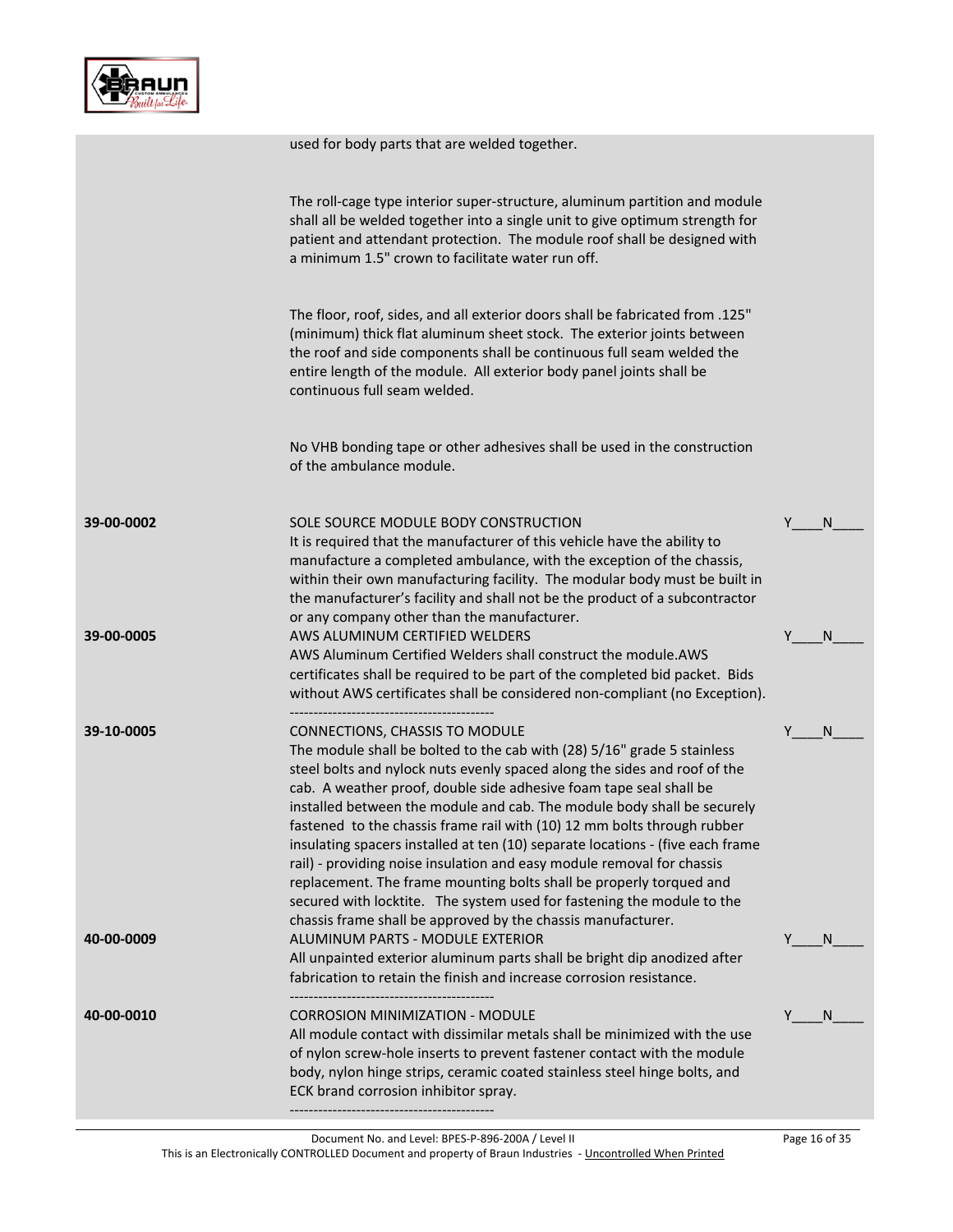

| 40-00-0019 | DOOR SKINS, OUTSIDE STORAGE COMPARTMENTS - DIAMOND PLATE<br><b>INTERIOR SKINS</b><br>The interior door skins for all outside storage compartments shall be<br>constructed of .063" thick aluminum diamond plate.                                                                                                                                                                                                                                                                                                                                                                                                                                                                                                                                                                                                                                                                                                                                                                                                                                                                                                                                      | Y | N            |
|------------|-------------------------------------------------------------------------------------------------------------------------------------------------------------------------------------------------------------------------------------------------------------------------------------------------------------------------------------------------------------------------------------------------------------------------------------------------------------------------------------------------------------------------------------------------------------------------------------------------------------------------------------------------------------------------------------------------------------------------------------------------------------------------------------------------------------------------------------------------------------------------------------------------------------------------------------------------------------------------------------------------------------------------------------------------------------------------------------------------------------------------------------------------------|---|--------------|
| 40-00-0020 | DOOR CONSTRUCTION - GASKET PLACEMENT<br>All exterior hinged module doors shall be constructed in an inverted pan-<br>formed design. The pan shall be constructed from .125" thick 5052-H32 flat<br>sheet aluminum. The exterior door skin shall be constructed of .190" thick<br>aluminum and welded to the pan.                                                                                                                                                                                                                                                                                                                                                                                                                                                                                                                                                                                                                                                                                                                                                                                                                                      | Y | $\mathsf{N}$ |
|            | Door gaskets shall be attached to the interior side of the door skin. Gaskets<br>attached to interior door frames are not satisfactory and shall not be<br>accepted.                                                                                                                                                                                                                                                                                                                                                                                                                                                                                                                                                                                                                                                                                                                                                                                                                                                                                                                                                                                  |   |              |
| 40-00-0030 | <b>EXTERIOR COMPARTMENTS DESIGN</b><br>All exterior compartments shall include these features:<br>Sound absorbing slip resistant polyurethane material shall be<br>$\bullet$<br>sprayed on the insideof all compartments and compartment<br>shelving, slide out trays and closeouts.<br>Baffled seep holes shall be provided to prevent water from<br>$\bullet$<br>splashing or seeping intothe exterior compartments.<br>Full-length, two-way adjustable, stainless steel hinges on all<br>$\bullet$<br>exterior compartment doorswith 3/16" stainless steel hinge<br>pins.<br>Compartment doors shall be installed, flush with the module<br>body.<br>When double doors are provided, each door shall have an<br>exterior handle, but onlythe forward door shall be lockable.<br>(rearward door is secured when forward dooris locked). All<br>exterior compartments and passage doors shall be keyed alike.<br>Lockable, Eberhard "free-floating" type chrome plated handles<br>with rotarylocks. A gasket shall be installed under each handle<br>to protect the paint.<br>Drip rails shall be installed above all exterior compartment<br>doors. |   | <sub>N</sub> |
| 40-00-0050 | EXTERIOR COMPARTMENTS, VENTING<br>A minimum of nine (9) square inches of venting shall be provided inside the<br>#1, #2, #3, & #4 exterior storage compartments to provide for easier<br>closure of the compartment doors.                                                                                                                                                                                                                                                                                                                                                                                                                                                                                                                                                                                                                                                                                                                                                                                                                                                                                                                            | Y | N            |
| 40-00-0055 | EXTERIOR COMPARTMENTS, VENTING - OXYGEN STORAGE<br>A minimum of nine (9) square inches of venting shall be provided in the<br>exterior oxygen storage compartment, to dissipate any leaking oxygen gas.                                                                                                                                                                                                                                                                                                                                                                                                                                                                                                                                                                                                                                                                                                                                                                                                                                                                                                                                               |   | <sub>N</sub> |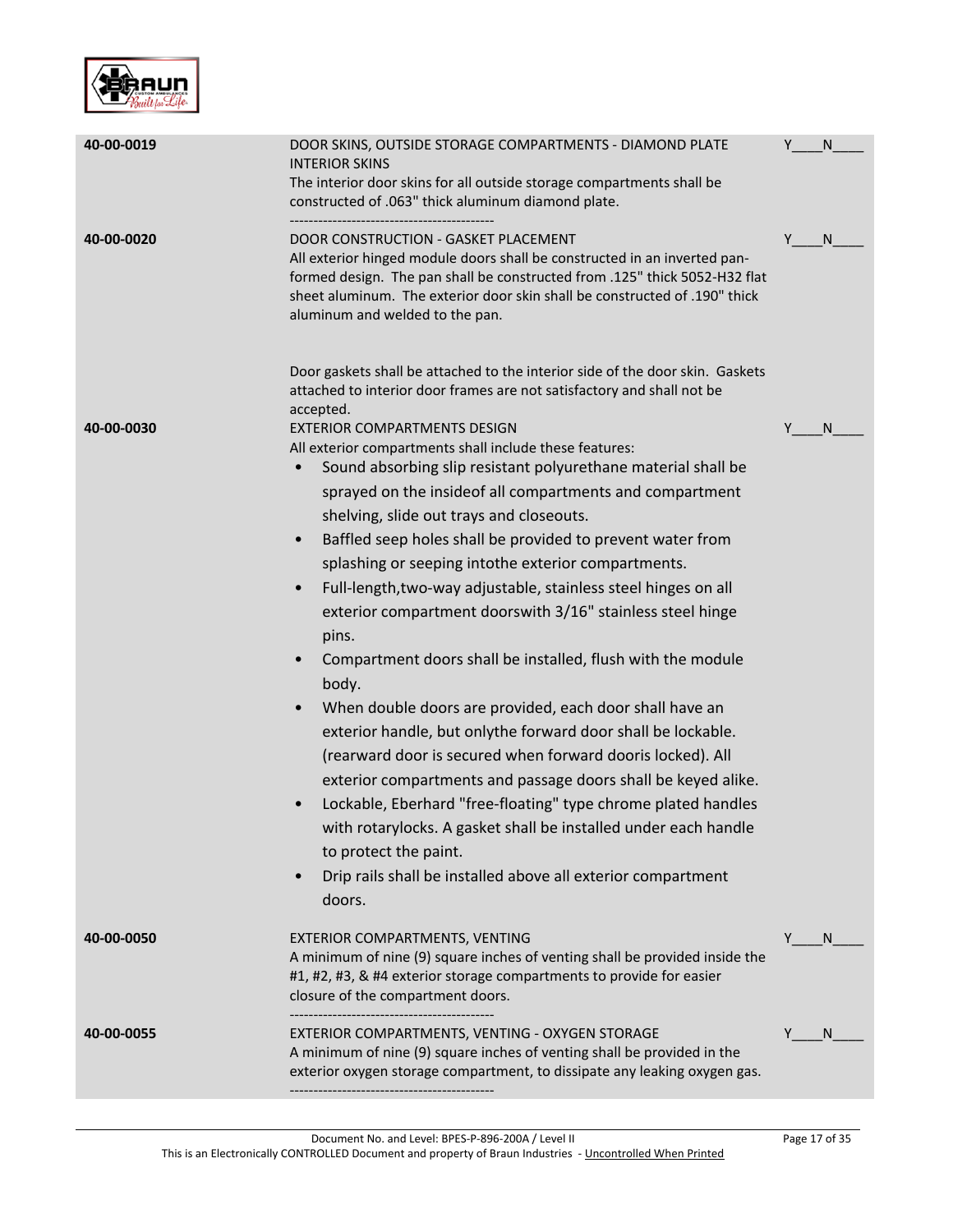

| 40-00-0060<br>40-00-0070 | <b>EXTERIOR COMPARTMENTS - SWEEP-OUT</b><br>Exterior module compartments shall be of a sweep-out design to aid in<br>facilitation of the purchaser's routine care and cleaning of the vehicle.<br>All exterior compartment floors, with the exception of the front ALS<br>compartment shall be constructed to be flush with the bottom door frame.<br>HANDLES, EBERHARD - CHROME FREE FLOATING TYPE<br>Eberhard #EMC-1-2110 chrome "free-floating" handles shall be installed on<br>each exterior module door. The handles shall be large enough to<br>accommodate a gloved hand.                                                                                                                                                                                                                                                                                                                                                                                                                                                                                                                                                                                                                                                                                                                                                                                                                                                                                                                                                                                                                                   | Y<br>N<br>Y<br>N |
|--------------------------|---------------------------------------------------------------------------------------------------------------------------------------------------------------------------------------------------------------------------------------------------------------------------------------------------------------------------------------------------------------------------------------------------------------------------------------------------------------------------------------------------------------------------------------------------------------------------------------------------------------------------------------------------------------------------------------------------------------------------------------------------------------------------------------------------------------------------------------------------------------------------------------------------------------------------------------------------------------------------------------------------------------------------------------------------------------------------------------------------------------------------------------------------------------------------------------------------------------------------------------------------------------------------------------------------------------------------------------------------------------------------------------------------------------------------------------------------------------------------------------------------------------------------------------------------------------------------------------------------------------------|------------------|
| 40-00-0080               | INSULATION - POLYURETHANE SPRAY FOAM<br>The walls, ceiling, passage doors, outside storage doors, the entire<br>underside of the module floor (except for mounting pads), the underside of<br>the outside storage compartments, the wheel wells, and the underside of<br>the curbside step area shall be completely foam - in - place insulated with<br>nominal 3/4" thick sprayed on Class I, urethane foam for thermal and<br>acoustical insulation. The insulation shall comply with FMVSS #302 flame<br>spread requirements. The underside of the body shall be properly prepared<br>to ensure adhesion before the spray insulation is applied.                                                                                                                                                                                                                                                                                                                                                                                                                                                                                                                                                                                                                                                                                                                                                                                                                                                                                                                                                                 | N                |
| 40-00-0090               | THRESHOLD, STAINLESS STEEL- EXTERIOR STORAGE COMPARTMENT<br>Each exterior storage compartment with a hinged door, except the battery<br>compartment, shall have a stainless steel lower threshold at the door<br>opening to protect the paint as equipment is installed and removed from<br>the compartment.                                                                                                                                                                                                                                                                                                                                                                                                                                                                                                                                                                                                                                                                                                                                                                                                                                                                                                                                                                                                                                                                                                                                                                                                                                                                                                        | N                |
| 40-10-0066               | DOOR SLIDING - MODULE CURBSIDE PASSAGE<br>The module body shall include a sliding side entry door to access the<br>curbside of the patient compartment. The door shall slide out and towards<br>the rear of the module body. The door design must meet FMVSS 206 for<br>sliding doors and shall have been cycle tested in excess of 100,000 cycles.<br>The door shall not extend out more than 5 1/4" from the module when in<br>the open position and shall be flush in the closed position. The door shall<br>operate on a total of nine (9) casters and three (3) tracks for ease of<br>operation. The door shall be held closed with two (2) rotary latches and<br>two (2) locking tabs. The door must have a system to prevent the door<br>from self closing, when unit is parked on an incline. A measured force of<br>ten (10) pounds maximum shall be required to release the door from the<br>open to closed position. A chrome locking handle shall be installed on the<br>exterior of the door. The door shall be lockable from the inside and outside<br>and shall shut on molded air-core, automotive type door seals to prevent<br>any water from leaking into the vehicle interior. A drip rail shall be installed<br>above the door.<br>Documentation required:<br>The bidder must submit with this bid proposal a listing of not less than 200<br>ambulances produced with curbside sliding doors in the past four years.<br>The listing is to include a production order number, the purchaser's agency<br>name, and date the ambulance equipped with the curbside sliding door<br>was delivered. | Υ<br>N           |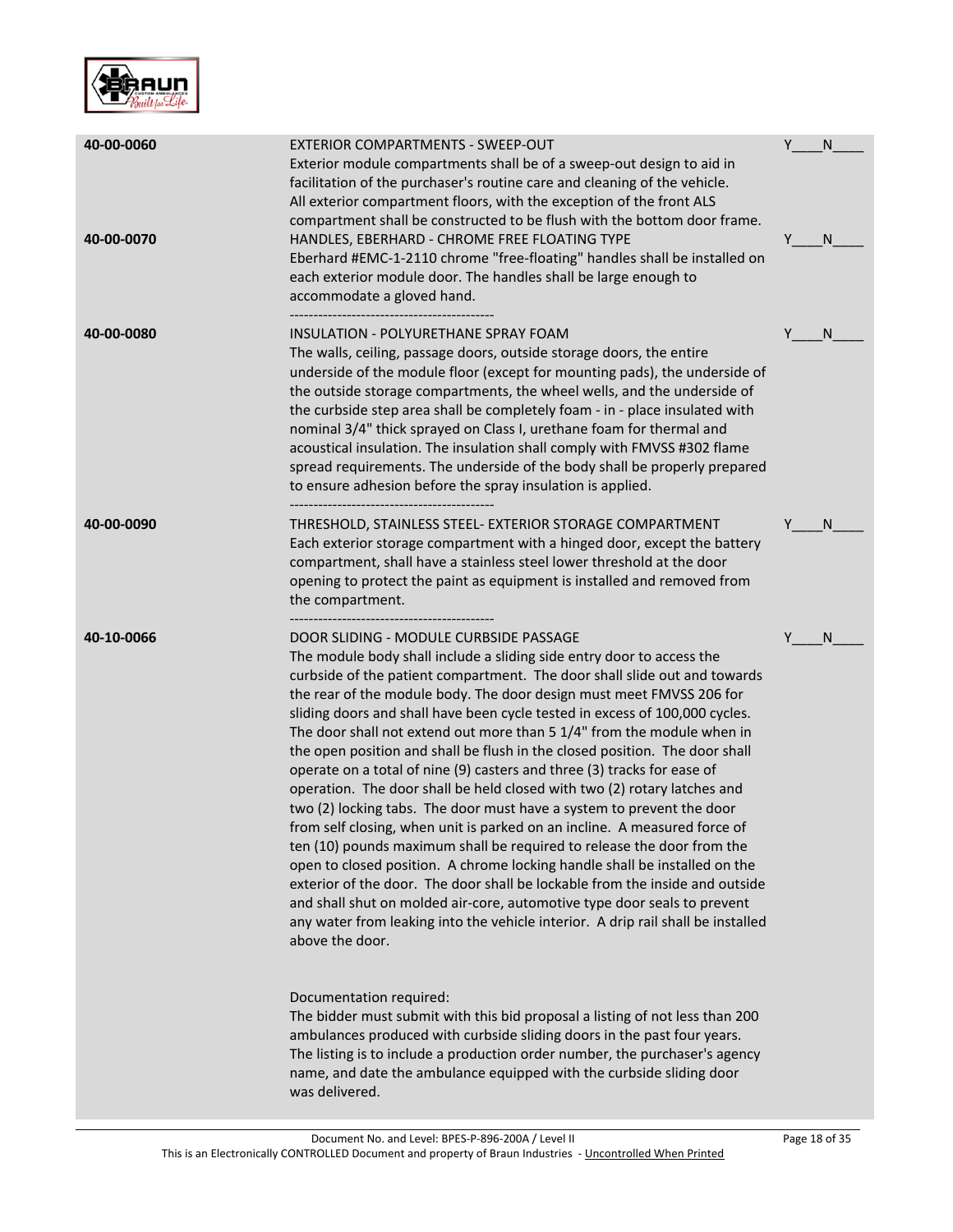

|            | -------------------------------                                                                                                                                                                                                                                                                                                                                                                                                                                                                                                                                                                                                                                                                                                                                                                                                                                                                                                                                                                                                         |     |    |
|------------|-----------------------------------------------------------------------------------------------------------------------------------------------------------------------------------------------------------------------------------------------------------------------------------------------------------------------------------------------------------------------------------------------------------------------------------------------------------------------------------------------------------------------------------------------------------------------------------------------------------------------------------------------------------------------------------------------------------------------------------------------------------------------------------------------------------------------------------------------------------------------------------------------------------------------------------------------------------------------------------------------------------------------------------------|-----|----|
| 40-10-0191 | LOCKS POWER - PASSAGE, COMPARTMENTS, KEY FOBS<br>Power door locks shall be included on module passage doors and five (5)<br>outside storage compartments. The locks shall be activated from the<br>interior of the rear and the curbside doorway, as well as the OEM chassis<br>cab door switches. A keyless entry system shall be installed. The system<br>shall operate with the OEM key fobs to lock/unlock all chassis and module<br>doors.                                                                                                                                                                                                                                                                                                                                                                                                                                                                                                                                                                                         | Y.  | N. |
| 40-10-0151 | SWITCH DOOR UNLOCK, WATERPROOF - HIDDEN IN FRONT GRILLE AREA<br>An exterior waterproof hidden door unlock switch shall be provided and<br>installed in the front grill area.                                                                                                                                                                                                                                                                                                                                                                                                                                                                                                                                                                                                                                                                                                                                                                                                                                                            | Y N |    |
| 40-10-0130 | EMERGENCY RELEASE LEVER, EXPOSED, REAR PATIENT PASSAGE DOORS<br>An emergency release lever shall be attached to each rear passage door<br>latch and shall be operated with a sliding motion within a slotted track<br>located towards the edge of the door frame. These levers shall provide an<br>externally mounted means of actuating the latches from the patient<br>compartment without the use of the interior door handles.                                                                                                                                                                                                                                                                                                                                                                                                                                                                                                                                                                                                      | Y   | N. |
| 40-10-0119 | <b>HOLD-OPEN - REAR DOORS - GRABBERS</b><br>Door grabbers (1 pair) with hard rubber inserts shall be installed on the<br>rear doors, permitting a door hold open position of 130 degrees.                                                                                                                                                                                                                                                                                                                                                                                                                                                                                                                                                                                                                                                                                                                                                                                                                                               | Y   | N  |
| 40-10-0103 | FENDERETTES - POLISHED ALUMINUM<br>Polished aluminum fenderettes shall be installed around the rear wheel<br>well openings.                                                                                                                                                                                                                                                                                                                                                                                                                                                                                                                                                                                                                                                                                                                                                                                                                                                                                                             | Y   | N  |
| 40-10-0083 | <b>DOORS - REAR PASSAGE</b><br>There shall be a 49.00" wide x 59" high rear door opening in the patient<br>compartment. The doors shall beflush without a protruding flange or lip.<br>The right rear passage door shall have a lockable, chrome exteriorhandle.<br>The left rear door shall have a non-locking, chrome exterior handle. All<br>handles shall be installedwith a gasket to protect the paint. The hinge shall<br>be full length stainless steel with a 3/16" stainless steelhinge pin and shall<br>be two-way adjustable. Each rear door shall have a two point slam action<br>automotivetype rotary latching system to the body. The right rear door<br>shall lock to the body at the top and bottom, not to the left rear door. The<br>doors shallhave .213" steel door latch activator rods with clevis adjusters.<br>The doors shall be lockable from the insideand outside. All doors shall shut<br>on molded, air-core, automotive type door seals to prevent any water from<br>leaking intothe vehicle interior. | Y   | N. |
| 40-10-0073 | Failure to provide the required documentation shall be considered as non-<br>responsive.<br>LOWERED MODULE CURB SIDE<br>Module curb side to be as low as possible and still comply with KKK-1822-F<br>ramp break over angle. Lowered side will allow easier entry into the<br>module as well as increased compartment storage.                                                                                                                                                                                                                                                                                                                                                                                                                                                                                                                                                                                                                                                                                                          | Y . | N. |

This is an Electronically CONTROLLED Document and property of Braun Industries - <u>Uncontrolled When Printed</u>

Page 19 of 35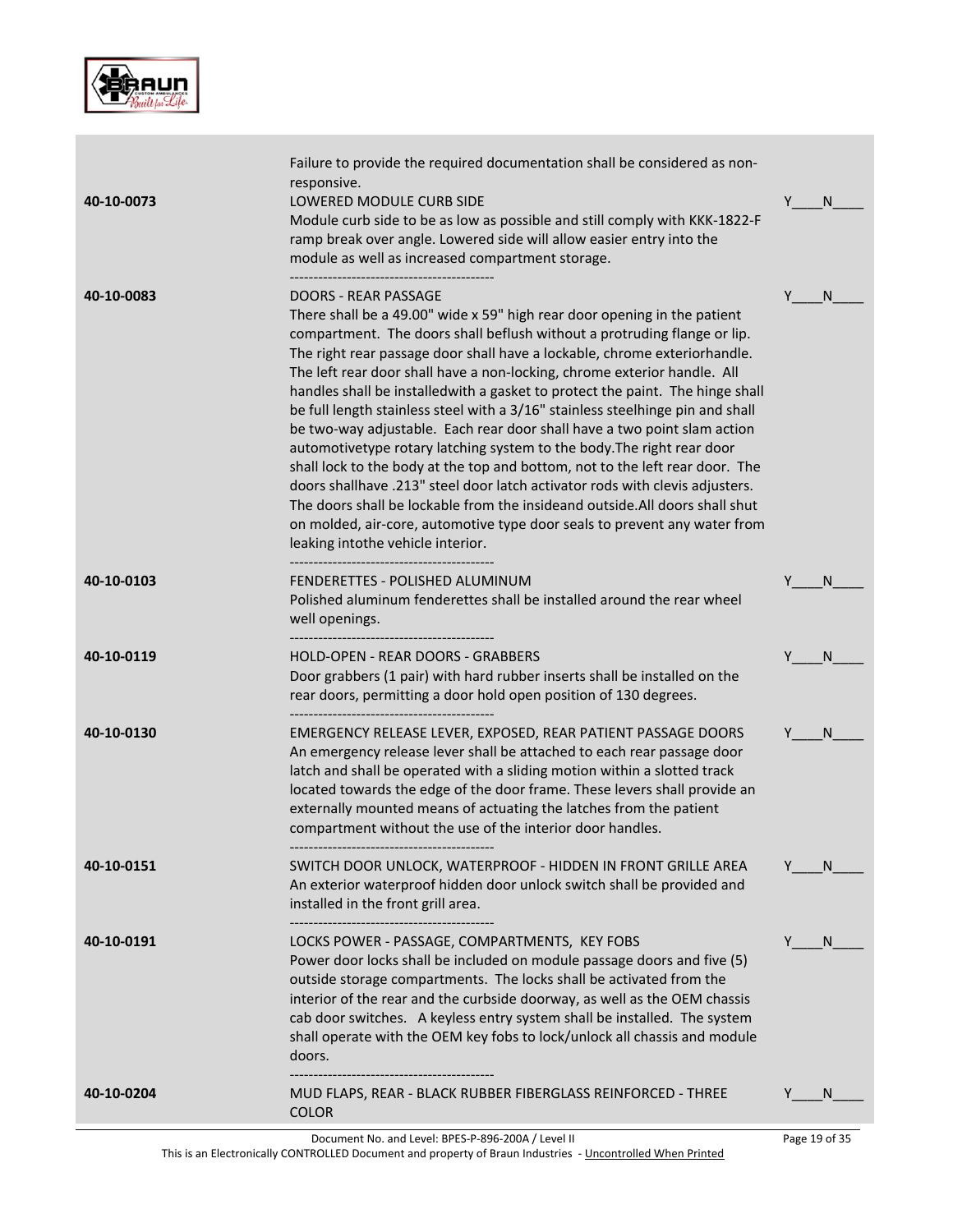

|            | Black rubber, fiberglass reinforced mud flaps with a minimum 1/4"<br>thickness shall be bolted to the underside of the module behind the rear<br>wheels. The width and length of the flaps shall provide adequate coverage<br>of the rear dual wheels of the chassis. The mud flaps shall be three color<br>with the bidder's logo.                                                                                                                                                                                                                                                                                                                                                                                                                                                                                                               |   |   |
|------------|---------------------------------------------------------------------------------------------------------------------------------------------------------------------------------------------------------------------------------------------------------------------------------------------------------------------------------------------------------------------------------------------------------------------------------------------------------------------------------------------------------------------------------------------------------------------------------------------------------------------------------------------------------------------------------------------------------------------------------------------------------------------------------------------------------------------------------------------------|---|---|
| 40-10-0266 | REAR STEP/BUMPER - FLIP-UP CENTER SECTION - STAR PUNCHED AND<br>ANODIZED<br>The rear bumper shall be affixed to the chassis frame. The bumper shall be<br>constructed with a hinged center section. Two (2) steel braces shall secure<br>the step to the chassis frame. The outer 17" on each end of the bumper<br>shall be constructed from heavy gauge stamped polished stainless steel<br>bumper parts and shall provide smooth rounded corners. The step shall<br>be constructed of star punched .125" thick aluminum diamond plate. Two<br>(2) rear LED step illumination lights shall be provided. All diamond plate<br>surfaces shall be bright dip anodized. Rear step installation shall comply<br>with AMD standard 018. A strip of black PVC shall be installed on the face<br>of the step to protect the patient cots during loading. | Y | N |
| 40-10-0280 | RUB RAILS, ANODIZED ALUMINUM<br>Bright dip anodized polished aluminum rub rails shall be installed on the<br>lower sides of the body below the outside compartment sill areas. The rub<br>rails shall be offset 3/16" from the body to facilitate wash down of road<br>debris.                                                                                                                                                                                                                                                                                                                                                                                                                                                                                                                                                                    |   | N |
| 40-10-0322 | STEPWELL, CURBSIDE DOORWAY<br>The curbside doorway step area shall be covered with a washable<br>sprayed-on multi-use polychromaticcoating.                                                                                                                                                                                                                                                                                                                                                                                                                                                                                                                                                                                                                                                                                                       |   | N |
| 40-10-0340 | STONE GUARDS, MOD FRNT - ANODIZED DIAMOND PLATE<br>Bright dip anodized aluminum diamond plate stone guards shall be<br>installed on the module front, one (1) each side.<br>                                                                                                                                                                                                                                                                                                                                                                                                                                                                                                                                                                                                                                                                      |   | N |
| 40-10-0360 | KICKPLATE/THRESHOLD, REAR DOORWAY - ANODIZED DIAMOND PLATE<br>A bright dip anodized aluminum diamond plate kick plate shall be installed<br>at the rear exterior doorway, providing a kick / scuff plate at the rear of the<br>vehicle above the rear step.                                                                                                                                                                                                                                                                                                                                                                                                                                                                                                                                                                                       | Y | N |
| 40-10-0505 | WINDOWS, PASSAGE DOOR - (CURB SLIDING, REAR FIXED)<br>The curbside passage door shall have a 16" x 23" openable (sliding) window<br>with removable screen. Each rear passage door shall have a 19" x 18" non-<br>openable window. The distance between the rear window glass shall not<br>exceed 6" to assure maximum vision to the rear. The windows shall have a<br>69% dark tint and shall be secured with black oxide coated fasteners. No<br>warning lights shall be blocked from view when the curbside or rear doors<br>are open.                                                                                                                                                                                                                                                                                                          | Y | N |
| EC2-0001   | <b>EXTERIOR CURB E350</b><br>Curbside Exterior E350: Please refer to completed drawing and the<br>selected features for actual details of curbside exterior layout.                                                                                                                                                                                                                                                                                                                                                                                                                                                                                                                                                                                                                                                                               |   | N |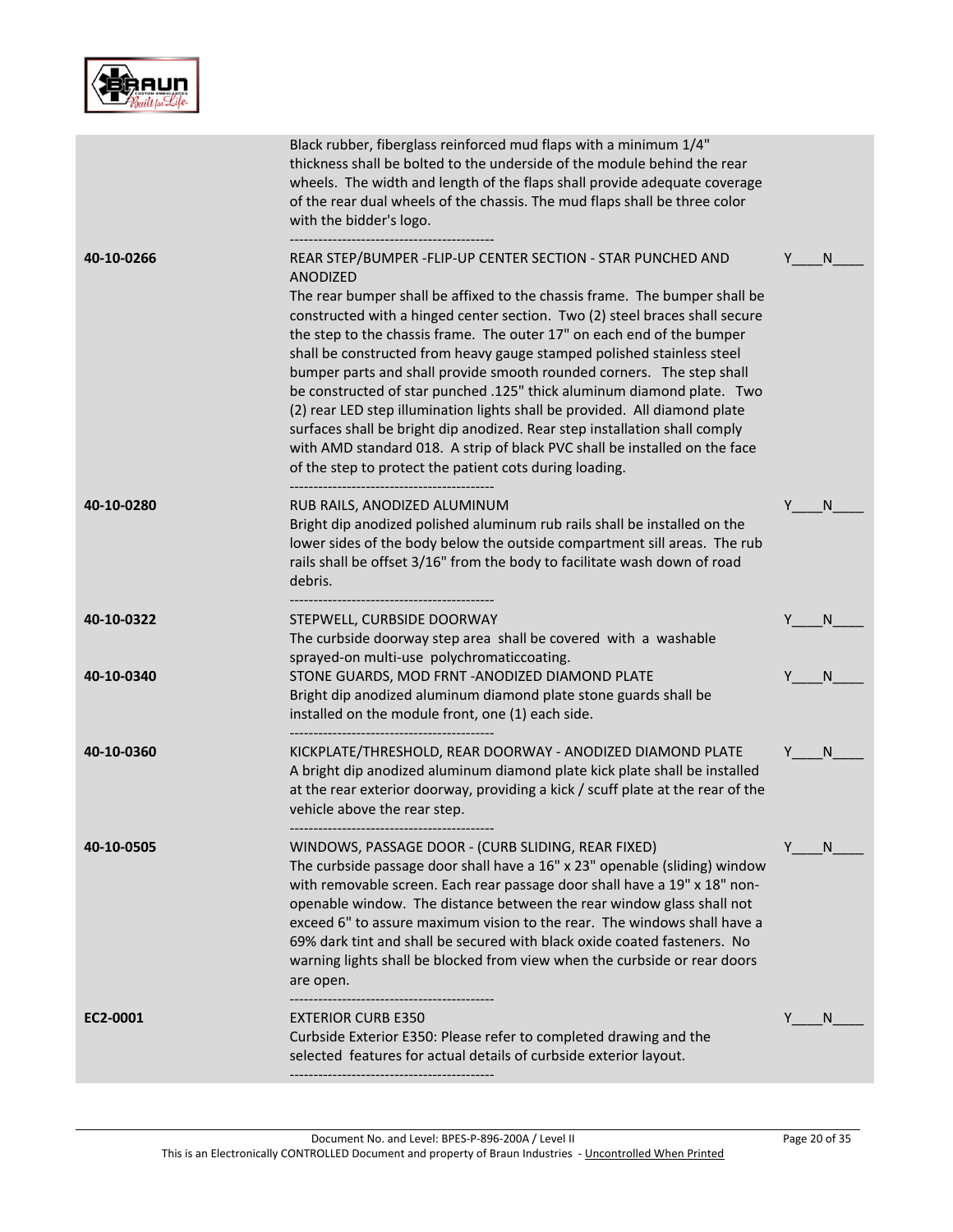

| EF2-0001         | <b>EXTERIOR FRONT E350</b><br>Front Exterior E350: Please refer to completed drawing and the selected<br>features for actual details of front exterior layout.                                                                                                                                                                                                                                                                                                                                                                                                                                                                                                                                                                                                                                                                                                                                                                 | Y | N            |
|------------------|--------------------------------------------------------------------------------------------------------------------------------------------------------------------------------------------------------------------------------------------------------------------------------------------------------------------------------------------------------------------------------------------------------------------------------------------------------------------------------------------------------------------------------------------------------------------------------------------------------------------------------------------------------------------------------------------------------------------------------------------------------------------------------------------------------------------------------------------------------------------------------------------------------------------------------|---|--------------|
| ER2-0001         | <b>EXTERIOR REAR E350</b><br>Rear Exterior E350: Please refer to completed drawing and the selected<br>features for actual details of Rear exterior layout.                                                                                                                                                                                                                                                                                                                                                                                                                                                                                                                                                                                                                                                                                                                                                                    | Y | N.           |
| ES2-0001         | <b>EXTERIOR STREET E350</b><br>Streetside Exterior E350: Please refer to completed drawing and the<br>selected features for actual details of Streetside exterior layout.                                                                                                                                                                                                                                                                                                                                                                                                                                                                                                                                                                                                                                                                                                                                                      |   | N.           |
| OS102WELD        | OSS #1 - OXYGEN STORAGE BRACKET WELDED IN FOR H or M CYLINDER<br>An oxygen storage bracket shall be welded in OSS #1 for retention of "H" or<br>"M" oxygen cylinders.                                                                                                                                                                                                                                                                                                                                                                                                                                                                                                                                                                                                                                                                                                                                                          |   | N.           |
| OS1ASS3OP1       | OSS #1A<br>A Streetside exterior center compartment OSS #1A, shall be installed.<br>-----------------------------------                                                                                                                                                                                                                                                                                                                                                                                                                                                                                                                                                                                                                                                                                                                                                                                                        |   | <sub>N</sub> |
| OS1ASS3STD       | OSS #1A - STREETSIDE CENTER<br>Streetside exterior compartment center, #1A shall have a 38.75" high x<br>17.50" wide clear door opening with 43.75" high x 24.00" wide x 18.50"<br>deep interior dimensions. The door shall be held open with a spring<br>loaded gas cylinder. A locking handle shall be installed on the exterior of<br>the door.<br>-----------------------------------                                                                                                                                                                                                                                                                                                                                                                                                                                                                                                                                      |   | <sup>N</sup> |
| OS1BB            | OSS #1 - BACKBOARD - SCOOP STRETCHER STORAGE<br>Outside storage compartment #1 shall provide storage for backboard /<br>scoop stretcher.                                                                                                                                                                                                                                                                                                                                                                                                                                                                                                                                                                                                                                                                                                                                                                                       |   | <sup>N</sup> |
| OS1DIV1          | OSS #1 - FIXED DIVIDER<br>One (1) fixed divider with sprayed on polyurethane material shall be<br>provided and installed in outside storage compartment #1.<br>-----------------------------------                                                                                                                                                                                                                                                                                                                                                                                                                                                                                                                                                                                                                                                                                                                             |   | N            |
| <b>OS1SS3OP1</b> | OSS #1 - OXYGEN STORAGE WITH DIVIDER<br>There shall be an outside storage compartment #1, Streetside forward,<br>with divider and oxygen bracket for backboard - scoop stretcher and O2<br>storage.                                                                                                                                                                                                                                                                                                                                                                                                                                                                                                                                                                                                                                                                                                                            |   | N            |
| OS1SS3STD        | OSS #1 - STREETSIDE FORWARD<br>#1 (forward street side compartment) shall have a 75.00" high x 19.25"<br>wide clear door opening and interior dimensions of 76.25" high x 22.75"<br>wide x 18.50" deep. This compartment shall provide storage for either an<br>"M" or "H" oxygen cylinder. A spring-loaded, hinged acrylic door shall be<br>provided to allow access from inside the patient compartment to the<br>oxygen cylinder valve. Restraining devices shall meet AMD standard 028<br>and SAE J3043, oxygen tank retention system requirements. A cylinder<br>changing wrench shall be provided and secured inside the oxygen<br>compartment. This compartment shall include one (1) eight inch deep<br>fixed divider and adjustable strap to accommodate a scoop<br>stretcher/backboard forward of the divider. The compartment door shall<br>be held open by a spring loaded gas cylinder. A locking handle shall be | Y | N            |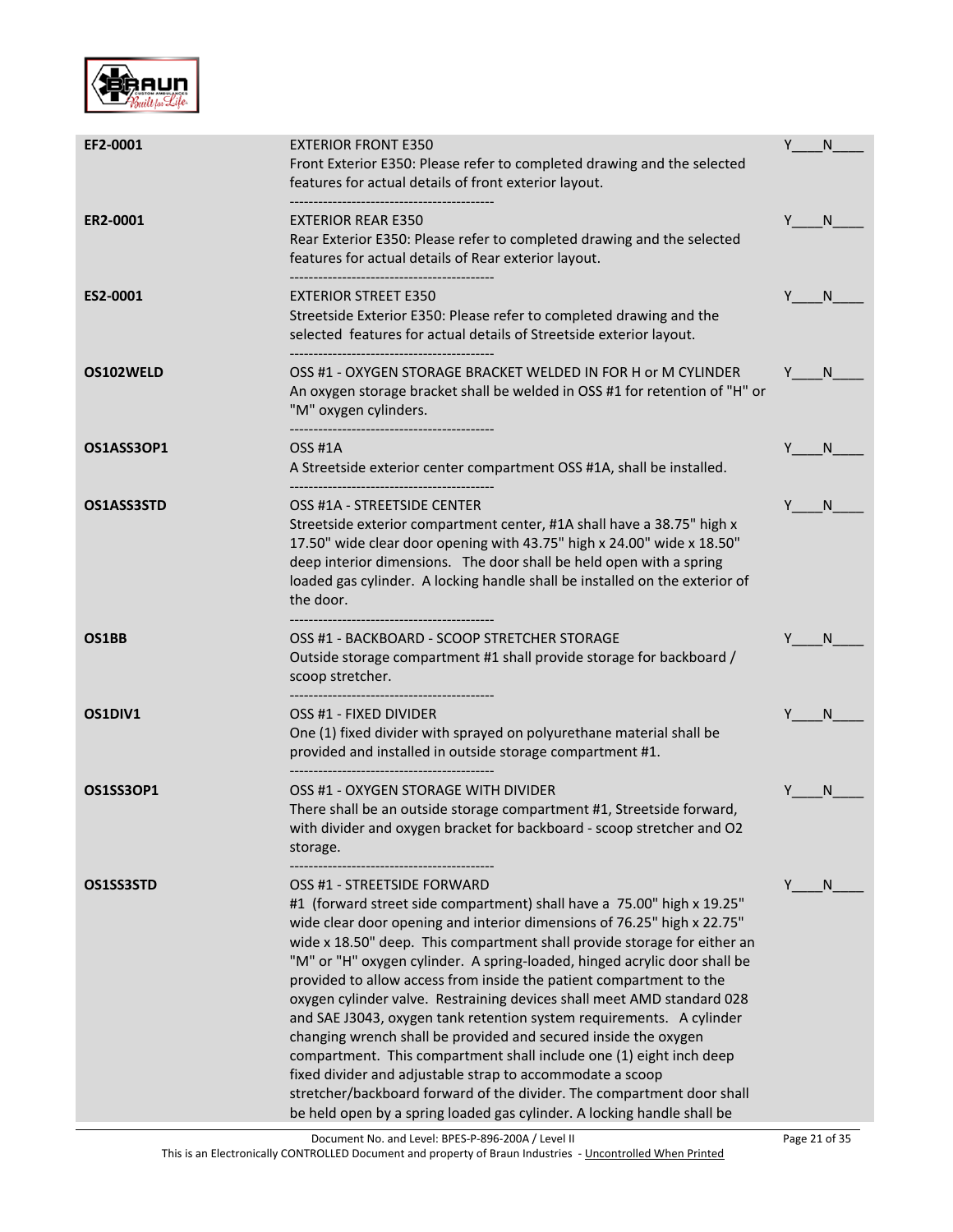

| installed on the exterior of the door. A nine (9) square inch minimum vent<br>shall be provided in the oxygen compartment to dissipate any leaking<br>oxygen gas. The oxygen cylinder shall be provided by the purchaser. The<br>compartment and door shall come prepped to accommodate future install<br>of the E-Z O2 lift.                                                                                                                                                                                                                                                            |                                                                            |
|------------------------------------------------------------------------------------------------------------------------------------------------------------------------------------------------------------------------------------------------------------------------------------------------------------------------------------------------------------------------------------------------------------------------------------------------------------------------------------------------------------------------------------------------------------------------------------------|----------------------------------------------------------------------------|
| STAIR CHAIR HOOK AND STRAP ON DOOR<br>The compartment door shall have a strap, and two (2) J hooks installed on<br>the interior side to accommodate a stair chair.                                                                                                                                                                                                                                                                                                                                                                                                                       | Y<br>N                                                                     |
| OSS #2 - SHELVES TWO (2) ADJUSTABLE - 1 FULL DEPTH, 1 SHALLOW DEPTH<br><b>WITH TRACK</b><br>There shall be two (2) shallow depth adjustable shelves with track in<br>Outside storage compartment #2.                                                                                                                                                                                                                                                                                                                                                                                     | N.<br>Y                                                                    |
| OSS #2 - (2) ADJ. SHELF (1 SHALLOW, 1 FULL DEPTH) WITH INSIDE/OUTSIDE<br>ACCESS & STAIR CHAIR HOOKS/STRAP ON THE DOOR<br>There shall be an outside storage compartment #2 with inside / outside<br>access, (2) adjustable shelves, (1 shallow, 1 full depth) and stair chair hooks<br>and strap on door.                                                                                                                                                                                                                                                                                 | N.                                                                         |
| OSS #2 - STREETSIDE REAR - TALL DOOR<br>Street side rear compartment #2 shall have a 57.75" high x 28.00" wide<br>clear door opening with 59.50" high x 31.25" wide x 18.50" deep interior<br>dimensions and shalll have inside/outside access. This compartment can<br>accommodate a folding stair chair / stretcher mounted on the door with<br>the installed two (2) J hooks and a strap, or it can be used to provide spare<br>tire storage. The door shall be held opened with a spring loaded gas<br>cylinder and a locking handle shall be installed on the exterior of the door. | N                                                                          |
| OSS #3 - BACKBOARD - SCOOP STRETCHER STORAGE<br>There shall be storage in the compartment #3 for backboard scoop /<br>stretcher.                                                                                                                                                                                                                                                                                                                                                                                                                                                         | N                                                                          |
| OSS #3 - BACKBOARD/SCOOP STORAGE<br>There shall be storage in the compartment #3 for backboard / scoop<br>stretcher.                                                                                                                                                                                                                                                                                                                                                                                                                                                                     | N                                                                          |
| OSS #3 - CURBSIDE REAR<br>Curbside rear compartment #3 shall have a 73.75" high x 15.00" wide clear<br>opening with 75.00" high x 18.00" wide x 18.50" deep interior dimensions.<br>The compartment shall provide storage for a scoop stretcher, and<br>backboards. The compartment door shall be held open with a spring<br>loaded gas cylinder. A locking handle shall be installed on the exterior of<br>the door.                                                                                                                                                                    | Y<br>N                                                                     |
| OSS #4 - INSIDE/OUTSIDE ACCESS WITH (3) ADJUSTABLE SHELVES - LOWER<br>SEALED OFF BATTERY AREA<br>The outside compartment #4, curbside forward, shall have inside / outside<br>access with (1) fixed and (2) adjustable shelves, and a lower section for<br>battery storage. The compartment door shall have a locking handle                                                                                                                                                                                                                                                             | N                                                                          |
|                                                                                                                                                                                                                                                                                                                                                                                                                                                                                                                                                                                          | -----------------------------------<br>----------------------------------- |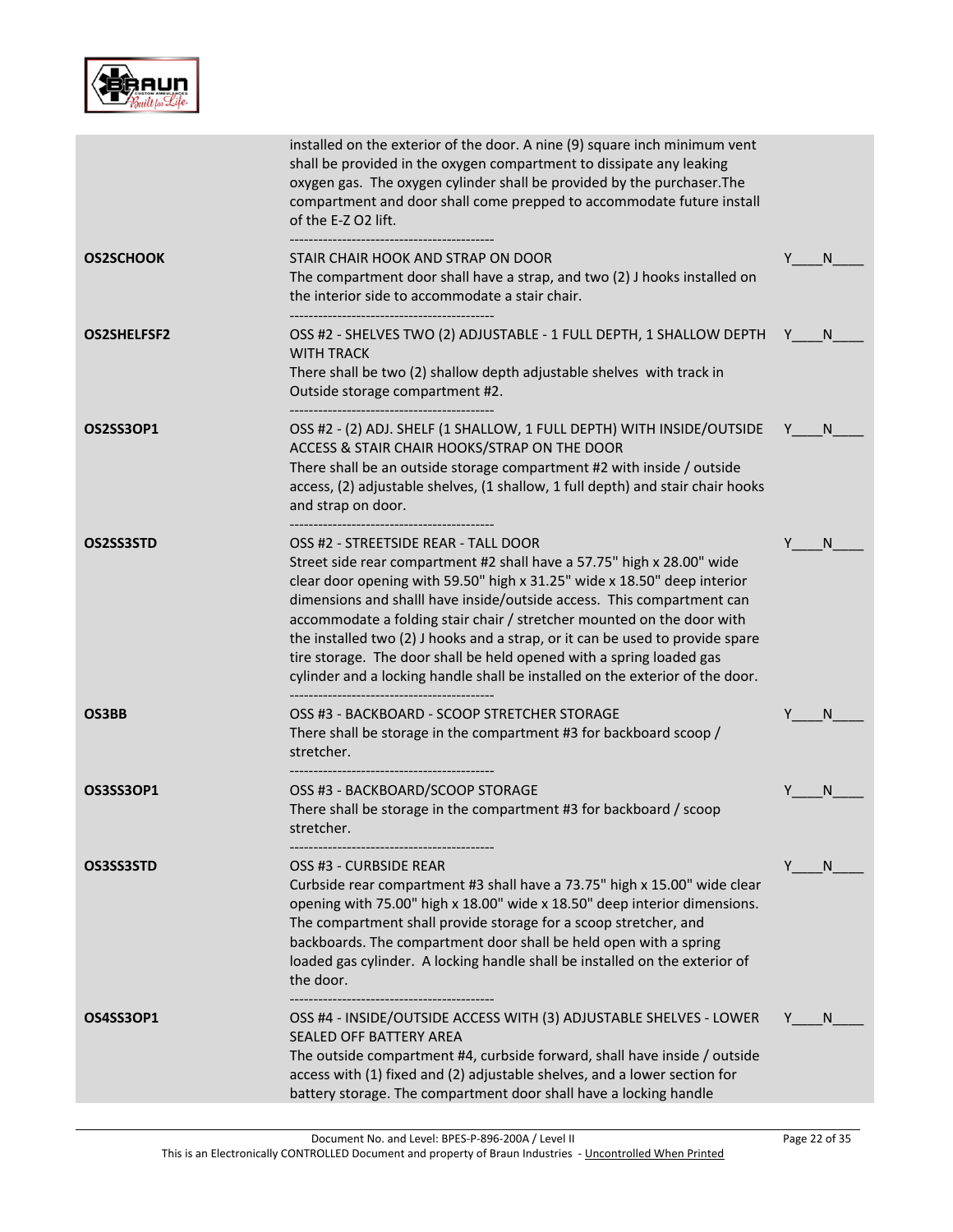

|           | installed on the exterior of the door.                                                                                                                                                                                                                                                                                                                                                                                                                                                         |  |  |
|-----------|------------------------------------------------------------------------------------------------------------------------------------------------------------------------------------------------------------------------------------------------------------------------------------------------------------------------------------------------------------------------------------------------------------------------------------------------------------------------------------------------|--|--|
| OS4SS3STD | OSS #4 - CURBSIDE FORWARD<br>Compartment #4, Curside forward, shall have a 54.75" high x 15.50" wide,<br>clear door opening, provide inside / outside access, and and shall have two<br>(2) adjustable shelves, and one (1) fixed shelf (reference the lower front<br>wall cabinet in patient compartment features section for interior<br>dimensions). The lower section of the compartment shall be sealed off<br>from the upper section and provide battery storage. A locking handle shall |  |  |
|           | be installed on the exterior of the door.                                                                                                                                                                                                                                                                                                                                                                                                                                                      |  |  |

-------------------------------------------

# *Module Interior / Patient Compartment*

| <b>Item Number</b> | <b>Name</b>                                                                                                                                                                                                                                                                                                                                                                                                                                                                                                                   |         |  |
|--------------------|-------------------------------------------------------------------------------------------------------------------------------------------------------------------------------------------------------------------------------------------------------------------------------------------------------------------------------------------------------------------------------------------------------------------------------------------------------------------------------------------------------------------------------|---------|--|
| 50-00-0202         | ROUNDED INTERIOR CORNERS<br>Interior vertical edges shall have rounded/padded corners in the following<br>locations: forward and aft edges of the CPR seat (if provided), the wall at<br>the aft end of the squad bench, and the partition opening cabinet edges,<br>along with the upper front wall cabinet (if provided).                                                                                                                                                                                                   | Y<br>N. |  |
| 50-01-0408         | LATCHES, CABINET, CN10 COMPLIANT AS APPLICABLE<br>The ACP (attendant control panel) door, the PDQ (power distribution<br>quarters) door, and the radio cabinet door shall be secured with chrome<br>locking lever latches; all remaining interior hinged cabinet doors shall be<br>secured with with center squeeze latches. All interior drawers shall be<br>secured with locking flush pull latches. Cabinet(s) shall be KKK-A-1822F<br>Change Notice 10 compliant and conform to all applicable SAE J3058<br>requirements. | N       |  |
| 50-10-0137         | CABINET - LEFT WALL, UPPER REAR #1 - FIXED FRAME<br>The left wall, upper rear interior cabinet (#1) shall have a door opening of<br>13.00" high x 44.00" wide with interior dimensions of 14.75" high x 45.75"<br>wide x 16.25" deep. The cabinet shall be enclosed by one (1) set of sliding<br>acrylic doors and contain one (1) adjustable shelf.                                                                                                                                                                          | N       |  |
| 50-10-0226         | LEFT WALL - ATTENDANT CONTROL PANEL - HINGED PANEL<br>A hinged access panel and secured with two (2) latches shall be installed to<br>the immediate right of the attendant's seat. The color micro processor<br>screen shall be installed on the panel.                                                                                                                                                                                                                                                                       | N       |  |
| 50-10-0335         | CABINET - LEFT WALL, UPPER OVER PANEL #2 - FIXED FRAME<br>The left wall, interior cabinet (#2) above the attendant control panel shall<br>have a fixed frame and be enclosed by one (1) set of sliding polycarbonate<br>doors. The doors shall have full length handles with the outer most sliding<br>door to have handles on both ends.                                                                                                                                                                                     | N       |  |
| 50-10-0513         | CABINET - LEFT WALL, LOWER REAR #3 - INSIDE/OUTSIDE<br>The left wall, lower rear interior cabinet (#3) shall provide inside/outside<br>access into outside storage compartment #2 and shall have hinged<br>polycarbonate doors. (Reference the exterior outside storage<br>compartment #2 in the module section for shelving configurations). Each<br>door shall have a full length hinge, a full length handle, and a center                                                                                                 | Y<br>N  |  |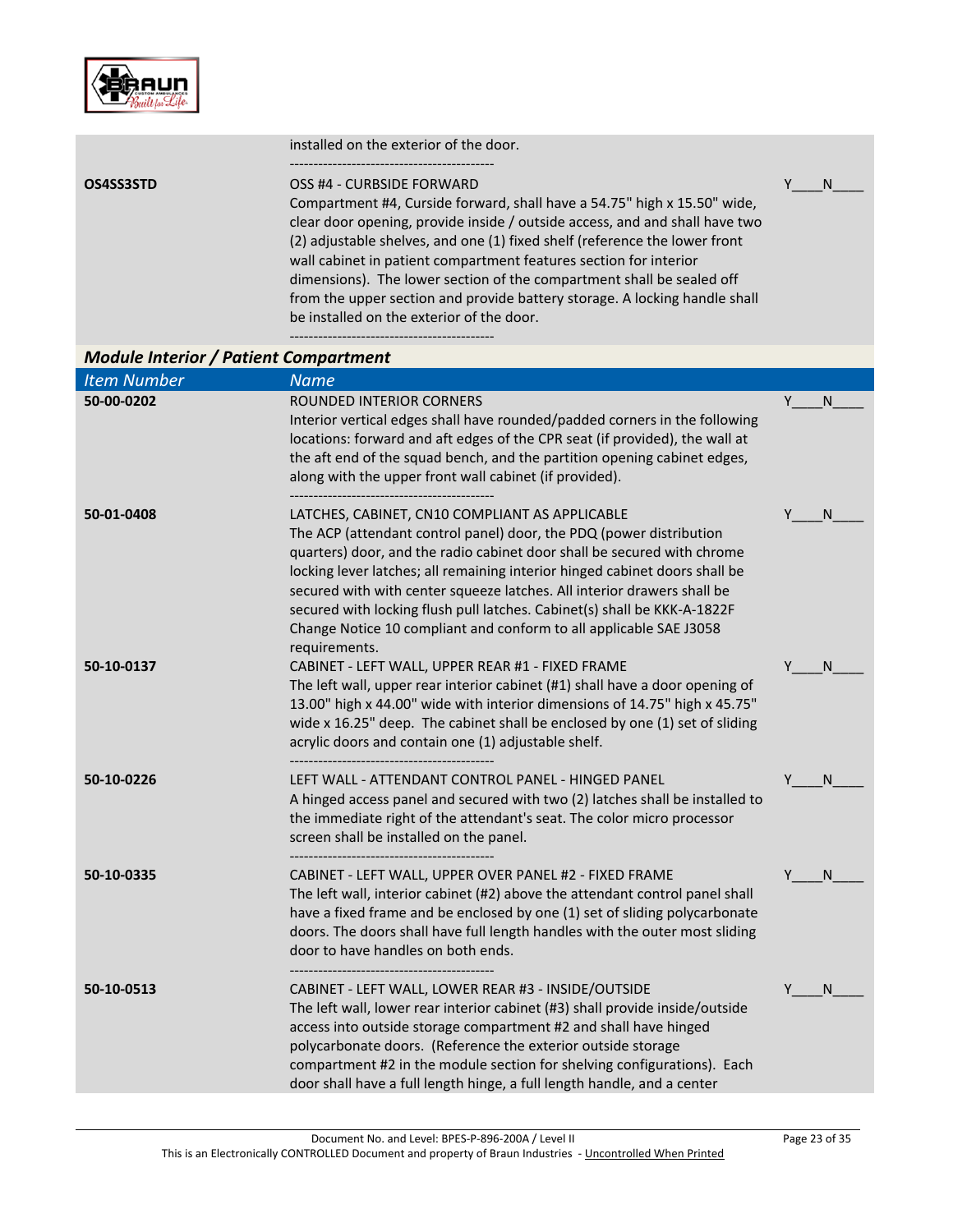

|            | squeeze latch.                                                                                                                                                                                                                                                                                                                                                                                                                                                                                                                                                                                                                                                                                                                                                                                                                                                                                                                                                                                                                                                                                                                                                                                                                                                                                                                                                                                                                                                                      |               |
|------------|-------------------------------------------------------------------------------------------------------------------------------------------------------------------------------------------------------------------------------------------------------------------------------------------------------------------------------------------------------------------------------------------------------------------------------------------------------------------------------------------------------------------------------------------------------------------------------------------------------------------------------------------------------------------------------------------------------------------------------------------------------------------------------------------------------------------------------------------------------------------------------------------------------------------------------------------------------------------------------------------------------------------------------------------------------------------------------------------------------------------------------------------------------------------------------------------------------------------------------------------------------------------------------------------------------------------------------------------------------------------------------------------------------------------------------------------------------------------------------------|---------------|
| 50-10-0530 | DRAWER - LEFT WALL, LOWER UNDER REAR ACTION AREA #4<br>A slide-out drawer shall be provided in the street side wall below the rear<br>action area. The drawer shall be constructed of .090" thick aluminum and<br>shall be secured with one (1) stainless steel flush pull latch.                                                                                                                                                                                                                                                                                                                                                                                                                                                                                                                                                                                                                                                                                                                                                                                                                                                                                                                                                                                                                                                                                                                                                                                                   | N             |
| 50-10-0617 | PRIMARY ACTION AREA<br>The primary action area shall be located beside the attendant seat with<br>work area dimensions of approximately 36.00." wide x 15.50" deep.<br>-----------------------------                                                                                                                                                                                                                                                                                                                                                                                                                                                                                                                                                                                                                                                                                                                                                                                                                                                                                                                                                                                                                                                                                                                                                                                                                                                                                | N<br>Y.       |
| 50-10-0640 | SECONDARY ACTION AREA<br>The secondary action area shall be located to the rear of the CPR seat with<br>work area dimensions of approximately 16.75" high x 14.00" wide x 15.50"<br>deep.                                                                                                                                                                                                                                                                                                                                                                                                                                                                                                                                                                                                                                                                                                                                                                                                                                                                                                                                                                                                                                                                                                                                                                                                                                                                                           | Y<br>N        |
| 50-20-0136 | CABINET - FRONT WALL, UPPER #1 / #2<br>The front wall upper interior cabinet $#1$ & $#2$ shall be enclosed by one (1)<br>set of sliding polycarbonate doors with a door openting of 10.25"h x<br>34.00"w, and inside dimensions of 13.25"h x 35.75"w x 13.25"d. The doors<br>shall have full length handles with the outer most sliding door to have<br>handles on both ends. There shall be a fixed divider in the center of the<br>cabinet.                                                                                                                                                                                                                                                                                                                                                                                                                                                                                                                                                                                                                                                                                                                                                                                                                                                                                                                                                                                                                                       | Y<br>N        |
| 50-20-0413 | CABINET - FRONT WALL, MID LEVEL #3<br>The front wall mid-level cabinet #3 shall be enclosed by a drop down<br>hinged aluminum door with a chrome locking lever latch.                                                                                                                                                                                                                                                                                                                                                                                                                                                                                                                                                                                                                                                                                                                                                                                                                                                                                                                                                                                                                                                                                                                                                                                                                                                                                                               | N             |
| 50-20-0419 | CABINET - FRONT WALL, LOWER #4 and #5 - INSIDE/OUTSIDE ACCESS<br>The lower front interior wall shall have two (2) compartments. The<br>uppermost cabinet #4, shall have a door opening of 17.75" high x 20.00"<br>wide with interior dimensions of 19.25" high x 28.00" wide x 13.25" deep.<br>This cabinet shall provide inside/outside access and shall have one (1)<br>adjustable shelf on unistrut adjustable track brackets. One (1) clear light<br>mounted in a removable panel will provide illumination in this<br>compartment. There shall be aluminum beveled ramp edging installed on<br>two edges of each shelf. This compartment shall be enclosed by one (1)<br>pair of 3/8" thick, hinged polycarbonate doors. Each door shall have a full<br>length hinge and center squeeze latches. The front wall lower cabinet (#5)<br>shall have a door opening of 17.75" high x 20.00" wide with interior<br>dimensions of 19.25" high x 28.00" wide x 13.25" deep. This cabinet shall<br>provide inside/outside access and shall have one (1) adjustable shelf on<br>Unistrut adjustable track brackets. One (1) clear light mounted in a<br>removable panel will provide illumination in this compartment. There shall<br>be aluminum beveled ramp edging installed on two edges of each shelf.<br>This compartment shall be enclosed by one (1) pair of 3/8" thick, hinged<br>polycarbonate doors. Each door shall have a full length hinge and center<br>squeeze latches. | N             |
| 50-20-0521 | PARTITION TO - CAB CLOSEOUT WITH SLIDING WINDOW<br>A closeout with a sliding window shall be provided in the partition area.                                                                                                                                                                                                                                                                                                                                                                                                                                                                                                                                                                                                                                                                                                                                                                                                                                                                                                                                                                                                                                                                                                                                                                                                                                                                                                                                                        | Y<br>N        |
|            | Document No. and Level: BPES-P-896-200A / Level II                                                                                                                                                                                                                                                                                                                                                                                                                                                                                                                                                                                                                                                                                                                                                                                                                                                                                                                                                                                                                                                                                                                                                                                                                                                                                                                                                                                                                                  | Page 24 of 35 |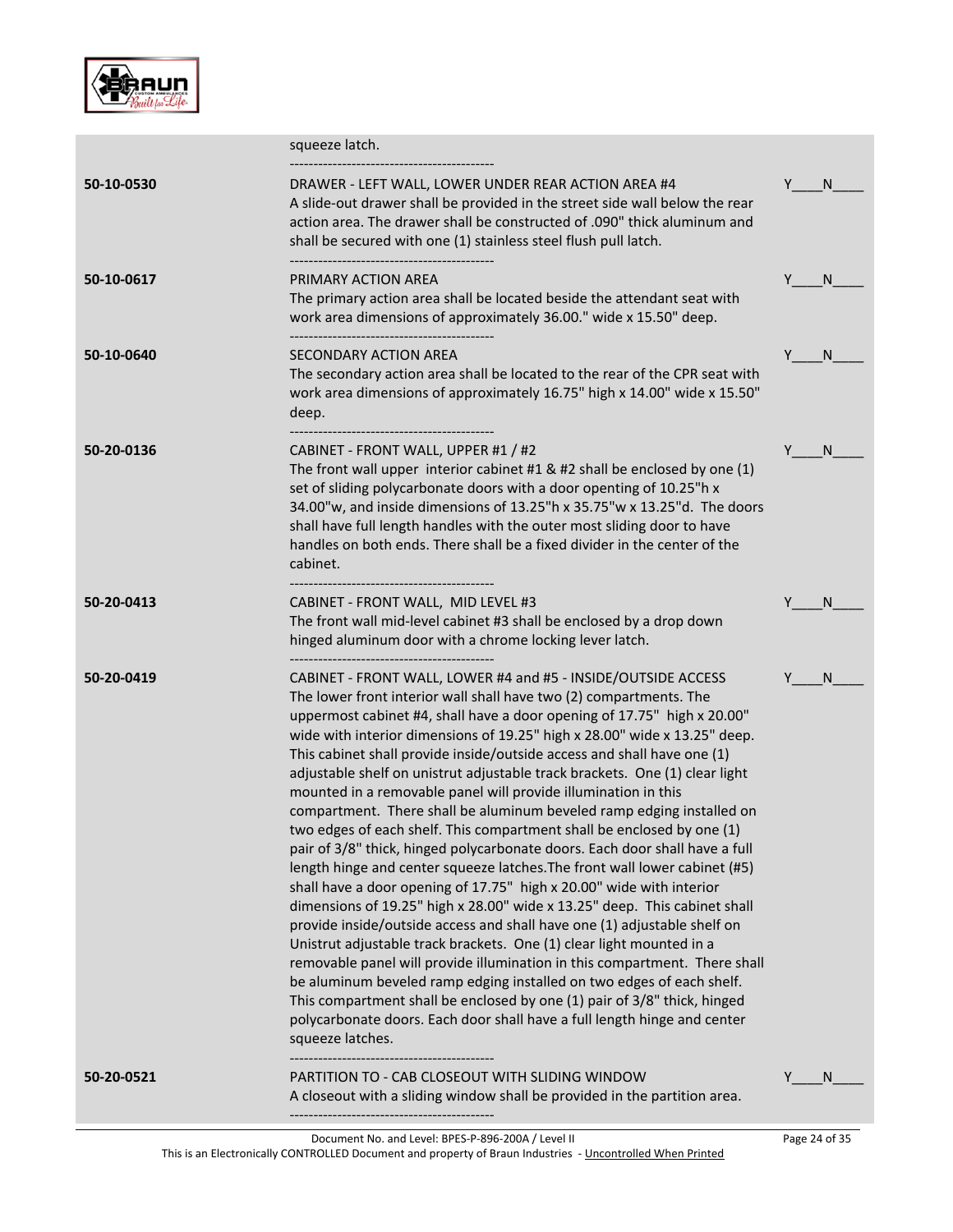

| 50-50-0103 | SEATING - ATTENDANT - EVS HIBAC, INTEGRAL CHILD, SWIVEL BASE CN8<br><b>COMPLIANT</b><br>A rear facing EVS HiBAC attendant seat shall be installed at the head of the<br>patient cot. The seat shall be equipped with a SB-2, two position, sliding<br>swivel base and incorporate an integral child safety restraint system. The<br>seat shall be KKK-A-1822F Change Notice 8 compliant with V4 harness style<br>shoulder / seat belt and conform to all applicable FMVSS and SAE J3026<br>requirements. Documentation from a certified independent testing facility<br>shall be required stating the seat has passed SAE J3026 requirements and<br>tested in accordance with SAE J2917, Occupant Restraint and Equipment<br>Mounting Integrity - Frontal Impact System-Level Ambulance Patient<br>Compartment and SAE J2956, Occupant Restraint and Equipment Mounting<br>Integrity - Side Impact System-Level Ambulance Patient Compartment. The<br>seat shall be padded and covered with color coordinated, cushioned vinyl. |        | N  |
|------------|---------------------------------------------------------------------------------------------------------------------------------------------------------------------------------------------------------------------------------------------------------------------------------------------------------------------------------------------------------------------------------------------------------------------------------------------------------------------------------------------------------------------------------------------------------------------------------------------------------------------------------------------------------------------------------------------------------------------------------------------------------------------------------------------------------------------------------------------------------------------------------------------------------------------------------------------------------------------------------------------------------------------------------|--------|----|
| 50-50-0122 | SEATING - ATTENDANT - SIDE MOUNT POSITION<br>The attendant seat shall be in a side mount position.                                                                                                                                                                                                                                                                                                                                                                                                                                                                                                                                                                                                                                                                                                                                                                                                                                                                                                                              |        | N  |
| 50-50-0541 | HOLD OPENS - SQUAD BENCH LID - GAS CYLINDERS<br>Two (2) gas cylinders hold -opens shall be provided and installed to hold<br>the cushioned lid in the open and closed position.<br>-----------------------------------                                                                                                                                                                                                                                                                                                                                                                                                                                                                                                                                                                                                                                                                                                                                                                                                          |        | N  |
| 50-50-0556 | SQUAD BENCH LID, PADDED WITH SHARPS / TRASH ACCESS                                                                                                                                                                                                                                                                                                                                                                                                                                                                                                                                                                                                                                                                                                                                                                                                                                                                                                                                                                              |        | N  |
| 50-51-1001 | CABINET CONSTRUCTION - INTERIOR - ALUMINUM<br>All interior cabinets shall be constructed of .090" thick welded aluminum.<br>Wood products shall not be used in the construction of any interior<br>cabinet. All cabinet exteriors, interiors, drawer fronts, drawer interiors,<br>and aluminum doors shall be sealed with a washable sprayed-on multi-use<br>polychromatic coating.                                                                                                                                                                                                                                                                                                                                                                                                                                                                                                                                                                                                                                             | Y      | N  |
| 50-51-1011 | RECESSED ADJUSTABLE SHELF TRACK - CABINETS<br>Unistrut 13/16" x 13/32", 19 gauge channel shall be installed in the interior<br>cabinets that contain adjustable shelves. The track shall be welded in and<br>recessed to reduce the number of fasteners and provide a cleaner look.                                                                                                                                                                                                                                                                                                                                                                                                                                                                                                                                                                                                                                                                                                                                             |        | N  |
| 50-51-1013 | HOLD OPENS FOR INTERIOR DOORS<br>All interior cabinets with doors less than 6" tall shall have friction hinges as<br>hold opens for door(s). Doors 6" and taller shall be designed using gas<br>shocks as hold opens for the door(s).                                                                                                                                                                                                                                                                                                                                                                                                                                                                                                                                                                                                                                                                                                                                                                                           | $\vee$ | N. |
| 50-51-1014 | CATCH, MAGNETIC - ADHESIVE BACK FOR INTERIOR DOOR(S) OVER 36<br><b>INCHES</b><br>All interior doors that are over 36" inches tall with a latch on the top of the<br>door shall have an adhesive back magnetic catch installed on the bottom of<br>the door.                                                                                                                                                                                                                                                                                                                                                                                                                                                                                                                                                                                                                                                                                                                                                                     |        | N  |
| 50-51-2002 | CABINET DOORS - CLEAR POLYCARBONATE<br>All cabinet doors shall be clear polycarbonate material. The sliding cabinet<br>doors shall be installed in aluminum track lined with PPL inserts to<br>eliminate rattles and prevent the doors from opening during transit. An<br>edge mounted aluminum handle shall be installed on each sliding cabinet                                                                                                                                                                                                                                                                                                                                                                                                                                                                                                                                                                                                                                                                               |        | N  |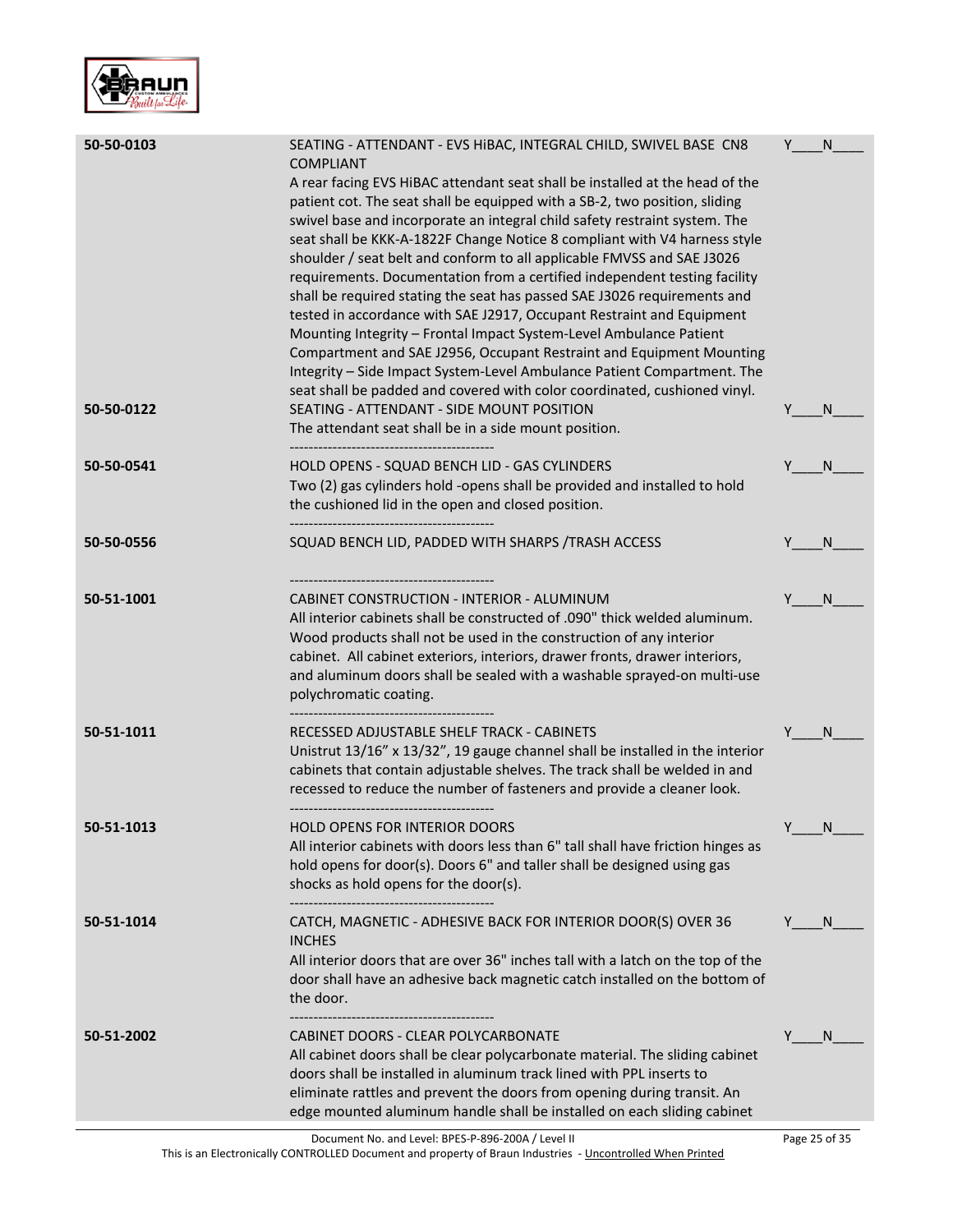

|            | door.                                                                                                                                                                                                                                                                                                                                                                                                                                                                                                                                                    |                   |
|------------|----------------------------------------------------------------------------------------------------------------------------------------------------------------------------------------------------------------------------------------------------------------------------------------------------------------------------------------------------------------------------------------------------------------------------------------------------------------------------------------------------------------------------------------------------------|-------------------|
| 50-51-3001 | CABINETS/ WALLS - POLYCHROMATIC COATING - MARBLE STONE<br>All exposed side walls, the partition wall (on the patient compartment side<br>only), the headliner, along with the cabinet and drawer fronts, aluminum<br>doors, cabinet and drawer interiors shall be covered with a washable #99-<br>7371 Marble Stone sprayed-on multi-use polychromatic coating, to create<br>a laminate-free interior.                                                                                                                                                   | N.                |
| 50-51-4002 | COUNTER TOP - RECESSED ALUMINUM - POLYCHROMATIC SPRAY COATED<br>The counter top shall be recessed 3/4" to prevent equipment from sliding<br>off. All counter top work surfaces shall be finished with multi-use poly-<br>chromatic spray coating prior to being clear coated.                                                                                                                                                                                                                                                                            | <sub>N</sub><br>Y |
| 50-51-5015 | UPHOLSTERY - RENAISSANCE - STEEL BLUE #9214<br>All cushion, head pads and seating surfaces shall be covered with Spradling<br>International "Renaissance" Steel Blue #9214 expanded vinyl upholstery<br>material. The vinyl and all foam cushion material shall comply with FMVSS<br>#302 flame spread requirements.                                                                                                                                                                                                                                     | Y<br>N.           |
| 50-51-6001 | LONPLATE II, NON-SLIP EMBOSSED SM. GRID - MICA (GRAY) #421<br>The floor in the patient compartment shall be covered with Lonseal<br>"Lonplate II" non-slip; small grid (embossed) Mica (gray) #421, resilient<br>sheet vinyl flooring material, which shall be coved 3-inches up the wall on<br>the street side, and to the top of the squad bench base on the curbside.<br>The flooring material shall be stripped and waxed before delivery.                                                                                                           | N                 |
| 50-60-0012 | ----------------------------------<br>ASPIRATOR / SUCTION - RICO RS-4X - WITH ELECTRIC PUMP- RECES<br>A Rico RS-4X suction system with a 12 VDC electric vacuum pump shall be<br>recessed into the street side lower interior wall near the attendant seat.<br>The 12 VDC electric vacuum pump shall be mounted in the standard<br>outside storage compartment. The system shall be activated by a switch on<br>the attendant control panel. The vacuum pump exhaust shall be vented to<br>the exterior of the vehicle.                                  | N                 |
| 50-60-0257 | EXHAUST VENTILATOR, 3-SPEED - MULTIPLEX ELECTRIC SYSTEM<br>A three-speed, 250 CFM (minimum) exhaust fan meeting KKK-A-1822F<br>requirements shall be provided and installed in the front wall cabinet in the<br>patient compartment. The exhaust fan shall be pulse width modulated<br>from a switch on the attendant control panel vista screen. The exhaust<br>system shall have a louvered grille inside and a chrome vent outside. The<br>exhaust system shall vent through the side of thevehicle, not through the<br>roof.                         |                   |
| 50-60-0352 | GRAB RAILS, 1-1/4" DIAMETER, ANTI-MICROBIAL(YELLOW) 96" AND 64"<br>Two (2) 1-1/4" diameter stainless steel, yellow Anti-microbial grab rails<br>shall be installed on the ceiling of the patient compartment. One (1) 64"<br>rail shall be installed over the squad bench area and one (1) 96" rail shall be<br>installed over the patient cot area for attendant/patient balance control.<br>The 96" grab rail will be attached to the ceiling with three (3) mounting<br>brackets that secure it to the super structure of the module. Installation of | N.                |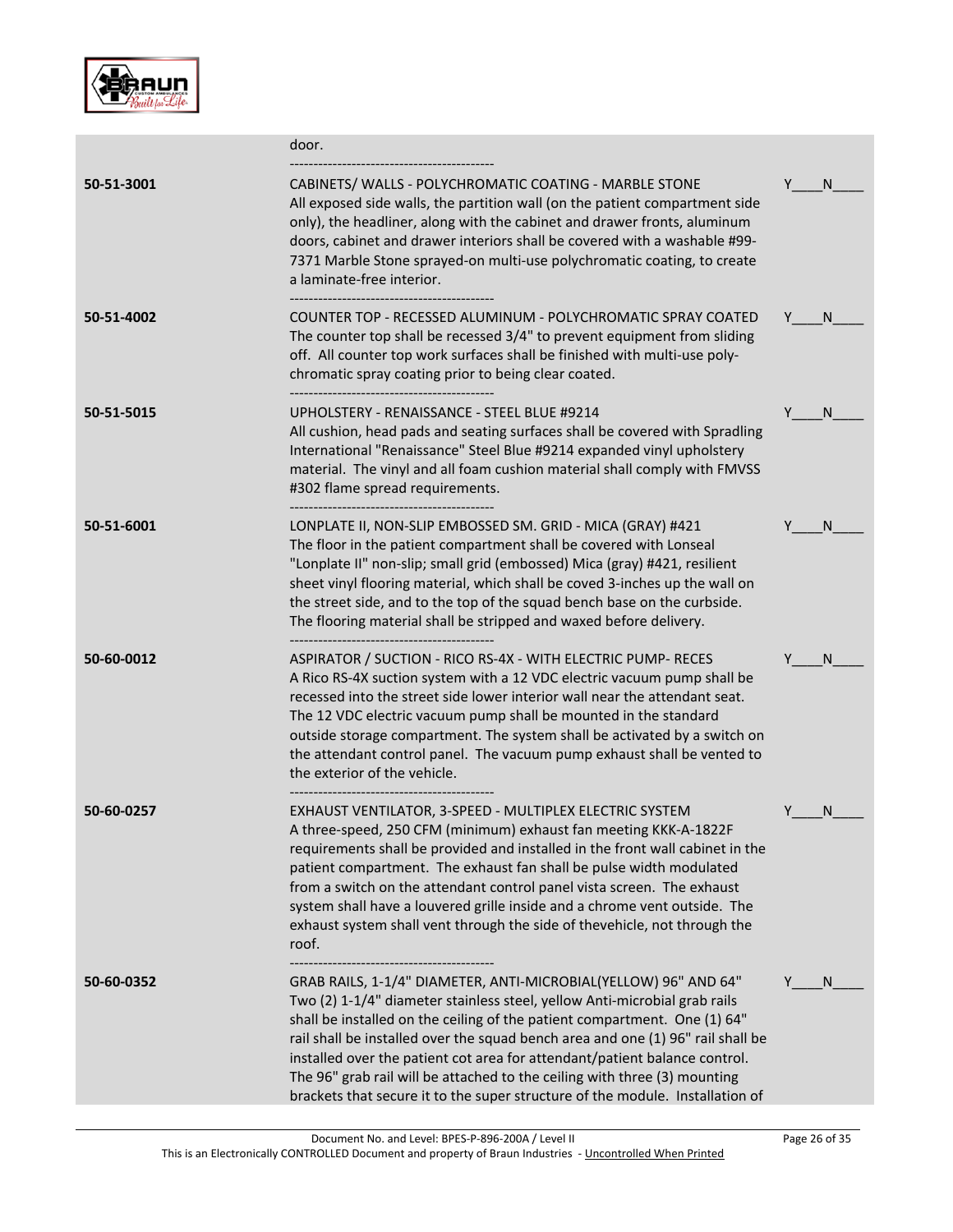

| HEAT/AC, PROAIR 916 700 CFM BRUSHLESS BLOWER MOTOR (60,000 BTU<br>50-60-0407<br>Y<br>heating / 38,000 BTU cooling)<br>A 12V 620 CFM heater/air conditioner system with 60,000 BTU heating<br>capacity and 38,000 BTU cooling capacity and with a brushless blower<br>motor controlled through, the pulse-width-modulated output of the<br>microprocessor based electrical system, shall be provided for high volume<br>air movement with minimal noise. The heater/air conditioner air return<br>shall be filtered to minimize contamination of the heater/air conditioner<br>cores. The cab and module environmental systems shall be simultaneously<br>capable of heating in the front while cooling in the rear and vice-versa. A<br>thermostatically controlled rear system shall be provided for heating and<br>air conditioning the patient compartment. The temperature, whether<br>heating or cooling, shall be controlled by a thermostat built into the<br>attendant control panel screen, located in the street side cabinet and from<br>the cab master control console screen. Heating and cooling may be<br>selected automatically or manually. The heater/air conditioner system<br>shall function only when the ignition system and the module power switch<br>are on. The rear heater shall have EPDM/Nomex heater hoses. The rear<br>air conditioner shall have barrier air conditioner hoses for R-134A<br>refrigerant. Full module HVAC controls shall be located on both the rear<br>ACP screen and the cab MCC screen.<br>50-60-0430<br>IV HANGERS - CEILING RECESSED - CAST PRODUCTS #IV2008-1 (1)<br>One additional (1) Cast Products #IV2008-1 recessed, dual, ceiling I.V.<br>hanger shall be provided and installed.<br>50-60-0591<br>NET, SQUAD BENCH - CURBSIDE INTERIOR (RED)<br>Y<br>A removable net shall be installed at the forward end of the curbside squad<br>bench. The net shall be red in color and constructed of safety belt webbing<br>material. The net shall be anchored to the curbside wall, ceiling, and the<br>forward end of the squad bench into .50" thick aluminum tapping plates.<br>The net shall be removable for cleaning, via the use of seatbelt type<br>buckles.<br>FLOW METER, OXYGEN - THORPE STYLE<br>50-60-0629<br>One (1) Thorpe style oxygen flow meter (15LPM) shall be shipped loose<br>with the completed vehicle. | each grab rail shall comply with AMD-008 requirements. |   |
|----------------------------------------------------------------------------------------------------------------------------------------------------------------------------------------------------------------------------------------------------------------------------------------------------------------------------------------------------------------------------------------------------------------------------------------------------------------------------------------------------------------------------------------------------------------------------------------------------------------------------------------------------------------------------------------------------------------------------------------------------------------------------------------------------------------------------------------------------------------------------------------------------------------------------------------------------------------------------------------------------------------------------------------------------------------------------------------------------------------------------------------------------------------------------------------------------------------------------------------------------------------------------------------------------------------------------------------------------------------------------------------------------------------------------------------------------------------------------------------------------------------------------------------------------------------------------------------------------------------------------------------------------------------------------------------------------------------------------------------------------------------------------------------------------------------------------------------------------------------------------------------------------------------------------------------------------------------------------------------------------------------------------------------------------------------------------------------------------------------------------------------------------------------------------------------------------------------------------------------------------------------------------------------------------------------------------------------------------------------------------------------|--------------------------------------------------------|---|
|                                                                                                                                                                                                                                                                                                                                                                                                                                                                                                                                                                                                                                                                                                                                                                                                                                                                                                                                                                                                                                                                                                                                                                                                                                                                                                                                                                                                                                                                                                                                                                                                                                                                                                                                                                                                                                                                                                                                                                                                                                                                                                                                                                                                                                                                                                                                                                                        |                                                        | N |
|                                                                                                                                                                                                                                                                                                                                                                                                                                                                                                                                                                                                                                                                                                                                                                                                                                                                                                                                                                                                                                                                                                                                                                                                                                                                                                                                                                                                                                                                                                                                                                                                                                                                                                                                                                                                                                                                                                                                                                                                                                                                                                                                                                                                                                                                                                                                                                                        |                                                        | N |
|                                                                                                                                                                                                                                                                                                                                                                                                                                                                                                                                                                                                                                                                                                                                                                                                                                                                                                                                                                                                                                                                                                                                                                                                                                                                                                                                                                                                                                                                                                                                                                                                                                                                                                                                                                                                                                                                                                                                                                                                                                                                                                                                                                                                                                                                                                                                                                                        |                                                        | N |
|                                                                                                                                                                                                                                                                                                                                                                                                                                                                                                                                                                                                                                                                                                                                                                                                                                                                                                                                                                                                                                                                                                                                                                                                                                                                                                                                                                                                                                                                                                                                                                                                                                                                                                                                                                                                                                                                                                                                                                                                                                                                                                                                                                                                                                                                                                                                                                                        |                                                        | N |
| OXYGEN SYSTEM, MANUAL SYSTEM<br>50-60-0652<br>Y<br>The oxygen system shall be completely installed and include a pre-set<br>oxygen regulator with a cylinder pressure gauge and a 200 PSI safety valve<br>with all necessary piping and connections. The oxygen system shall be<br>completely low pressure, and the regulator shall be fastened directly to the<br>cylinder. The regulator shall be set to operate at approximately 50 PSI. The<br>oxygen cylinder shall be installed so the system may be easily turned on<br>and off at the main cylinder valve from the patient compartment. The<br>oxygen cylinder shall be provided by the purchaser.<br>The oxygen system monitor shall be readily available to the attendant while<br>seated at the head of the cot as part of the microprocessor based electrical                                                                                                                                                                                                                                                                                                                                                                                                                                                                                                                                                                                                                                                                                                                                                                                                                                                                                                                                                                                                                                                                                                                                                                                                                                                                                                                                                                                                                                                                                                                                                              |                                                        | N |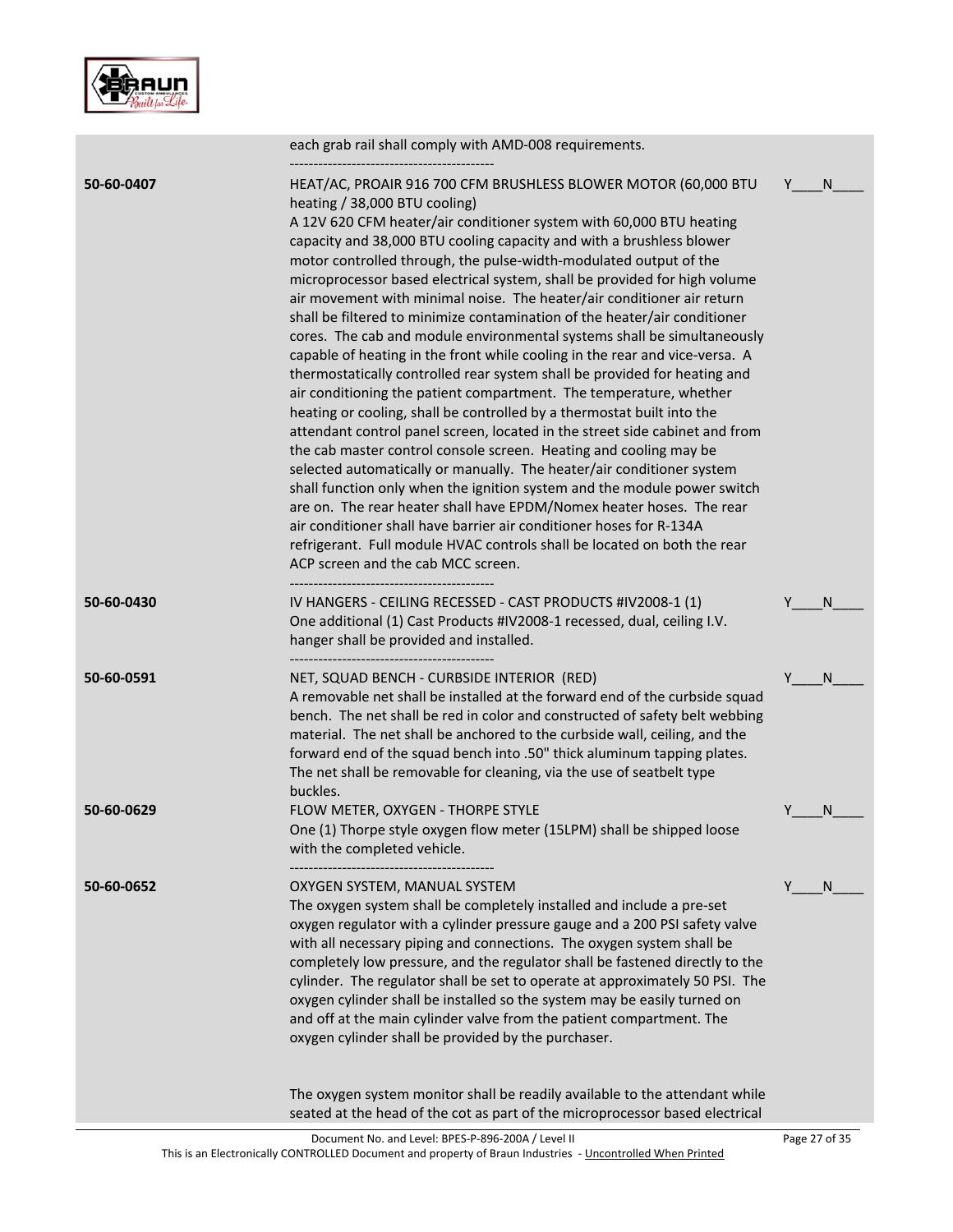|--|

|            | system. Flexible conductive oxygen hose with a minimum 900 lbs. burst<br>rating shall be installed between the regulator and the oxygen receptacles.<br>The system shall be tested and tagged in conformance with NFPA-56-F and<br>KKK-A-1822F.                                                                                                                                                                                                                                                                                                                   |    |    |
|------------|-------------------------------------------------------------------------------------------------------------------------------------------------------------------------------------------------------------------------------------------------------------------------------------------------------------------------------------------------------------------------------------------------------------------------------------------------------------------------------------------------------------------------------------------------------------------|----|----|
| 50-60-0661 | The manual O2 system shall have flexible conductive oxygen hose with a<br>minimum of 900 lb. burst rating installed between the O2 storage<br>compartment and the oxygen receptacle(s). The system shall be tested and<br>tagged in conformance with NFPA-56-F and KKK-A-1822F.<br>PADS, HEAD AND BACK<br>Vinyl upholstered, foam cushioned head/back pads shall be installed as<br>follows: the lower edge of the upper front wall cabinet (above the partition<br>doorway or window), above the rear doors, above the side door, and on                         |    | N  |
| 50-60-0709 | the street side wall behind and each side of the CPR seat. The pads shall be<br>covered with a flame retardant color coordinated vinyl upholstery material.<br>SHARPS AND TRASH CONTAINERS - ACCESS THRU SQUAD BENCH LID<br>A 6.9 qt. #BD5489 sharps container, and a 8 qt. trash container shall be<br>installed in the forward end of the squad bench base. The containers shall<br>be accessed through the squad bench lid, and covered with a 3/8" thick<br>clear acrylic hinged lid with a biohazard warning label.<br>------------------------------------- |    | N. |
| 50-60-0718 | SQUAD BENCH FACE - VINYL FLOORING MATERIAL<br>The face of the squad bench shall be covered with vinyl flooring material.                                                                                                                                                                                                                                                                                                                                                                                                                                          |    | N  |
| 50-60-0730 | DOOR PANELS - MODULE PASSAGE DOORS - FULL LENGTH ALUMINUM -<br>W/ACCESS PANELS<br>The inner door panels shall be manufactured from aluminum, and covered<br>with a washable sprayed-on multi-use polychromatic coating. The panels<br>shall run the full length of the door and will contain a removable latch<br>access panel.                                                                                                                                                                                                                                   |    | N  |
| 50-60-0761 | STAINLESS STEEL WALL PROTECTION - INTERIOR STREETSIDE<br>A brushed stainless steel panel shall be provided on the street side wall<br>from the bottom of the CPR seat                                                                                                                                                                                                                                                                                                                                                                                             |    | N  |
| 50-60-0820 | TURTLE TILE - SKID-RESISTANT MAT, CURBSIDE STEPWELL<br>Skid resistant charcoal gray turtle tile matting shall be installed in the<br>curbside step well.                                                                                                                                                                                                                                                                                                                                                                                                          | Y  | N  |
| 50-60-1601 | OXYGEN OUTLET (1) LEFT WALL - OHIO MED - ACTION AREA<br>One (1) Ohio Medical flush mounted, quick release wall outlet shall be<br>installed in the forward street side cabinet action area.                                                                                                                                                                                                                                                                                                                                                                       | Y. | N. |
| 50-60-1640 | OXYGEN OUTLET (1) RIGHT WALL - OHIO MED - HEAD SQ BENCH<br>One (1) Ohio Medical flush mounted, quick release wall outlet shall be<br>installed in the right wall above the head end of the squad bench.                                                                                                                                                                                                                                                                                                                                                           |    | N. |
| 50-60-1680 | OXYGEN OUTLET (1) CEILING - OHIO MED - ABOVE HEAD OF COT<br>One (1) Ohio Medical flush mounted, quick release oxygen outlet shall be<br>installed in the ceiling above the head of cot in the center mount position.                                                                                                                                                                                                                                                                                                                                              |    | N  |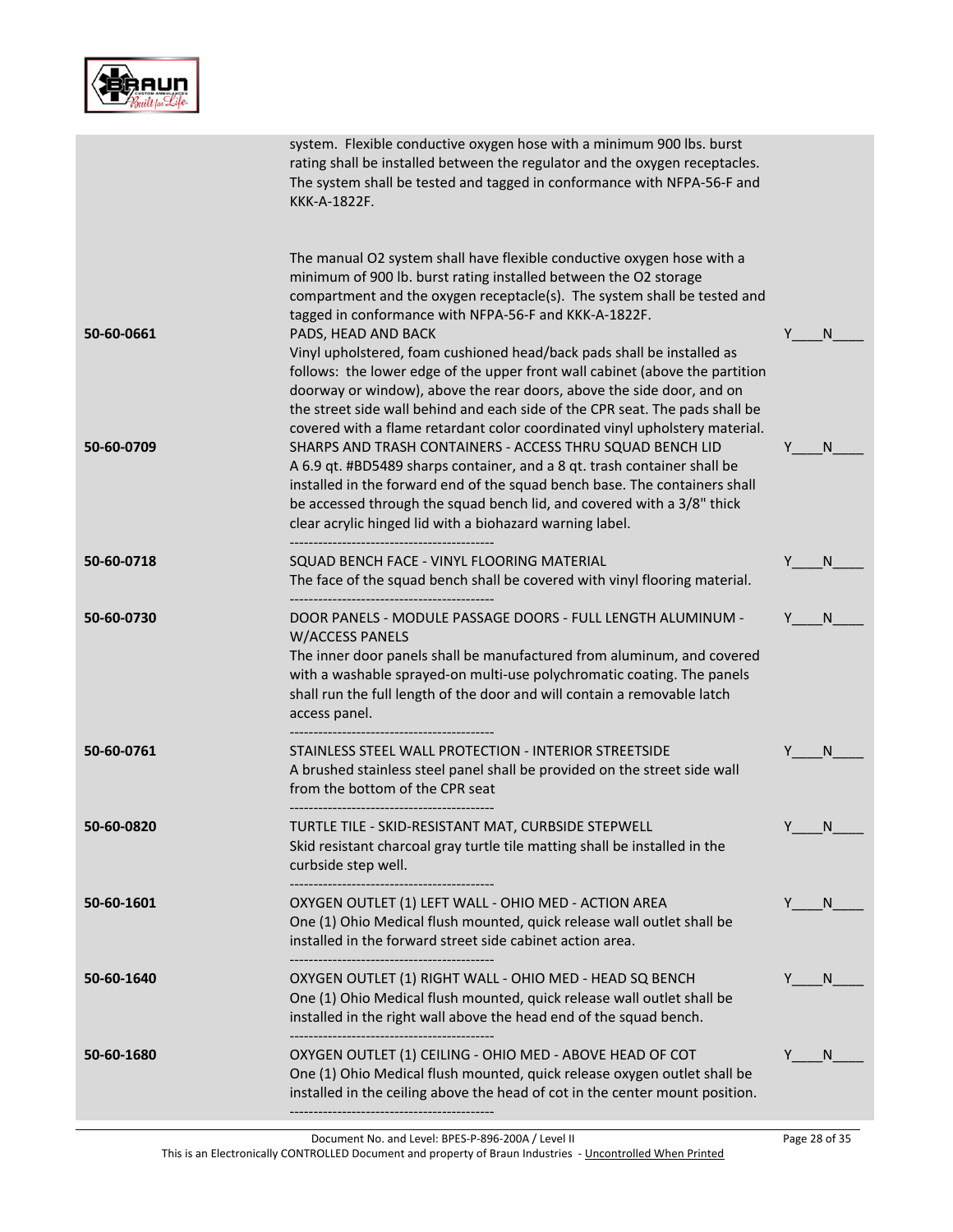

| 50-61-0001        | ASSIST HANDLES, (6) BLACK RUBBER<br>A total of six (6) 10-7/8" black vulcanized rubber with steel core assist<br>handles shall be provided and installed: one (1) handle on each rear door,<br>one (1) on the curbside door, one (1) at the curbside doorway and two (2)<br>at the rear doorway.                                                                                                                                                                                                                                                                                                                                                                                                                                                                                                                                                                                                                                                                                   | Y | N  |
|-------------------|------------------------------------------------------------------------------------------------------------------------------------------------------------------------------------------------------------------------------------------------------------------------------------------------------------------------------------------------------------------------------------------------------------------------------------------------------------------------------------------------------------------------------------------------------------------------------------------------------------------------------------------------------------------------------------------------------------------------------------------------------------------------------------------------------------------------------------------------------------------------------------------------------------------------------------------------------------------------------------|---|----|
| 50-62-0301        | COT FASTENER - STAT-TRAC SINGLE - CENTER POSITION CN8 COMPLIANT<br>A Stat Trac, single-position (center mount) cot fastener shall be installed on<br>the module floor to accommodate a Ferno series cot. 0.625" thick<br>aluminum tapping plate(s) shall be installed below the aluminum floor to<br>secure the cot floor mounting plates.                                                                                                                                                                                                                                                                                                                                                                                                                                                                                                                                                                                                                                         | Y | N. |
| <b>CPROP3</b>     | SEATING - CPR - EVS WITH V4 HARNESS<br>A CPR seat shall be installed on the street side of the patient compartment<br>aft of the main action area counter. The CPR seat shall be KKK-A-1822F<br>Change Notice 8 compliant with V4 harness style shoulder / seat belt and<br>conform to all applicable FMVSS and SAE J3026 requirements.<br>Documentation from a certified independent testing facility shall be<br>required stating the seat has passed SAE J3026 requirements and tested in<br>accordance with SAE J2917, Occupant Restraint and Equipment Mounting<br>Integrity - Frontal Impact System-Level Ambulance Patient Compartment<br>and SAE J2956, Occupant Restraint and Equipment Mounting Integrity -<br>Side Impact System-Level Ambulance Patient Compartment. The head pad<br>and back pad will be constructed of energy absorbing material. The seat<br>bottom, backrest, and headrest shall be padded and covered with color<br>coordinated, cushioned vinyl. | Y | N  |
| IC2-0001          | <b>INTERIOR CURB TYPE3</b><br>                                                                                                                                                                                                                                                                                                                                                                                                                                                                                                                                                                                                                                                                                                                                                                                                                                                                                                                                                     |   | N  |
| IF2-0001          | <b>INTERIOR FRONT TYPE3</b>                                                                                                                                                                                                                                                                                                                                                                                                                                                                                                                                                                                                                                                                                                                                                                                                                                                                                                                                                        |   | N  |
| IR2-0001          | <b>INTERIOR REAR TYPE3</b>                                                                                                                                                                                                                                                                                                                                                                                                                                                                                                                                                                                                                                                                                                                                                                                                                                                                                                                                                         |   | N  |
| IS2-0001          | INTERIOR STREET TYPE3 - WITH CPR<br>Interior Streetside layout, Type3 - with CPR.                                                                                                                                                                                                                                                                                                                                                                                                                                                                                                                                                                                                                                                                                                                                                                                                                                                                                                  | Y | N  |
| <b>SQ-BN-BASE</b> | SQUAD BENCH BASE W/STORAGE<br>A storage area shall be provided in the squad bench base. The squad bench<br>base shall be constructed of .090" thick aluminum for maximum storage<br>capacity and minimum weight. The interior of the squad bench shall be<br>sprayed with sound absorbing polyurethane material.                                                                                                                                                                                                                                                                                                                                                                                                                                                                                                                                                                                                                                                                   | Y | N  |
| SQSTOP3           | SEATING - CN8 COMPLIANT TWO (2) EVS V4<br>A Squad bench seat with two (2) EVS individual seating positions will be<br>installed on the curb side of the patient compartment. The squad bench<br>seat shall be KKK-A-1822F Change Notice 8 compliant with (2) V4 harness<br>style shoulder / seat belts and conform to all applicable FMVSS and SAE<br>J3026 requirements. Documentation from a certified independent testing<br>facility shall be required stating the seat has passed SAE J3026                                                                                                                                                                                                                                                                                                                                                                                                                                                                                   |   | N  |

This is an Electronically CONTROLLED Document and property of Braun Industries - Uncontrolled When Printed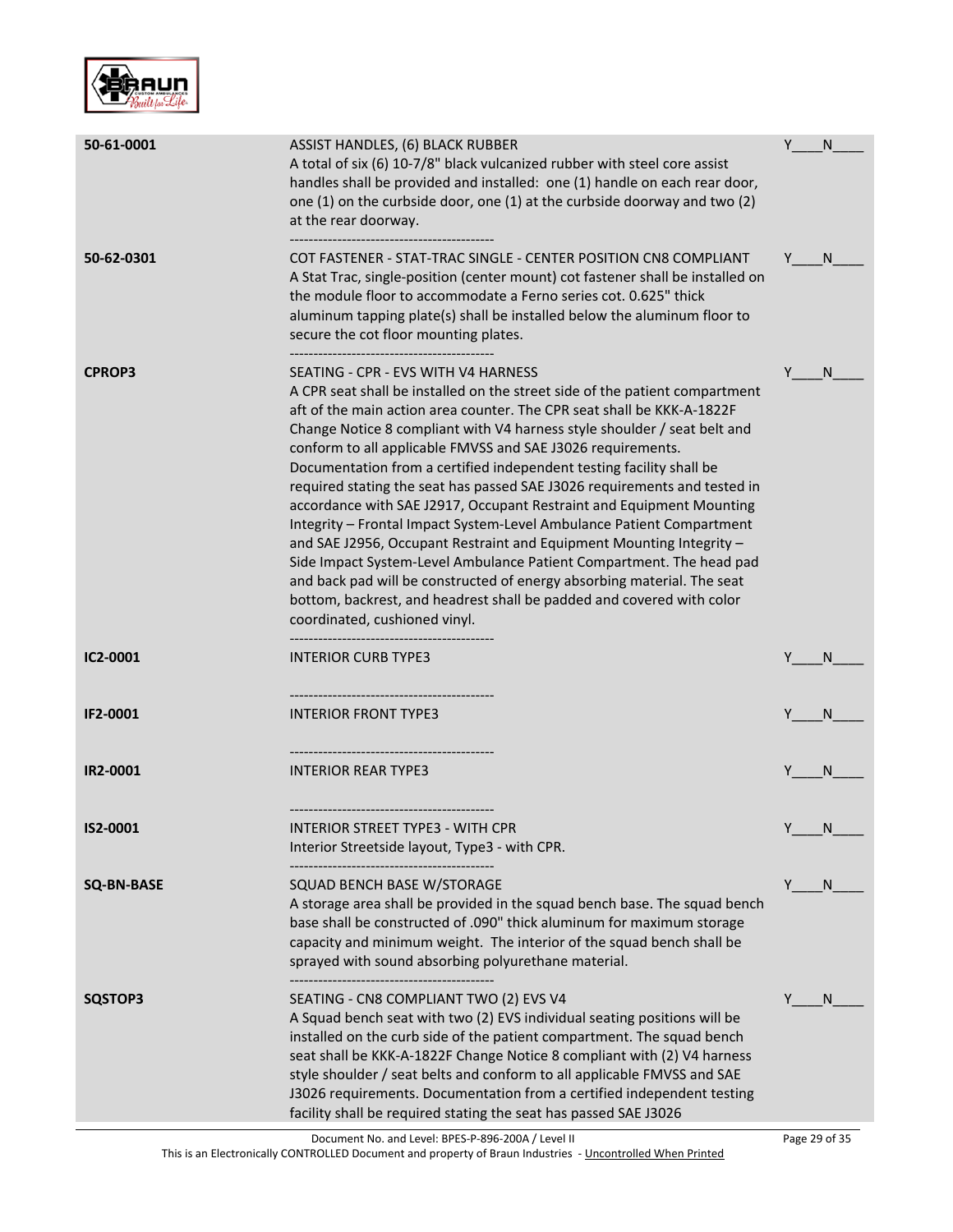

|                         | Restraint and Equipment Mounting Integrity - Frontal Impact System-Level<br>Ambulance Patient Compartment and SAE J2956, Occupant Restraint and<br>Equipment Mounting Integrity - Side Impact System-Level Ambulance<br>Patient Compartment. The headrest and backrest will be constructed of<br>energy absorbing material. The seat bottom, backrest, and headrest shall<br>be padded and covered with color coordinated, cushioned vinyl material.                                                                                                                                                                                                                                                                                                                                                                                                                                                                                                                                                                                                                                                                                                                                                                                                                                                                                                                                                                                                                                                                                                                                                                                                                                                                                                                                                                                    |   |              |
|-------------------------|-----------------------------------------------------------------------------------------------------------------------------------------------------------------------------------------------------------------------------------------------------------------------------------------------------------------------------------------------------------------------------------------------------------------------------------------------------------------------------------------------------------------------------------------------------------------------------------------------------------------------------------------------------------------------------------------------------------------------------------------------------------------------------------------------------------------------------------------------------------------------------------------------------------------------------------------------------------------------------------------------------------------------------------------------------------------------------------------------------------------------------------------------------------------------------------------------------------------------------------------------------------------------------------------------------------------------------------------------------------------------------------------------------------------------------------------------------------------------------------------------------------------------------------------------------------------------------------------------------------------------------------------------------------------------------------------------------------------------------------------------------------------------------------------------------------------------------------------|---|--------------|
| TD2-0001                | <b>INTERIOR CEILING TYPE3</b>                                                                                                                                                                                                                                                                                                                                                                                                                                                                                                                                                                                                                                                                                                                                                                                                                                                                                                                                                                                                                                                                                                                                                                                                                                                                                                                                                                                                                                                                                                                                                                                                                                                                                                                                                                                                           | Υ | <sub>N</sub> |
|                         |                                                                                                                                                                                                                                                                                                                                                                                                                                                                                                                                                                                                                                                                                                                                                                                                                                                                                                                                                                                                                                                                                                                                                                                                                                                                                                                                                                                                                                                                                                                                                                                                                                                                                                                                                                                                                                         |   |              |
| <b>Paint / Graphics</b> |                                                                                                                                                                                                                                                                                                                                                                                                                                                                                                                                                                                                                                                                                                                                                                                                                                                                                                                                                                                                                                                                                                                                                                                                                                                                                                                                                                                                                                                                                                                                                                                                                                                                                                                                                                                                                                         |   |              |
| <b>Item Number</b>      | <b>Name</b>                                                                                                                                                                                                                                                                                                                                                                                                                                                                                                                                                                                                                                                                                                                                                                                                                                                                                                                                                                                                                                                                                                                                                                                                                                                                                                                                                                                                                                                                                                                                                                                                                                                                                                                                                                                                                             |   |              |
| 60-01-0001              | <b>PAINT PROCEDURE</b>                                                                                                                                                                                                                                                                                                                                                                                                                                                                                                                                                                                                                                                                                                                                                                                                                                                                                                                                                                                                                                                                                                                                                                                                                                                                                                                                                                                                                                                                                                                                                                                                                                                                                                                                                                                                                  | Y | <sup>N</sup> |
|                         | All non-anodized aluminum module body surfaces shall be completely<br>chemically steam cleaned, filled with premium body filler as needed,<br>sanded smooth and primed with an epoxy primer and then primed again<br>with a high solid primer.<br>The cured primer surfacer shall be DA sanded with 320 grit and cleaned. A<br>high solid primer shall then be applied, where needed, as a sealer.                                                                                                                                                                                                                                                                                                                                                                                                                                                                                                                                                                                                                                                                                                                                                                                                                                                                                                                                                                                                                                                                                                                                                                                                                                                                                                                                                                                                                                      |   |              |
| 60-01-0004              | <b>BUFFING, PAINT - MODULE</b><br>The paint on the module sides shall be buffed to a high shine using a<br>recommended paint buff system.                                                                                                                                                                                                                                                                                                                                                                                                                                                                                                                                                                                                                                                                                                                                                                                                                                                                                                                                                                                                                                                                                                                                                                                                                                                                                                                                                                                                                                                                                                                                                                                                                                                                                               | Υ | N            |
| 60-01-0005              | STANDARDS AND SPECIFICATIONS FOR VEHICLE PAINT APPEARANCE<br>Standards and Specifications for Vehicle Paint Appearance<br>1. PURPOSE: To provide cosmetic standards that represent a common<br>language and set of shared expectations of the appearance quality the<br>Bidder's vehicle. This and associated documents define the appearance<br>acceptability and non-acceptability criteria for the Bidder's Ambulance.<br>These standards represent a realistic balance between our Customer<br>expectations and the derived output from our current manufacturing<br>process. Any output required beyond these objectively based requirements<br>requires extraordinary means and comes with associated costs and timing.<br>2. SCOPE: These standards apply to all of the Bidder's vehicles being<br>produced beginning in calendar year 2016.<br>3. DEFINITONS:<br><b>3.1</b> Class A Surfaces are defined as:<br>A. Highly Visible or reflective surfaces that cause the viewer's eye to focus<br>on that area of the vehicle.<br>B. The exterior of the vehicle from 36 inches off of the ground to 96 inches<br>off of the ground.<br>C. Areas that passengers of the vehicle would view in a normal viewing<br>direction of $(+/- 45$ degrees) and a distance of (24 Inches $-36$ inches).<br>3.2 Class B Surfaces are defined as;<br>A. Less visible area that is viewed as a general area. This would include<br>areas beyond the normal viewing direction as specified in Class A surfaces<br>including those higher than 96 inches off of the ground or lower than 36<br>inches off of the ground.<br>B. Another description would include areas seen peripherally.<br>C. Any area that must be viewed at an unusual angle.<br>3.3 Class C Surfaces are defined as;<br>Document No. and Level: BPES-P-896-200A / Level II |   | N.           |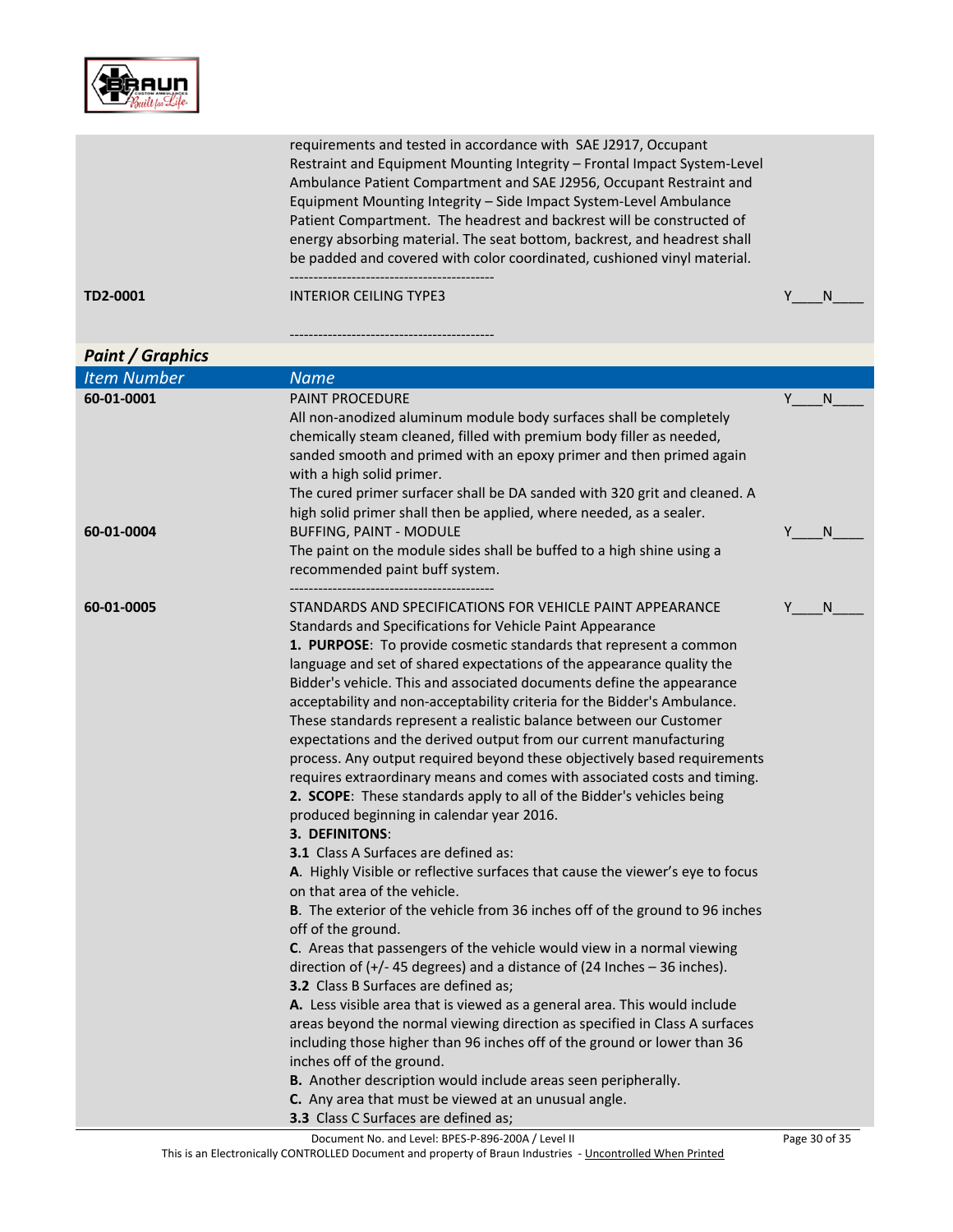

#### A. Any area that must be viewed by close inspection.

**B.** This would include the roof area of a cab.

**C.** Any area that would be visible less than 1% of the time such as door jams or the back of doors including those on the module

**3.4** Class D Surfaces are defined as;

**A.** Areas that the consumer will be unable to evaluate without removal of other component parts.

**B.** Any area that must be viewed at an abnormal or unusual angle.

**C.** Any area that can only be seen when lying on the ground, from under the vehicle, or require a ladder to see, such as the roof.

#### **4. PROCEDURE:**

**4.1 General Inspection Requirements:** 

**A.** Cosmetic inspection by the Bidder or its suppliers shall use the TIME and DISTANCE method of inspection as described in different sections of this document.

**B.** The Cosmetic standards defined in this document shall be used for training personnel, checking surface quality produced by any process and used in making "Accept/Reject" decisions.

#### **4.2 Viewing Conditions:**

**A.** All visual inspection will be made under normal artificial lighting, unaided and viewed in a manner that duplicates the typical end use of the vehicle. During cosmetic inspection, only visual qualities (appearance) of the part surface shall be considered. surfaces shall be viewed without the aid of magnification, at an angle approx. 45° to normal of the surface to be inspected.

#### **4.3 The following are Inspection criteria:**

**A**. Inspection shall be conducted using the unaided eye.

**B.** Viewing distance shall be 18" or 24" as specified by surface class.

**C.** Viewing angle shall be at a minimum of 45° to the surface.

**D.** Light source shall be fluorescent light; the light source shall provide optimal viewing and minimized glare and shadowing of the vehicle.

**E.** Where subjectiveness intervenes in the assessment, form/fit/function shall take precedent.

**4.4** The following table shall be used to determine viewing distance and duration:

Codes: Class A Class B Class C Class D

Viewing Distance: 18 inches 18 inches 24 inches 24 inches Viewing Time: 10 seconds 5 seconds 3 seconds 3 seconds

Viewing Area: 50 Inches SQD 50 Inches SQD 50 Inches SQD 50 Inches SQD

**4.5** Conditions and Acceptance Criteria

**A.** The total number of defects per surface shall not exceed the acceptable limit.

**4.6** Specific boundary samples are logged in the Bidder's Database and reviewed annually at a minimum for applicability.

**4.7** These standards do not apply to an OEM chassis in which cased, OEM acceptance standards apply unless it has been quoted to meet the Bidder's Appearance Standards.

**4.8** Any OEM chassis painted by the Bidder will conform to the original OEM acceptance standards unless it has been quoted to meet the Bidder's Appearance Standards.

Specification Limits For Vehicle Appearance (Exterior)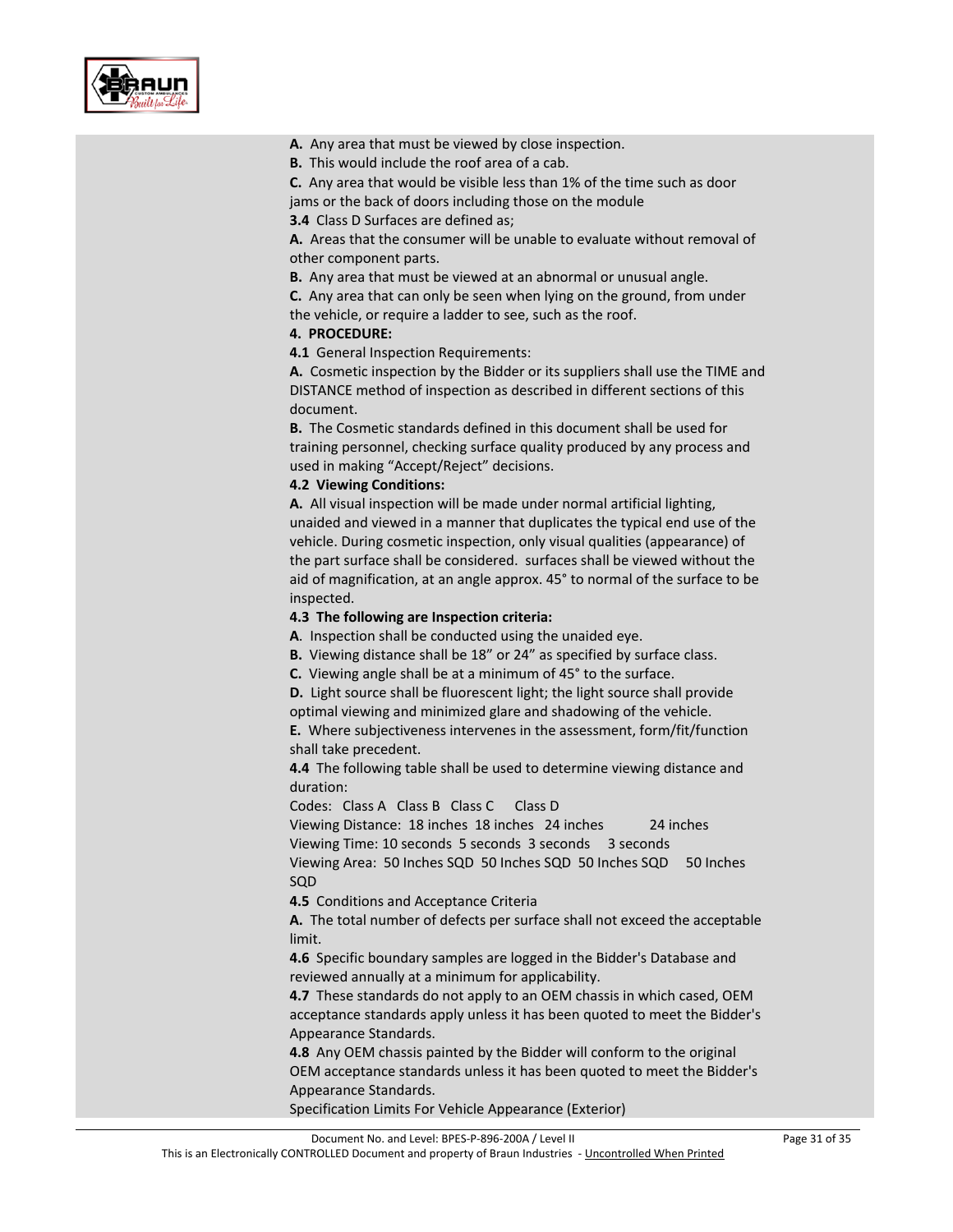

| ITEM "A" Surface "B" Surface "C" Surface "D" Surface<br>Bare Substrate NOT ALLOWED NOT ALLOWED NOT ALLOWED NOT<br><b>ALLOWED</b>                                                                                                                                                                                                                                                                                                                                                                                                |
|---------------------------------------------------------------------------------------------------------------------------------------------------------------------------------------------------------------------------------------------------------------------------------------------------------------------------------------------------------------------------------------------------------------------------------------------------------------------------------------------------------------------------------|
| Pin Hole/Solvent Pop .5 mm max. size/1 per 50 inches Squared / must be a<br>minimum of 50 inches apart - MUST NOT BE DEEPER THAN THE CLEAR<br>COAT 1.0 mm max. size/1 per 50 inches Squared / must be a minimum of 50<br>inches apart - MUST NOT BE DEEPER THAN THE CLEAR COAT 1.5 mm max.<br>size/2 per 50 inches Squared / must be a minimum of 25 inches apart -<br>MUST NOT BE DEEPER THAN THE CLEAR COAT 2.0 mm max. size/3 per 25<br>inches Squared / must be 12 inches apart - MUST NOT BE DEEPER THAN<br>THE CLEAR COAT |
| Chips/Damage NOT ALLOWED NOT ALLOWED NOT ALLOWED NOT<br><b>ALLOWED</b>                                                                                                                                                                                                                                                                                                                                                                                                                                                          |
| Cracking NOT ALLOWED NOT ALLOWED NOT ALLOWED NOT ALLOWED<br>Fish Eyes NOT ALLOWED NOT ALLOWED NOT ALLOWED Must match<br><b>Boundry Sample</b>                                                                                                                                                                                                                                                                                                                                                                                   |
| Dings NOT ALLOWED NOT ALLOWED NOT ALLOWED NOT ALLOWED<br>Dirt - Must "feel" flat .5 mm max. size/1 per 50 inches Squared / must be a<br>minimum of 50 inches apart 1.0 mm max. size/1 per 50 inches Squared<br>/must be a minimum of 50 inches apart 1.5 mm max. size/1 per 50 inches<br>Squared /must be a minimum of 25 inches apart 2.0 mm max. size/ 3 per<br>25 inches Squared / must be 12 inches apart                                                                                                                   |
| Dry Spray NONE ALLOWED NONE ALLOWED NONE ALLOWED Must match                                                                                                                                                                                                                                                                                                                                                                                                                                                                     |
| <b>Boundry Sample</b><br>Mottling - Color Specific Must match Boundry Sample Must match Boundry<br>Sample Must match Boundry Sample Must match Boundry Sample                                                                                                                                                                                                                                                                                                                                                                   |
| Off Color to Cab or other Module elements Visually acceptable to the<br>Master Plaque or the Delta E is not greater than 1.5 Visually acceptable to<br>the Master Plaque or the Delta E is not greater than 1.5 Visually acceptable<br>to the Master Plaque or the Delta E is not greater than 1.5 Visually                                                                                                                                                                                                                     |
| acceptable to the Master Plaque or the Delta E is not greater than 1.5<br>Orange Peel Equivalent to #10 panel MIN. Equivalent to #10 panel MIN.<br>Equivalent to #10 panel MIN. Equivalent to #7 panel MIN.                                                                                                                                                                                                                                                                                                                     |
| Overspray NONE ALLOWED NONE ALLOWED NONE ALLOWED Must match<br><b>Boundry Sample</b>                                                                                                                                                                                                                                                                                                                                                                                                                                            |
| Paint Drops/Drips NONE ALLOWED NONE ALLOWED NONE ALLOWED NONE<br>ALLOWED                                                                                                                                                                                                                                                                                                                                                                                                                                                        |
| Pits/Porosity NONE ALLOWED NONE ALLOWED NONE ALLOWED NONE<br><b>ALLOWED</b>                                                                                                                                                                                                                                                                                                                                                                                                                                                     |
| Crooked Mask Lines NONE ALLOWED NONE ALLOWED NONE ALLOWED<br><b>NONE ALLOWED</b>                                                                                                                                                                                                                                                                                                                                                                                                                                                |
| Burn Through NONE ALLOWED NONE ALLOWED NONE ALLOWED NONE<br><b>ALLOWED</b>                                                                                                                                                                                                                                                                                                                                                                                                                                                      |
| Sags/Runs NONE ALLOWED NONE ALLOWED NONE ALLOWED NONE<br><b>ALLOWED</b>                                                                                                                                                                                                                                                                                                                                                                                                                                                         |
| Scratches NONE ALLOWED NONE ALLOWED NONE ALLOWED NONE<br><b>ALLOWED</b>                                                                                                                                                                                                                                                                                                                                                                                                                                                         |
| Polishing Swirls (Scratches) Minimal amount of micro scratches from<br>polishing are acceptable, must not be felt or able to be seen from 24 inches<br>Minimal amount of micro scratches from polishing are acceptable, must<br>not be felt or able to be seen from 24 inches Minimal amount of micro                                                                                                                                                                                                                           |
| scratches from polishing are acceptable, must not be felt or able to be seen                                                                                                                                                                                                                                                                                                                                                                                                                                                    |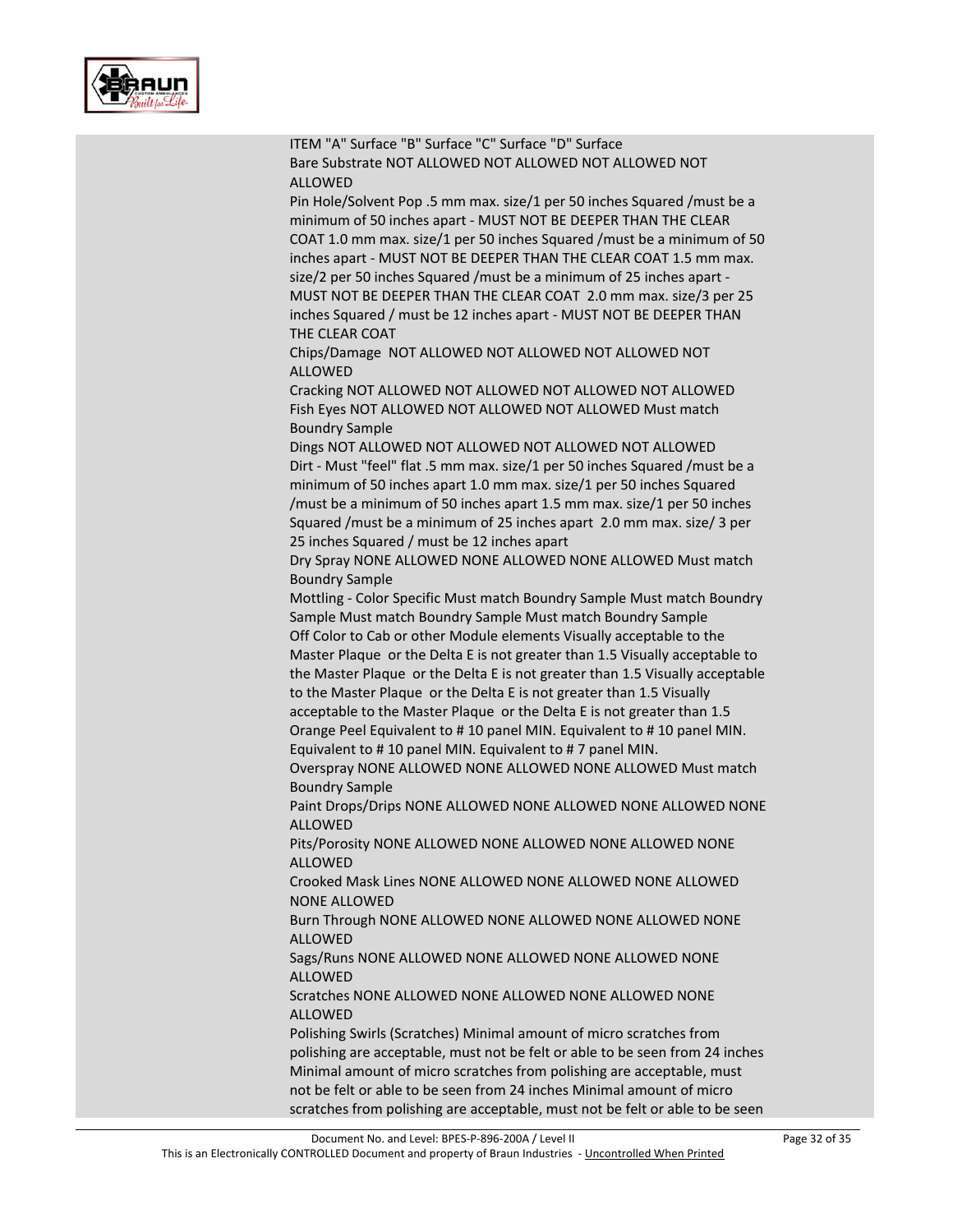

from 24 inches Minimal amount of micro scratches from polishing are acceptable, must not be felt or able to be seen from 24 inches Shrinking NONE ALLOWED NONE ALLOWED NONE ALLOWED NONE ALLOWED Thin Paint NONE ALLOWED NONE ALLOWED NONE ALLOWED NONE ALLOWED Water Spots/Rinse Blisters NONE ALLOWED NONE ALLOWED NONE ALLOWED NONE ALLOWED Wet Mark NONE ALLOWED NONE ALLOWED NONE ALLOWED NONE ALLOWED Wrinkling NONE ALLOWED NONE ALLOWED NONE ALLOWED NONE ALLOWED

Specification Limits For Vehicle Appearance (Interior)

ITEM "A" Surface "B" Surface "C" Surface "D" Surface Bare Substrate NOT ALLOWED NOT ALLOWED NOT ALLOWED NOT ALLOWED Pin Hole/Solvent Pop NOT ALLOWED NOT ALLOWED NOT ALLOWED N/A Chips/Damage NOT ALLOWED NOT ALLOWED NOT ALLOWED N/A Cracking NOT ALLOWED NOT ALLOWED NOT ALLOWED N/A Dirt - Must "feel" flat NOT ALLOWED NOT ALLOWED 1mm in diameter or 1.5mm surface area (L x W) at a minimum of 400 mm apart. N/A Dry Spray NOT ALLOWED NOT ALLOWED ALLOWED N/A Off Color to other Module elements NOT ALLOWED NOT ALLOWED NOT ALLOWED N/A Overspray NOT ALLOWED NOT ALLOWED ALLOWED N/A Paint Drops/Drips NOT ALLOWED NOT ALLOWED 1mm in diameter N/A Pits/Porosity NOT ALLOWED NOT ALLOWED NOT ALLOWED N/A Crooked Mask Lines NOT ALLOWED NOT ALLOWED NOT ALLOWED N/A Sags/Runs NOT ALLOWED NOT ALLOWED SAG - 2mm Wide by 2mm Long by .5mm High MAX / RUN - 3mm WIDE by 2mm Long by .5mm High MAX N/A

Scratches NOT ALLOWED NOT ALLOWED NOT ALLOWED N/A Shrinking NOT ALLOWED NOT ALLOWED NOT ALLOWED N/A Thin Paint NOT ALLOWED NOT ALLOWED NOT ALLOWED N/A Wrinkling NOT ALLOWED NOT ALLOWED NOT ALLOWED N/A

ITEM "A" Surface "B" Surface "C" Surface "D" Surface Bare Substrate NOT ALLOWED NOT ALLOWED NOT ALLOWED NOT ALLOWED Pin Hole/Solvent Pop .5 mm max. size/1 per 50 inches Squared /must be a minimum of 50 inches apart - MUST NOT BE DEEPER THAN THE CLEAR

COAT 1.0 mm max. size/1 per 50 inches Squared /must be a minimum of 50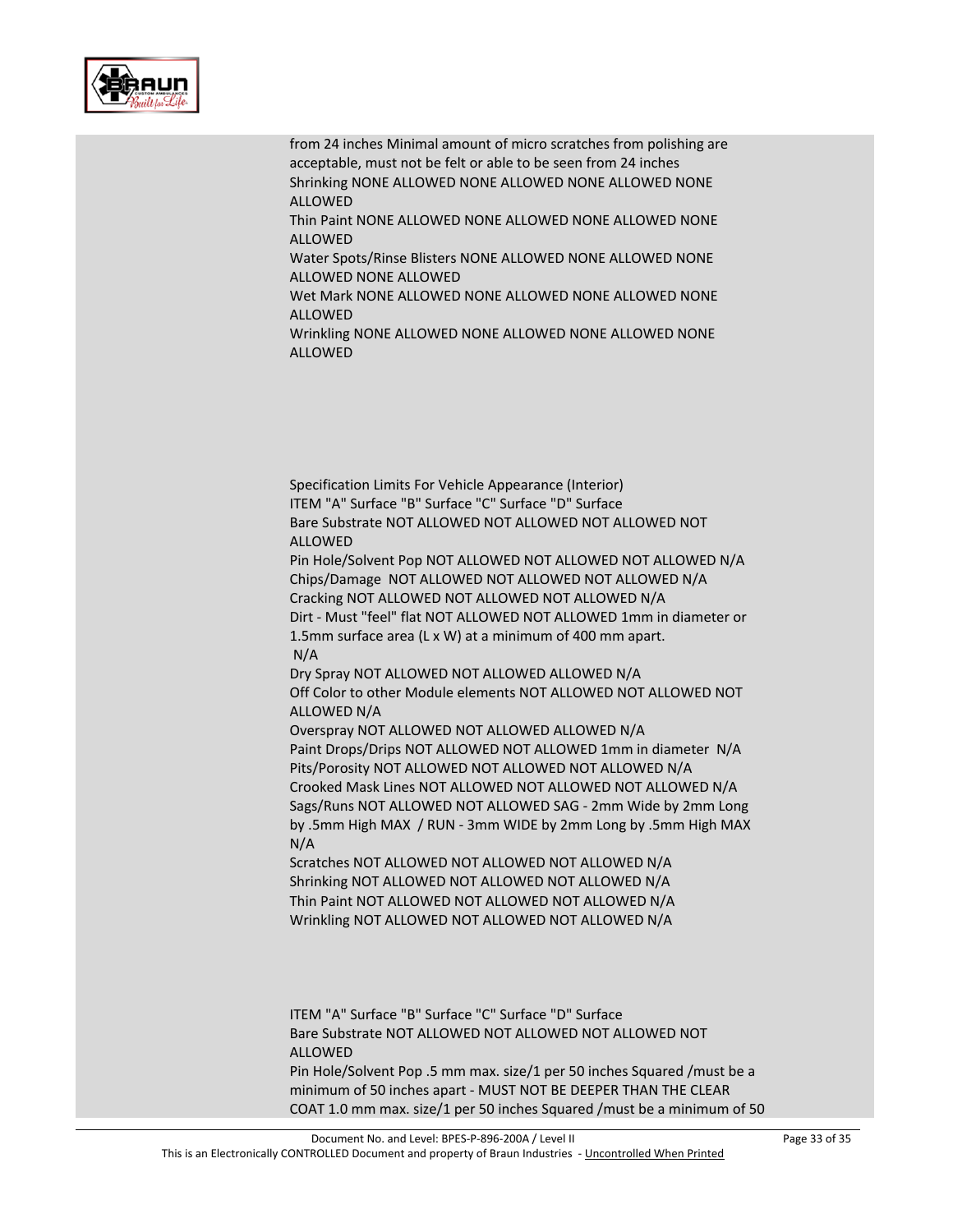

| inches apart - MUST NOT BE DEEPER THAN THE CLEAR COAT 1.5 mm max.<br>size/2 per 50 inches Squared / must be a minimum of 25 inches apart -<br>MUST NOT BE DEEPER THAN THE CLEAR COAT 2.0 mm max. size/3 per 25<br>inches Squared / must be 12 inches apart - MUST NOT BE DEEPER THAN<br>THE CLEAR COAT<br>Chips/Damage NOT ALLOWED NOT ALLOWED NOT ALLOWED NOT |
|----------------------------------------------------------------------------------------------------------------------------------------------------------------------------------------------------------------------------------------------------------------------------------------------------------------------------------------------------------------|
| <b>ALLOWED</b>                                                                                                                                                                                                                                                                                                                                                 |
| Cracking NOT ALLOWED NOT ALLOWED NOT ALLOWED NOT ALLOWED<br>Fish Eyes NOT ALLOWED NOT ALLOWED NOT ALLOWED Must match<br><b>Boundary Sample</b>                                                                                                                                                                                                                 |
| Dings NOT ALLOWED NOT ALLOWED NOT ALLOWED NOT ALLOWED                                                                                                                                                                                                                                                                                                          |
| Dirt - Must "feel" flat .5 mm max. size/1 per 50 inches Squared / must be a                                                                                                                                                                                                                                                                                    |
| minimum of 50 inches apart 1.0 mm max. size/1 per 50 inches Squared                                                                                                                                                                                                                                                                                            |
| /must be a minimum of 50 inches apart 1.5 mm max. size/1 per 50 inches                                                                                                                                                                                                                                                                                         |
| Squared /must be a minimum of 25 inches apart 2.0 mm max. size/ 3 per<br>25 inches Squared / must be 12 inches apart                                                                                                                                                                                                                                           |
| Dry Spray NONE ALLOWED NONE ALLOWED NONE ALLOWED Must match                                                                                                                                                                                                                                                                                                    |
| <b>Boundary Sample</b>                                                                                                                                                                                                                                                                                                                                         |
| Mottling - Color Specific Must match Boundary Sample Must match                                                                                                                                                                                                                                                                                                |
| Boundary Sample Must match Boundary Sample Must match Boundary<br>Sample                                                                                                                                                                                                                                                                                       |
| Off Color to Cab or other Module elements Visually acceptable to the                                                                                                                                                                                                                                                                                           |
| Master Plaque or the Delta E is not greater than 1.5 Visually acceptable to                                                                                                                                                                                                                                                                                    |
| the Master Plaque or the Delta E is not greater than 1.5 Visually acceptable                                                                                                                                                                                                                                                                                   |
| to the Master Plaque or the Delta E is not greater than 1.5 Visually                                                                                                                                                                                                                                                                                           |
| acceptable to the Master Plaque or the Delta E is not greater than 1.5<br>Orange Peel Equivalent to #10 panel MIN. Equivalent to #10 panel MIN.                                                                                                                                                                                                                |
| Equivalent to #10 panel MIN. Equivalent to #7 panel MIN.                                                                                                                                                                                                                                                                                                       |
| Overspray NONE ALLOWED NONE ALLOWED NONE ALLOWED Must match<br><b>Boundary Sample</b>                                                                                                                                                                                                                                                                          |
| Paint Drops/Drips NONE ALLOWED NONE ALLOWED NONE ALLOWED NONE<br><b>ALLOWED</b>                                                                                                                                                                                                                                                                                |
| Pits/Porosity NONE ALLOWED NONE ALLOWED NONE ALLOWED NONE<br><b>ALLOWED</b>                                                                                                                                                                                                                                                                                    |
| Crooked Mask Lines NONE ALLOWED NONE ALLOWED NONE ALLOWED<br>NONE ALLOWED                                                                                                                                                                                                                                                                                      |
| Burn Through NONE ALLOWED NONE ALLOWED NONE ALLOWED NONE<br><b>ALLOWED</b>                                                                                                                                                                                                                                                                                     |
| Sags/Runs NONE ALLOWED NONE ALLOWED NONE ALLOWED NONE<br><b>ALLOWED</b>                                                                                                                                                                                                                                                                                        |
| Scratches NONE ALLOWED NONE ALLOWED NONE ALLOWED NONE<br><b>ALLOWED</b>                                                                                                                                                                                                                                                                                        |
| Polishing Swirls (Scratches) Minimal amount of micro scratches from                                                                                                                                                                                                                                                                                            |
| polishing are acceptable, must not be felt or able to be seen from 24 inches                                                                                                                                                                                                                                                                                   |
| Minimal amount of micro scratches from polishing are acceptable, must<br>not be felt or able to be seen from 24 inches Minimal amount of micro                                                                                                                                                                                                                 |
| scratches from polishing are acceptable, must not be felt or able to be seen                                                                                                                                                                                                                                                                                   |
| from 24 inches Minimal amount of micro scratches from polishing are                                                                                                                                                                                                                                                                                            |
| acceptable, must not be felt or able to be seen from 24 inches                                                                                                                                                                                                                                                                                                 |
| Shrinking NONE ALLOWED NONE ALLOWED NONE ALLOWED NONE<br><b>ALLOWED</b>                                                                                                                                                                                                                                                                                        |
|                                                                                                                                                                                                                                                                                                                                                                |